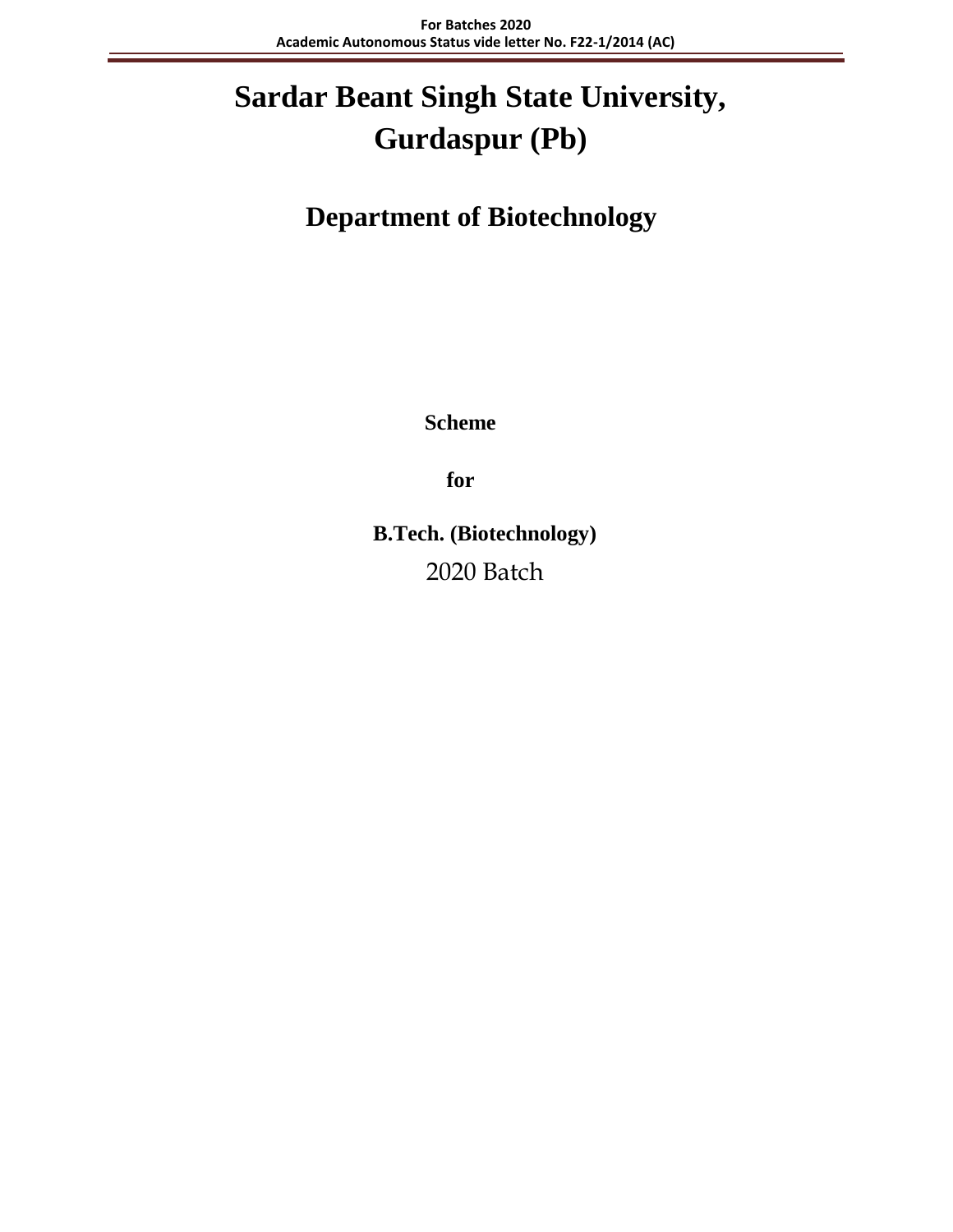#### **3 rd Semester (Second Year) – Curriculum**

### **Contact Hours: 25**

| <b>Course code</b> | <b>Course name</b>                                                             |                          | <b>Hours</b> per<br>week |                          | <b>Marks Distribution</b> |                 | <b>Total</b> | <b>Credits</b> |
|--------------------|--------------------------------------------------------------------------------|--------------------------|--------------------------|--------------------------|---------------------------|-----------------|--------------|----------------|
|                    |                                                                                | L                        | T                        | ${\bf P}$                | <b>Internal</b>           | <b>External</b> | marks        |                |
| <b>BTBT-18301</b>  | Mathematics-III*                                                               | 3                        | 1                        | $\overline{\phantom{a}}$ | 40                        | 60              | 100          | $\overline{4}$ |
| BTBT-18302         | Microbiology                                                                   | $\overline{4}$           |                          | $\overline{a}$           | 40                        | 60              | 100          | $\overline{4}$ |
| BTBT-18303         | Biochemistry                                                                   | 3                        |                          | $\overline{\phantom{0}}$ | 40                        | 60              | 100          | 3              |
| BTBT-18304         | Bioanalytical<br>Techniques                                                    | 3                        |                          | $\overline{\phantom{a}}$ | 40                        | 60              | 100          | 3              |
| <b>BTBS-18305</b>  | <b>Biology</b>                                                                 | 3                        |                          | $\overline{\phantom{0}}$ | 40                        | 60              | 100          | 3              |
| BTBT-18306         | Biotech $Lab-I$<br>(Microbiology Lab)                                          |                          | $\overline{\phantom{0}}$ | $\overline{4}$           | 30                        | 20              | 50           | $\overline{2}$ |
| <b>BTBT-18307</b>  | <b>Biotech Lab-II</b><br>(Biochemistry and<br>Bioanalytical<br>Techniques Lab) | $\overline{\phantom{a}}$ | $\overline{\phantom{a}}$ | $\overline{4}$           | 30                        | 20              | 50           | $\overline{2}$ |
| <b>Total</b>       |                                                                                | 16                       | $\mathbf{1}$             | 8                        | 260                       | 340             | 600          | 21             |

**\*This Subject shall be taught by the faculty of Applied Sciences Department**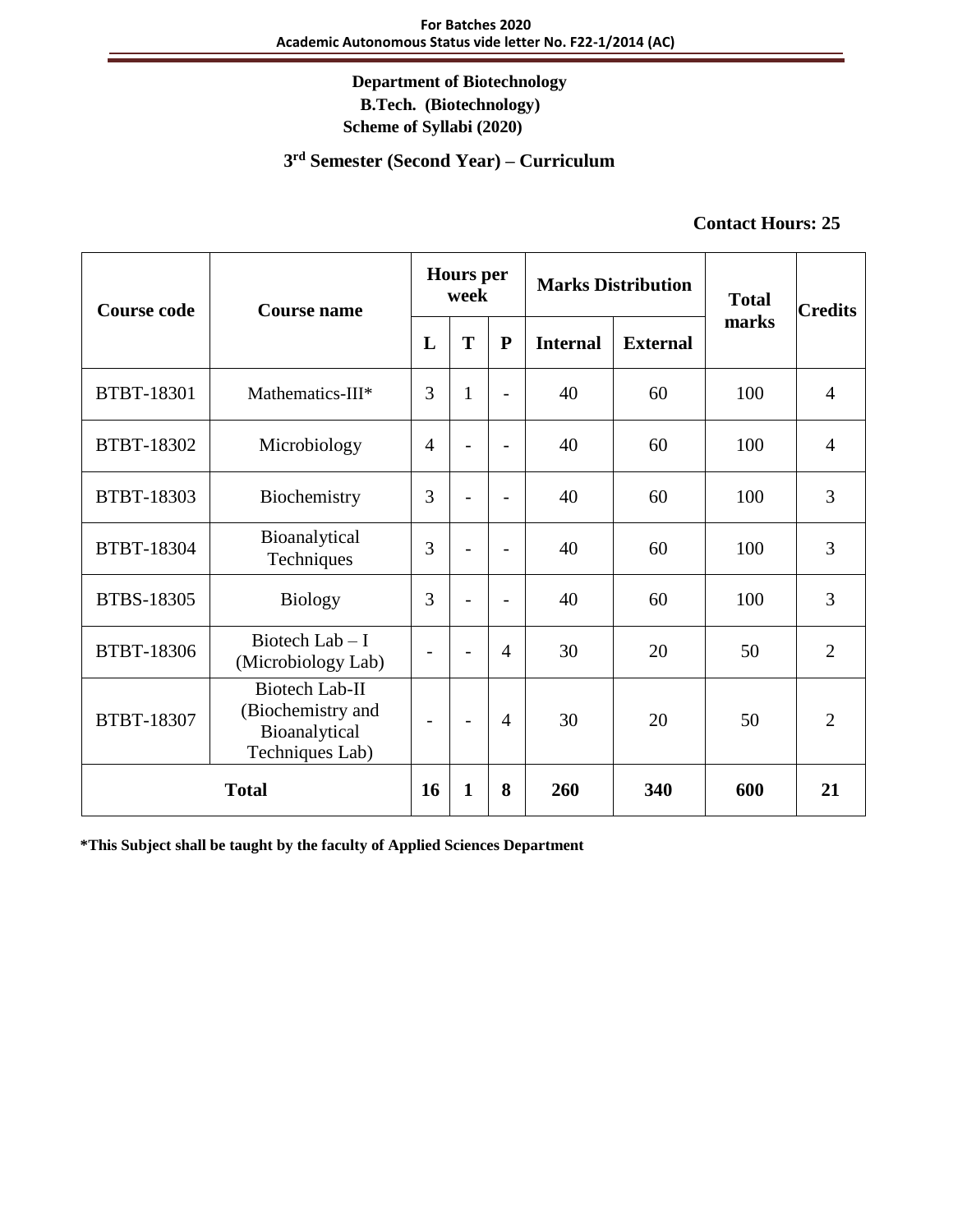#### **4 th Semester (Second Year) – Curriculum**

### **Contact Hours: 26**

| <b>Course code</b> | <b>Course name</b>                                                         |                | <b>Hours</b> per<br><b>Marks Distribution</b><br>week |                          | <b>Total</b>    | <b>Credits</b>  |       |                |
|--------------------|----------------------------------------------------------------------------|----------------|-------------------------------------------------------|--------------------------|-----------------|-----------------|-------|----------------|
|                    |                                                                            | L              | T                                                     | ${\bf P}$                | <b>Internal</b> | <b>External</b> | marks |                |
| BTBT-18401*        | <b>Biostatistics</b>                                                       | 3              | $\mathbf{1}$                                          | $\overline{a}$           | 40              | 60              | 100   | $\overline{4}$ |
| BTBT-18402         | Immunology and<br>Immunotechnology                                         | $\overline{4}$ |                                                       | $\overline{a}$           | 40              | 60              | 100   | $\overline{4}$ |
| BTBT-18403         | <b>Animal Cell Culture</b><br>and Biotechnology                            | 3              |                                                       | $\overline{a}$           | 40              | 60              | 100   | 3              |
| BTBT-18404         | <b>Transport Phenomena</b>                                                 | 3              | $\mathbf{1}$                                          | $\overline{\phantom{0}}$ | 40              | 60              | 100   | $\overline{4}$ |
| <b>BTHS-18901</b>  | of<br>Fundamentals<br>Management<br>for<br>Engineers                       | $\overline{3}$ |                                                       | $\overline{\phantom{a}}$ | 40              | 60              | 100   | 3              |
| BTBT-18405         | <b>Biotech Lab-III</b><br>(Immunology Lab)                                 |                | $\overline{\phantom{0}}$                              | $\overline{4}$           | 30              | 20              | 50    | $\overline{2}$ |
| BTBT-18406         | <b>Biotech Lab-IV</b><br>(Animal Cell Culture<br>and Biotechnology<br>Lab) |                | $\overline{\phantom{a}}$                              | $\overline{4}$           | 30              | 20              | 50    |                |
| <b>BTMC-I</b>      | Environmental<br>Sciences                                                  |                |                                                       | $\overline{\phantom{0}}$ |                 |                 |       | $\overline{0}$ |
| <b>Total</b>       |                                                                            | 16             | $\overline{2}$                                        | 8                        | 260             | 340             | 600   | 22             |

**\*This Subject shall be taught by the faculty of Applied Sciences Department.**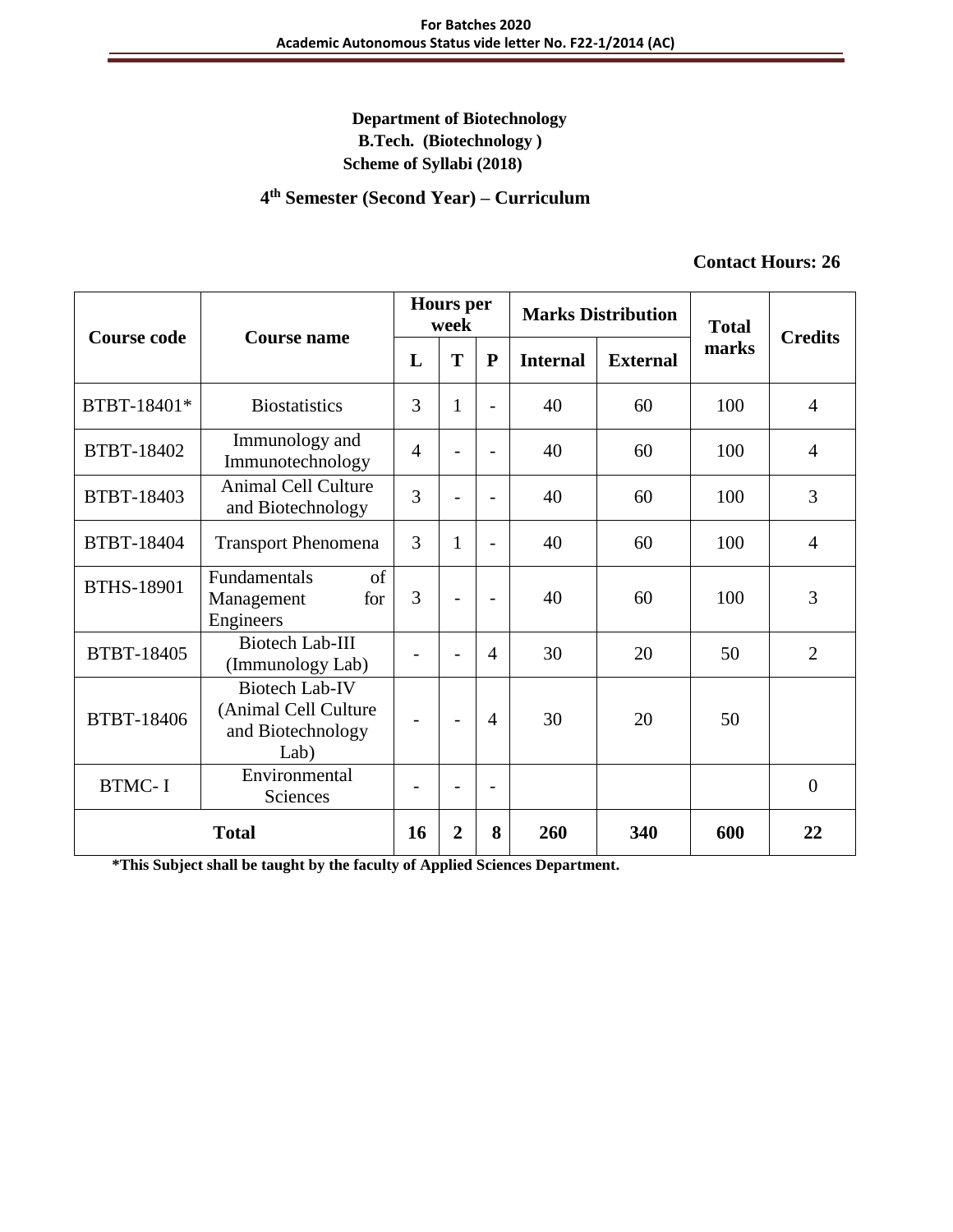# **Department of Biotechnology B.Tech. (Biotechnology ) Scheme of Syllabi (2020) 5 th Semester (Third Year) – Curriculum**

# **Contact Hours: 27**

| <b>Course code</b> | <b>Course name</b>                                                     |                          | <b>Hours</b> per<br>week |                          | <b>Marks Distribution</b> |                 | <b>Total</b> | <b>Credits</b> |
|--------------------|------------------------------------------------------------------------|--------------------------|--------------------------|--------------------------|---------------------------|-----------------|--------------|----------------|
|                    |                                                                        | L                        | T                        | ${\bf P}$                | <b>Internal</b>           | <b>External</b> | marks        |                |
| <b>BTBT-18501</b>  | <b>Chemical Engineering</b><br>Principles                              | 3                        | 1                        | $\overline{a}$           | 40                        | 60              | 100          | $\overline{4}$ |
| <b>BTBT-18502</b>  | Genetic Engineering                                                    | 3                        |                          |                          | 40                        | 60              | 100          | 3              |
| <b>BTBT-18503</b>  | Cell and Molecular<br><b>Biology</b>                                   | 3                        |                          |                          | 40                        | 60              | 100          | 3              |
| BTBT-18XXX         | $DE-I$                                                                 | 3                        |                          |                          | 40                        | 60              | 100          | 3              |
| BTXX-18XXX         | $OE-I$                                                                 | 3                        |                          |                          | 40                        | 60              | 100          | 3              |
| <b>BTHS-18902</b>  | Entrepreneurship and<br>Project Management                             | 3                        | $\overline{\phantom{0}}$ | $\overline{a}$           | 40                        | 60              | 100          | 3              |
| BTBT-18504         | Biotech Lab-V (Genetic<br>Engineering Lab)                             | $\overline{\phantom{a}}$ | $\overline{a}$           | 4                        | 30                        | 20              | 50           | $\overline{2}$ |
| BTBT-18505         | Biotech Lab- VI (Cell and<br>Molecular Biology Lab)                    |                          |                          | $\overline{4}$           | 30                        | 20              | 50           | $\overline{2}$ |
| <b>BTMC-II</b>     | Constitution of<br>India/Essence of Indian<br>Traditional<br>Knowledge | $\overline{\phantom{a}}$ | $\overline{\phantom{a}}$ | $\overline{\phantom{0}}$ |                           |                 |              | $\theta$       |
| <b>Total</b>       |                                                                        | 18                       | 1                        | 8                        | 300                       | 400             | 700          | 23             |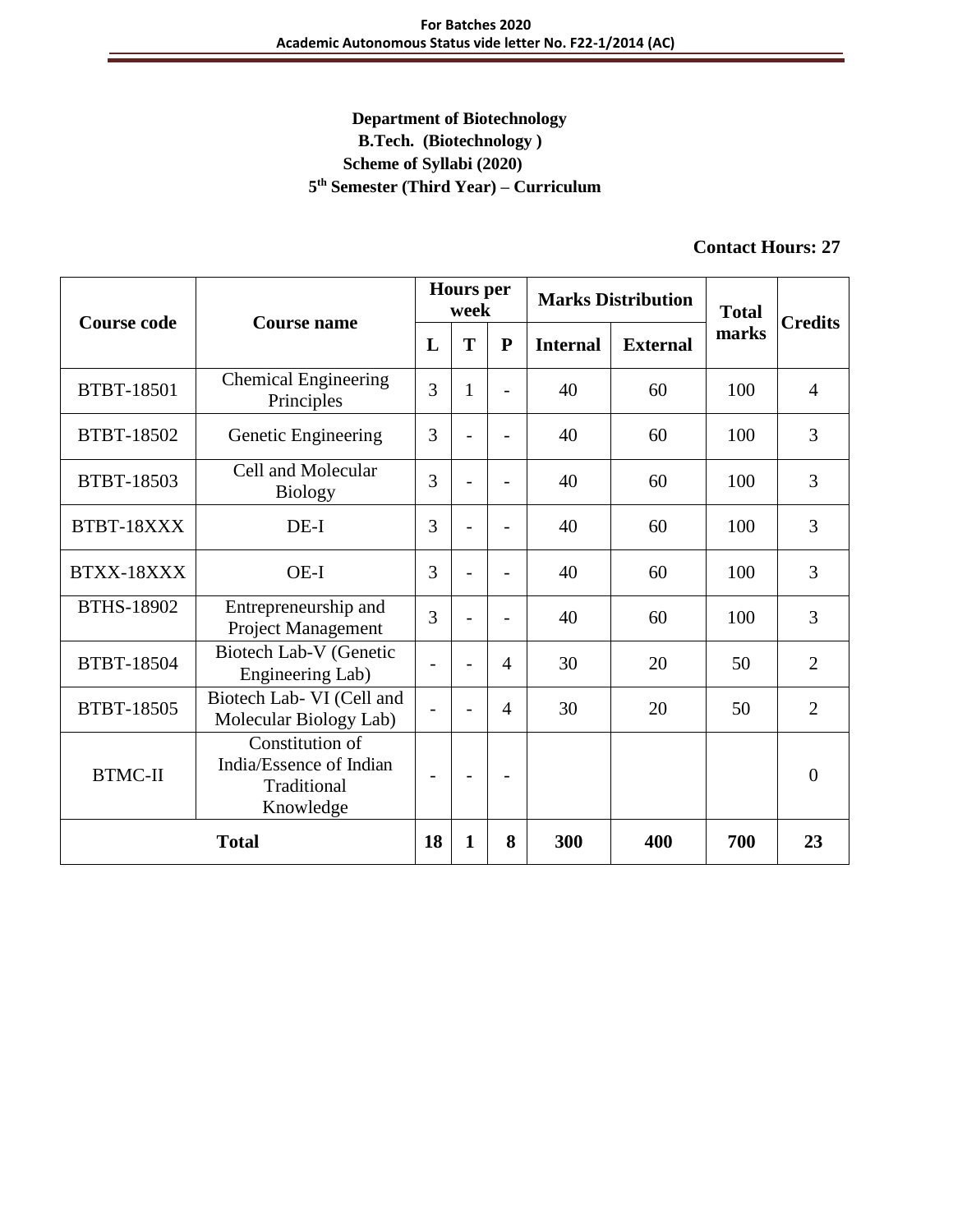**6 th Semester (Third Year) – Curriculum**

### **Contact Hours: 25**

| <b>Course code</b> | <b>Course name</b>                                          | <b>Hours</b> per<br>week |                          |                          | <b>Marks Distribution</b> |                 | <b>Total</b> |                |
|--------------------|-------------------------------------------------------------|--------------------------|--------------------------|--------------------------|---------------------------|-----------------|--------------|----------------|
|                    |                                                             | L                        | T                        | ${\bf P}$                | <b>Internal</b>           | <b>External</b> | marks        | <b>Credits</b> |
| <b>BTBT-18601</b>  | Fundamentals of<br><b>Biochemical Engineering</b>           | 3                        | $\mathbf{1}$             | $\overline{a}$           | 40                        | 60              | 100          | $\overline{4}$ |
| BTBT-18602         | <b>Plant Biotechnology</b>                                  | $\overline{4}$           |                          |                          | 40                        | 60              | 100          | $\overline{4}$ |
| BTBT-18603         | Food and Fermentation<br>Technology                         | 3                        |                          | $\overline{\phantom{a}}$ | 40                        | 60              | 100          | 3              |
| <b>BTHS-18903</b>  | <b>Human Resource</b><br>Management                         | 3                        | $\overline{\phantom{0}}$ | $\overline{\phantom{0}}$ | 40                        | 60              | 100          | 3              |
| BTXX-<br>18XXX     | $OE-II$                                                     | 3                        |                          | $\overline{\phantom{0}}$ | 40                        | 60              | 100          | 3              |
| BTBT-18604         | Biotech Lab-VII (Plant<br>Biotechnology Lab)                | $\overline{\phantom{a}}$ | $\overline{\phantom{0}}$ | $\overline{4}$           | 30                        | 20              | 50           | $\overline{2}$ |
| BTBT-18605         | <b>Biotech Lab-VIII</b><br>(Biochemical Engineering<br>Lab) | $\overline{\phantom{a}}$ | $\overline{\phantom{0}}$ | $\overline{4}$           | 30                        | 20              | 50           | $\overline{2}$ |
| <b>Total</b>       |                                                             | 16                       | 1                        | 8                        | 260                       | 340             | 600          | 21             |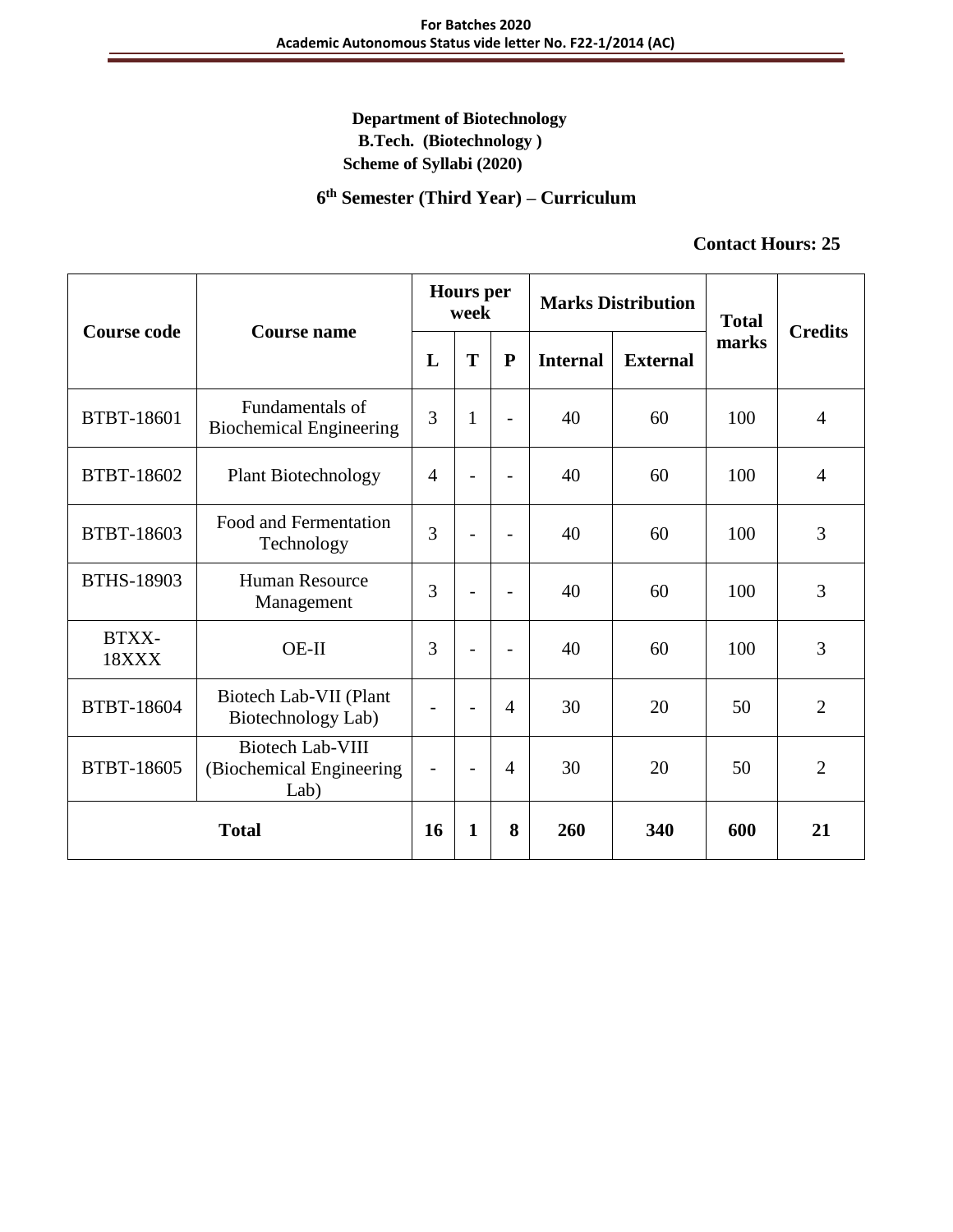#### **7 th Semester (Fourth Year) – Curriculum**

#### **Contact Hours: 24**

| <b>Course code</b> | <b>Course name</b>                                                    | <b>Hours</b> per<br>week |                          | <b>Marks Distribution</b> |                 | <b>Total</b>    | <b>Credits</b> |                |
|--------------------|-----------------------------------------------------------------------|--------------------------|--------------------------|---------------------------|-----------------|-----------------|----------------|----------------|
|                    |                                                                       | L                        | T                        | $\mathbf{P}$              | <b>Internal</b> | <b>External</b> | marks          |                |
| BTBT-18701         | Enzymology and<br><b>Enzyme Technology</b>                            | 3                        | $\mathbf{1}$             |                           | 40              | 60              | 100            | $\overline{4}$ |
| BTBT-18702         | <b>Bioinformatics</b>                                                 | 3                        |                          |                           | 40              | 60              | 100            | 3              |
| BTBT-18703         | <b>Biomedical</b><br>Instrumentation                                  | 3                        |                          |                           | 40              | 60              | 100            | 3              |
| BTBT-18XXX         | DE II                                                                 | 3                        |                          |                           | 40              | 60              | 100            | 3              |
| BTXX-18XXX         | <b>OE III</b>                                                         | 3                        |                          |                           | 40              | 60              | 100            | 3              |
| BTBT-18704         | Biotech Lab-IX<br>(Enzymology and<br><b>Enzyme Technology</b><br>Lab) |                          | $\overline{\phantom{0}}$ | 4                         | 30              | 20              | 50             | $\overline{2}$ |
| <b>BTBT-18705</b>  | Biotech Lab-X<br>(Bioinformatics Lab)                                 |                          | $\overline{a}$           | $\overline{4}$            | 30              | 20              | 50             | $\overline{2}$ |
| BTBT-18706         | Summer Internship<br>$(6-8 \text{ weeks})$ *                          |                          | $\overline{\phantom{0}}$ | $\overline{\phantom{0}}$  | 40              | 60              | 100            | 3              |
| <b>Total</b>       |                                                                       | 15                       | $\mathbf{1}$             | 8                         | 300             | 400             | 700            | 23             |

**\*This internship is during the summer break after 6th Semester (3rd Year).**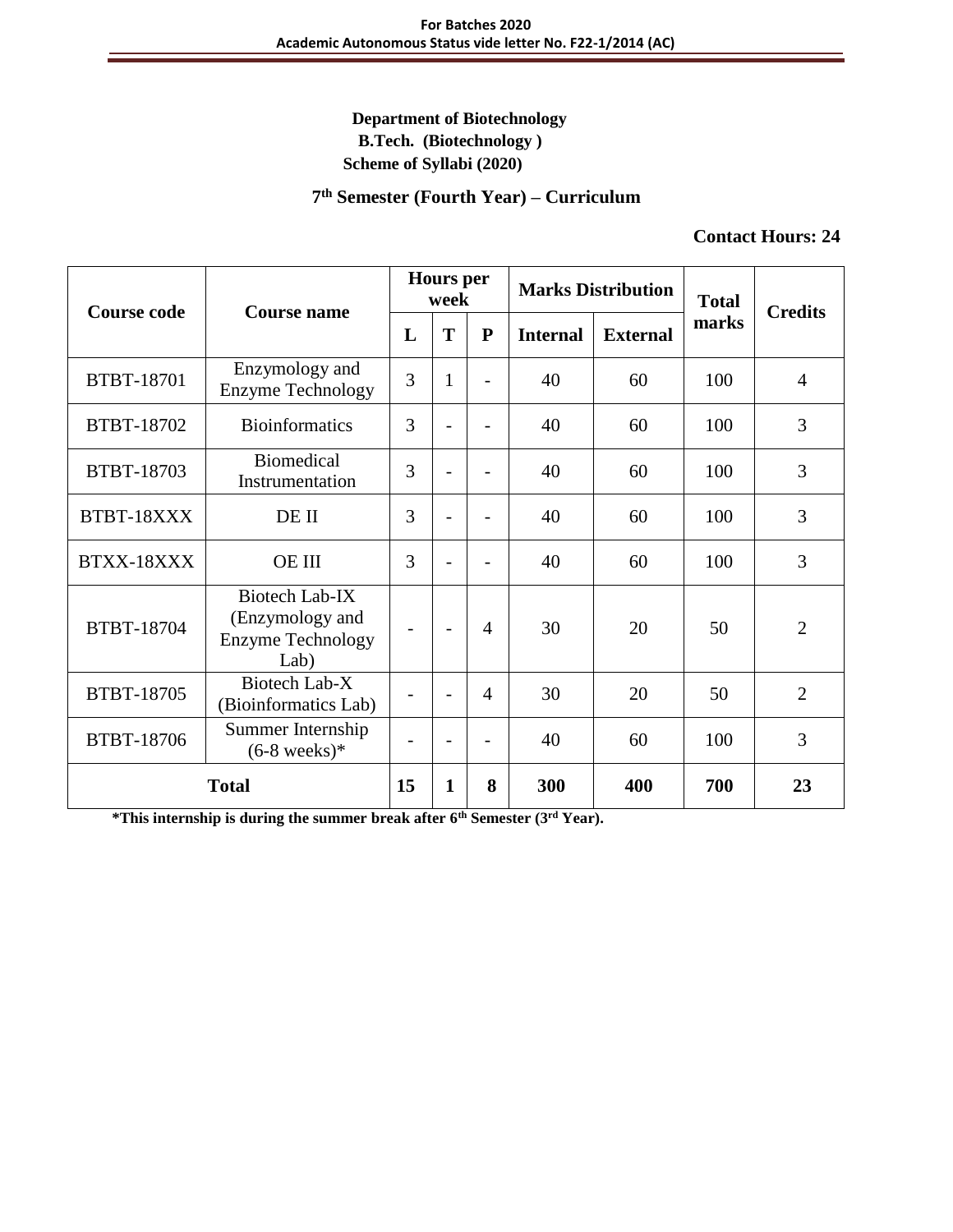**8 th Semester (Fourth Year) - Curriculum**

|                    |                     |                 | <b>Marks Distribution</b> |                    |                |  |
|--------------------|---------------------|-----------------|---------------------------|--------------------|----------------|--|
| <b>Course Code</b> | <b>Course Name</b>  | <b>Internal</b> | <b>External</b>           | <b>Total Marks</b> | <b>Credits</b> |  |
| <b>BTBT-18801</b>  | Industrial training | 200             | 200                       | 400                | 12             |  |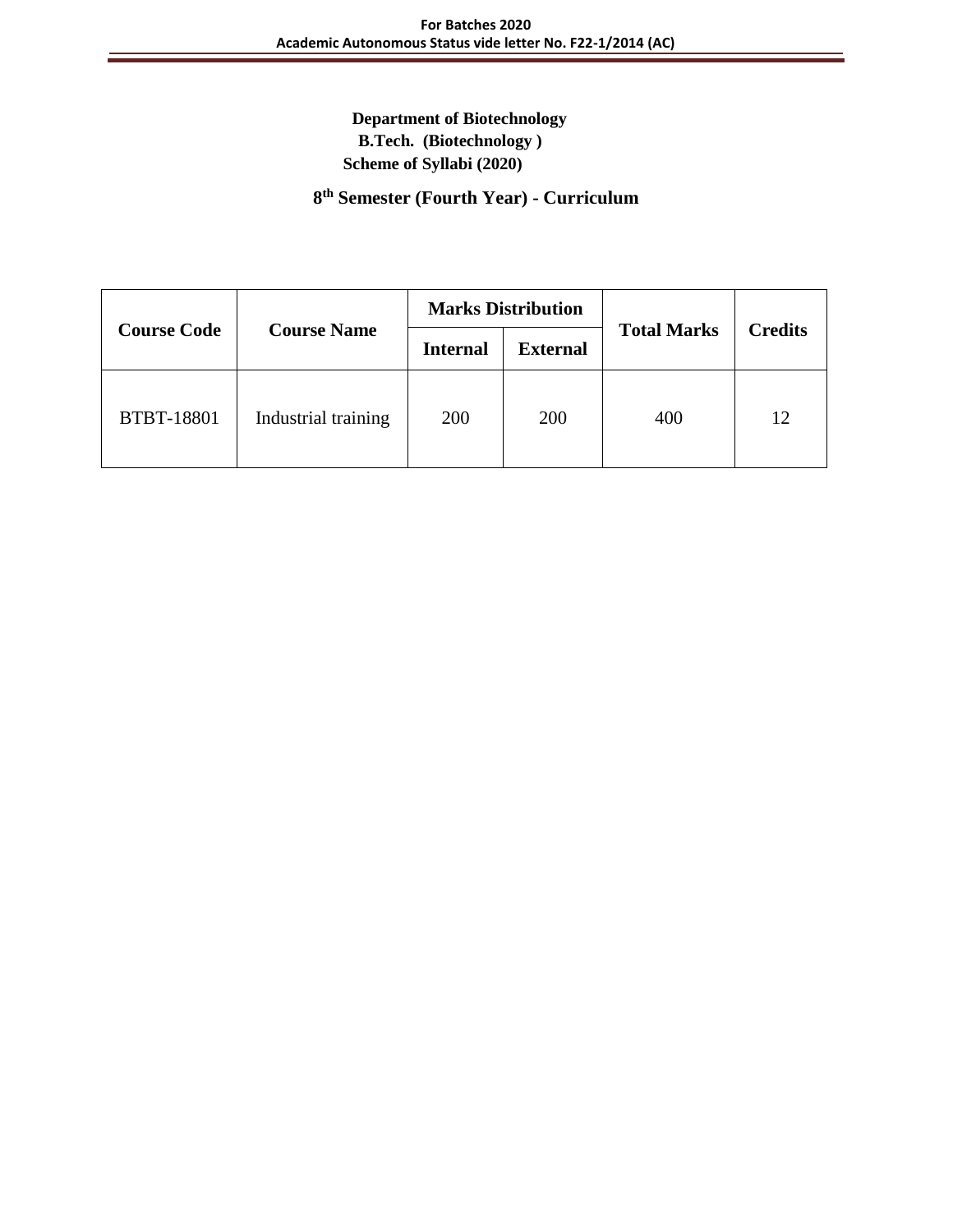# **List of Departmental Elective (DE)**

| <b>Course Code</b> | <b>Course Name</b>                           |
|--------------------|----------------------------------------------|
| <b>BTBT-18951</b>  | IPR management in Biotechnology              |
| BTBT-18952         | <b>Stem Cell Technology</b>                  |
| <b>BTBT-18953</b>  | Advances in drug design and pharmacogenomics |
| <b>BTBT-18954</b>  | Biological waste treatment                   |
| BTBT-18955         | <b>Introduction to Cancer Biology</b>        |
| BTBT-18956         | Protein Engineering                          |
| <b>BTBT-18957</b>  | <b>Molecular Farming</b>                     |
| <b>BTBT-18958</b>  | <b>Environmental Biotechnology</b>           |
| <b>BTBT-18959</b>  | <b>Pharmaceutical Biotechnology</b>          |
| <b>BTBT-18960</b>  | <b>Agricultural Biotechnology</b>            |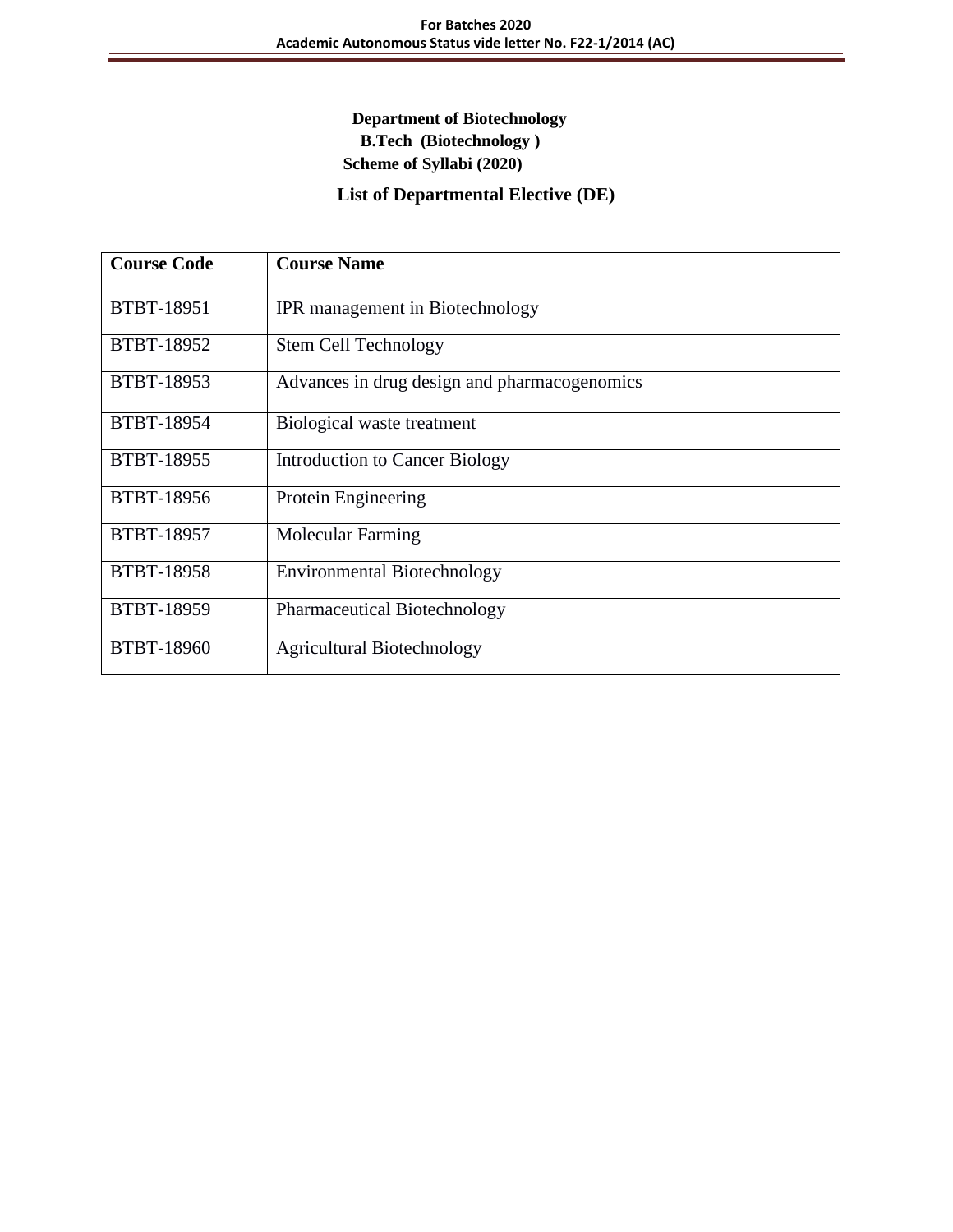### **List of Open Elective (OE)**

| <b>Course Code</b> | <b>Course Name</b>                |
|--------------------|-----------------------------------|
| <b>BTBT-18970</b>  | Industrial Waste management       |
| BTBT-18971         | <b>Bioinformatics</b>             |
| BTBT-18972         | Food Safety                       |
| BTBT-18973         | <b>IPR</b>                        |
| BTBT-18974         | <b>Biomedical Instrumentation</b> |
| BTBT-18975         | Human Disease and Control         |
| <b>BTBT-18976</b>  | Bio fertilizer Technology         |
| BTBT-18977         | <b>Bio Nanotechnology</b>         |
| <b>BTBT-18978</b>  | <b>Biofuels</b>                   |
| BTBT-18979         | <b>Computational Biology</b>      |

**Total Credits=122**

**From 3rd Semester to 8th Semester** 

**Total Internal Marks: 1580**

**Total External Marks: 2020** 

**Total Marks: 3600**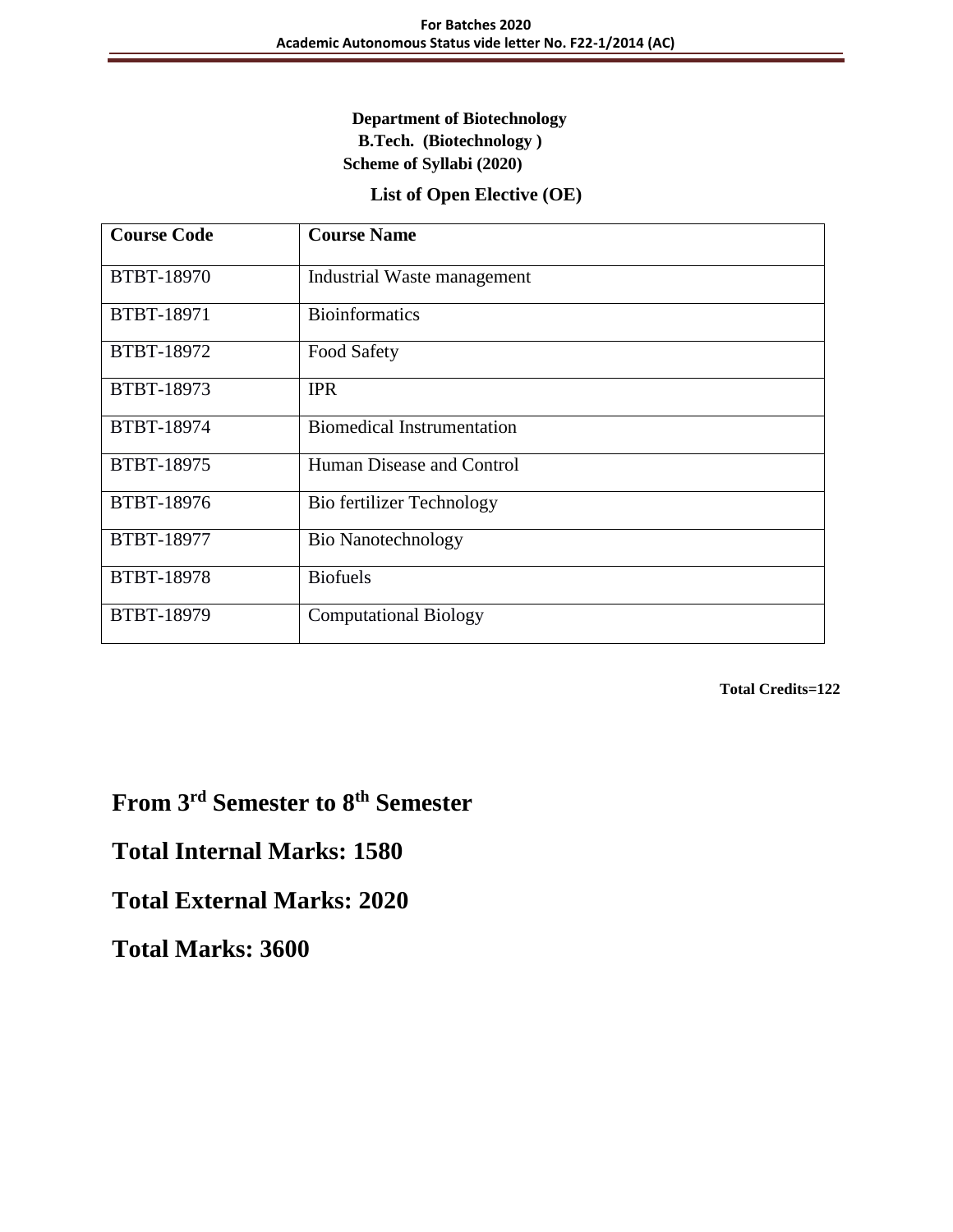# **BTBT-18301 Mathematics – III**

| <b>Internal Marks: 40</b> |       |
|---------------------------|-------|
| <b>External Marks: 60</b> | L T P |
| <b>Total Marks: 100</b>   | 3 1 0 |

### **Objectives:**

The objective of this course is to equip the students to deal with advanced level of mathematics and applications that would be essential for their disciplines.

### **Laplace transformations:**

Laplace transforms of various standard functions, properties of Laplace transform.

### **Partial Differential Equations:**

Formation of Partial Differential Equations, linear Partial Differential Equations, Homogeneous Partial Differential Equations with constant coefficients.

### **Functions of complex variables:**

Limits, continuity and derivative of the function of complex variable, Analytic function, Cauchy-Riemann equations, conjugate functions, harmonic functions; Complex Integration: Line integrals in the complex plane, Cauchy's theorem, Cauchy's integral formula and derivatives of analytic function

### **Linear Systems and Eigen- Values:**

Gauss–elimination method, gauss- Jordan method, Gauss- Seidel iteration method, Rayleigh's Power method for Eigen values and Eigenvectors.

### **Suggested Books:**

1 Kreyszig, E., Advanced Engineering Mathematics, Eighth edition, John Wiley, New Delhi

2 Grewal, B. S., Higher Engineering Mathematics, Khanna Publishers, New Delhi

3 Ian N. Sneedon, Elements of Partial Differential Equations, McGraw- Hill, Singapore, 1957

4 Peter. V. O'Nil, Advanced Engineering Mathematics, Wadsworth Publishing Company

(10)

(10)

(10)

(10)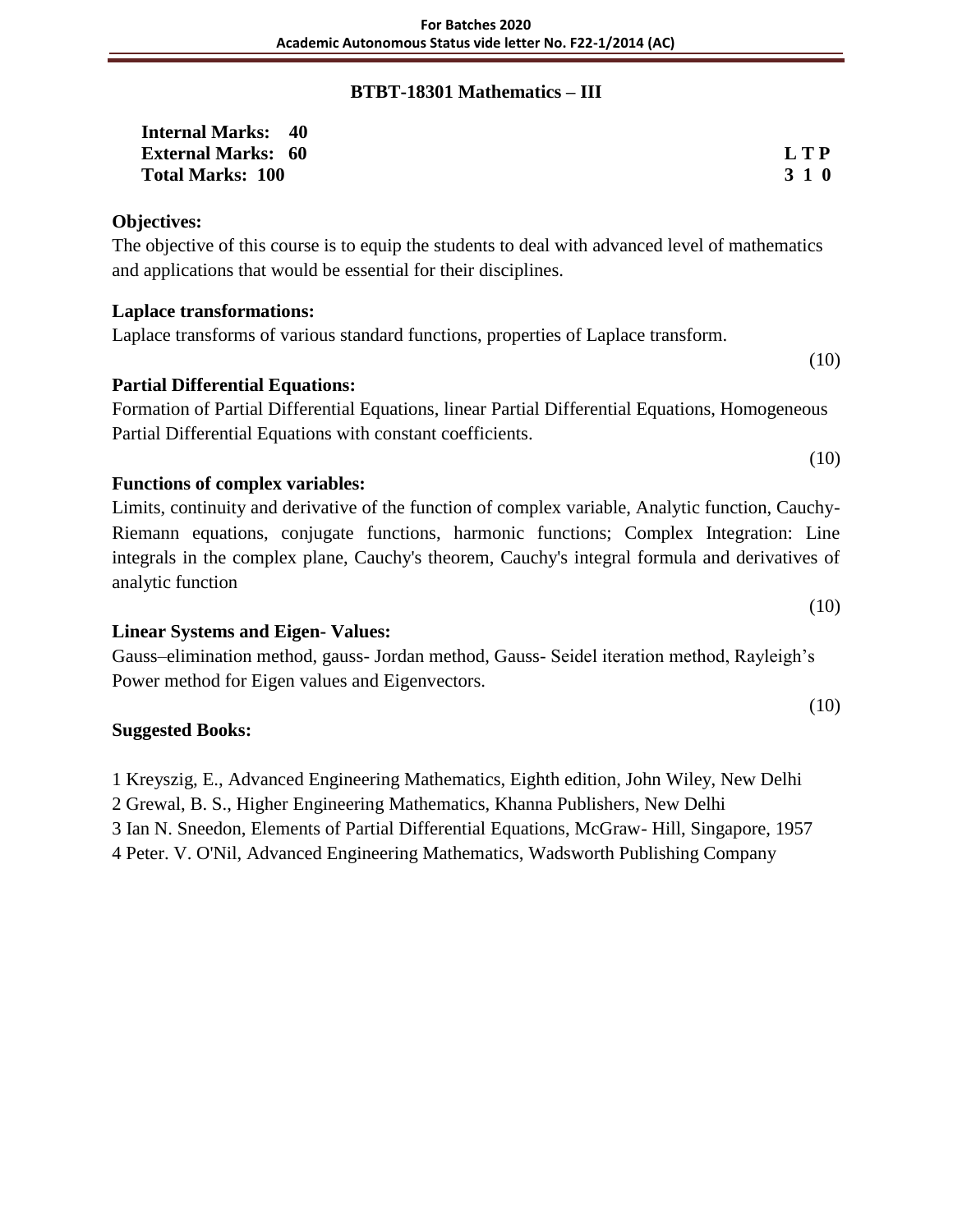### **BTBT-18302 Microbiology**

| <b>Internal Marks: 40</b> |     |
|---------------------------|-----|
| <b>External Marks: 60</b> | LTP |
| <b>Total Marks: 100</b>   | 300 |

**Objective:** The course imparts the knowledge of different types of microorganisms that are invisible to our naked eyes. Discovery, origin and evaluation of different forms of bacteria, fungi, protozoa and viruses constitute the basics of biotechnology. It will also give an insight of the industrial applications of microbial organisms.

**Unit–I Prokaryotic Cell Organization**: General account of cell size, arrangement, shape, capsule, slime, pili, spores, structure and function of gram negative & gram-positive cell wall and membrane, periplasmic space. Brief account of viruses, mycoplasma and fungi. (5) **Unit–II Bacteriological Techniques**: Isolation of industrially important microbial strains, strain improvement, maintenance and preservation of industrial microbes. (5)

**Unit–III Bacterial Nutrition:** Physical growth requirements viz. temperature, pH, oxygen concentration, water activity, light, pressure. Chemical growth requirements viz. nutrients, nutrient uptake in bacteria: Passive and facilitated diffusion, active transport. (4)

**Unit–IV Bacterial Growth Kinetics:** Growth curve, growth rate and generation time. Growth kinetics, mathematical nature and expression of growth, measurement of growth by quantitating cell mass, cell number and a cell constituent, concept of geometric & arithmetic nature of growth, asynchronous and synchronous cultures, diauxic growth. (6)

**Unit–V Bacterial Reproduction**: Asexual reproduction, DNA replication in bacterial cell, general principles of bacterial recombination - transformation, transduction and conjugation. (6) **Unit–VI Medical Microbiology**: Characteristics of major pathogens (Mycobacterium tuberculosis, Plasmodium sp., etc) their modes of transmission, mechanisms of infection and growth. Production and application of health care products(antibiotics, vitamins, amino acids, alkaloids, steroids) (4)

**Unit–VII Agricultural & Environmental Microbial Biotechnology**: Large-scale production of microbial inoculants for agriculture, mycorrhiza, treatment of urban (sewage) and industrial effluents. Bioplastics, Bioinstecticides, Biofertilizers, Biofuels (bioethanol, biogas, biohydrogen andbiodiesel),Biosensors. (6)

# **Course outcomes:**

- 1. To be able to understand the roles and characteristics of microorganisms.
- 2. To understand the basic concept of replication in microorganisms.
- 3. To be able to understand economic significance of microorganisms and assess their impact on environment.
- 4. To be able to evaluate explicitly, the metabolic pathways, role of microbes in public health as well as physical and chemical control of microorganisms.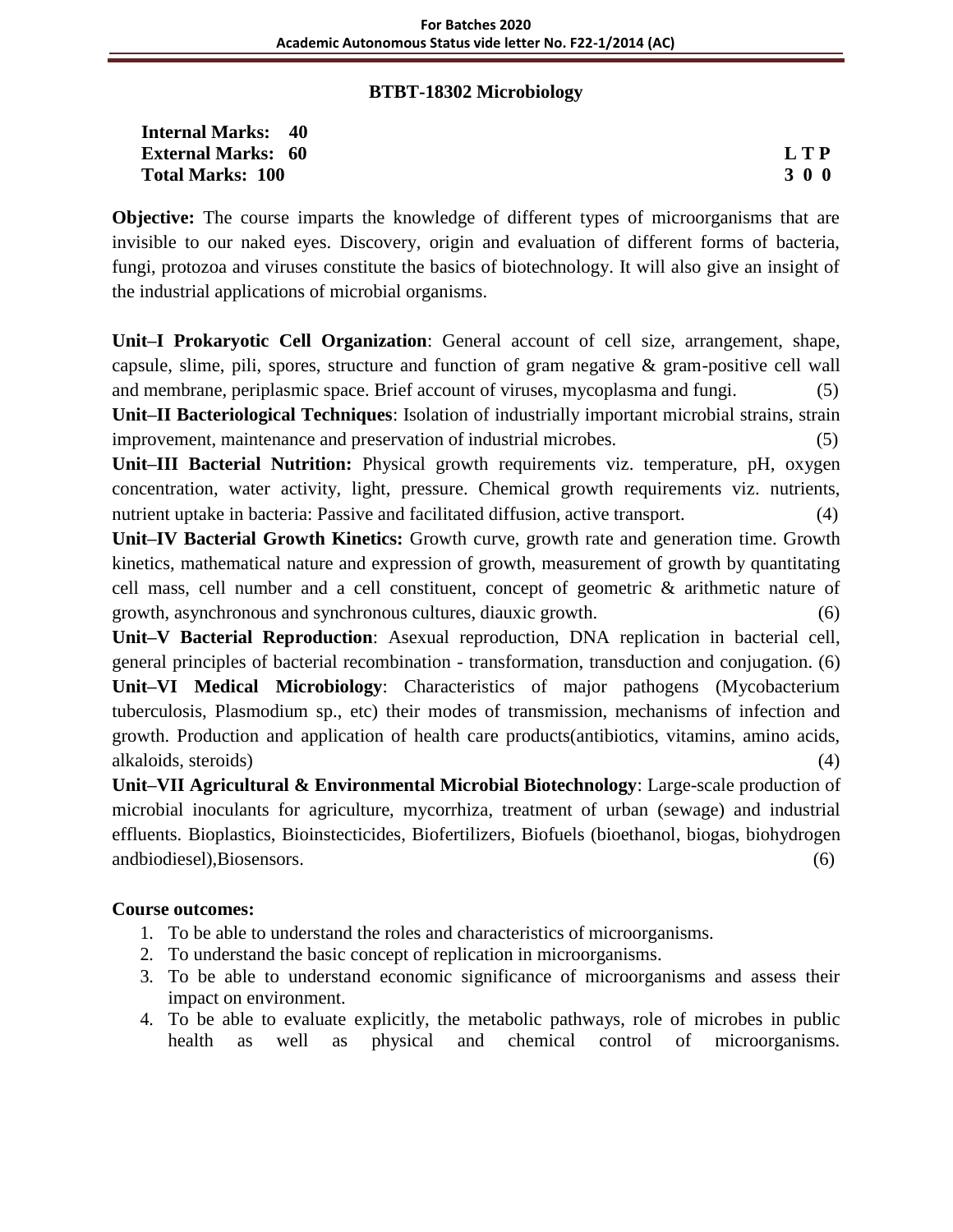### **Suggested Reading and Books**:

.

- 1. Microbiology 10<sup>th</sup> Edition, M.J. Pelczar, E.C.S. Chan and N.R. Kreig, Tata McGraw Hill
- 2. Microbiology: An Introduction (9th Ed.) by Tortora GJ, Funke BR, and Case CL, Pearson Education, 2008.
- 3. Prescott, Harley and Klein's Microbiology (7th Ed.) by Willey JM, Sherwood LM, and Woolverton CJ, McGraw Hill Higher Education, 2008.
- 4. Principles of Fermentation Technology (3rd Ed.) by Stanbury PF, Whitaker A and Hall SJ, Elsevier Science Ltd, 2006.
- 5. Environmental Microbiology ( $3<sup>rd</sup>$  Ed.) by R. Mitchel, Wiley-Blackwell, 2009.
- 6. Microbial Biotechnology: Fundamentals of Applied Microbiology ( $2<sup>nd</sup> Ed$ ) by Glazer & Nikaido, W.H. Freeman and Co., New York, 1995.
- 7. Molecular Biotechnology (3rd Ed.) by Glick BR and Pasternak JJ, ASM Press, Washington D.C., 2003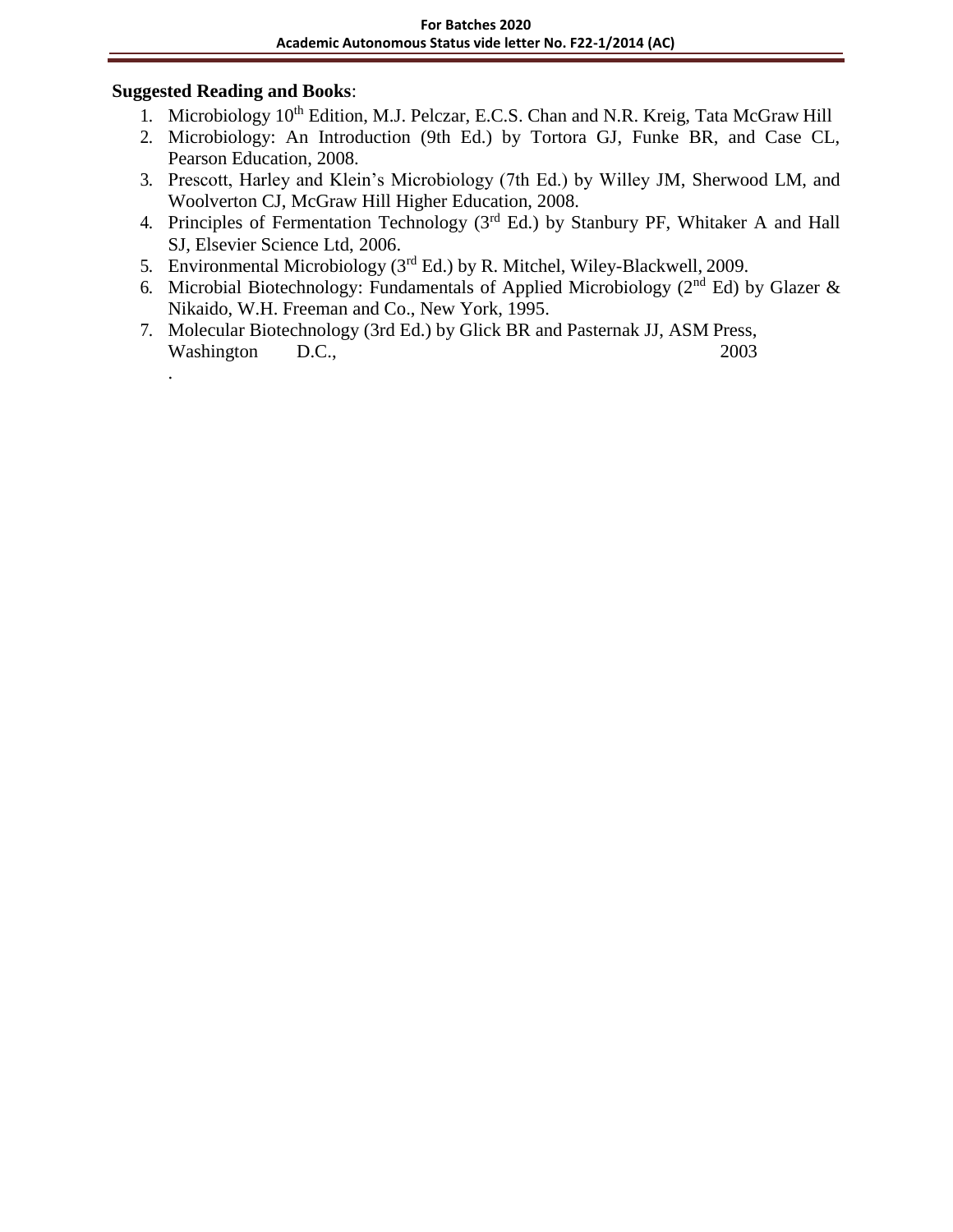### **BTBT-18303 Biochemistry**

**Internal Marks: 40 External Marks: 60 L T P Total Marks: 100 3 0 0**

**Objective:** The course aims on understanding of the relationships between structure and function in the major classes of biopolymers. It augurs understanding on central metabolic process and the role of enzymes in modulating pathways. The theoretical background of biochemical systems helps to interpret the results of laboratory experiments.

**Unit–I Biomolecules:** Chemistry and Properties of Amino Acids, Proteins, Carbohydrates, Lipids, Purines, Pyrimidines and Vitamins. Chemical Bonds: Covalent Bonds, Ionic Bonds, Co-Ordinate Bonds, Hydrogen Bonds, Vander Waal Forces, Hydrophobic Interactions, Diode Interactions. (5)

**Unit–II Proteins**: Primary, Secondary, Tertiary and Quaternary Structure, Proteins Analysis, Methods for Isolation and Purification of Proteins.

**Unit–III Fat Metabolism**: Oxidation of fatty acids, synthesis of fatty acids (fatty acid synthesis complex system), and ketone bodies. Carbohydrates Metabolism: Glycolysis, glycogenolysis, glycogenesis and their regulations, citric acid cycle. (7)

**Unit–IV Amino acid Metabolism:** Oxidative degradation and synthesis of amino acids, estimation of amino acids. Nucleic Acid Metabolism: Biosynthesis of purines and pyrimidines, their regulation and catabolism (6)

**Unit–V Mitochondria:** Structure of mitochondria, organization of respiratory chain, oxidative phosphorylation and its inhibitors (6)

**Unit–VI Plant & Microbial Biochemistry:** Photosynthesis, differences in respiratory mechanisms and anaerobes. (4)

**Unit–VII Nitrogen- Fixation**: Role of Various Enzymes in Nitrogen Cycle. (3)

# **Course outcomes**

- 1. Understand complex biochemical pathways within living cells
- 2. Understand the physiological functioning of the cells
- 3. Understand catabolic and anabolic metabolism
- 4. Determine the kinetic parameters of enzymatic reactions

### **Suggested Reading and Books:**

- 1. A.L. Lehninger: Principles of Biochemistry,  $7<sup>th</sup>$  edition, Worth Publishers, New York (2017)
- 2. L. Stryer: Biochemistry, W.H. Freeman and Company, 8th edition New York (2015)
- 3. B.D. Hames et al: Instant Notes in Biochemistry, BIOS Sci. Pub. Ltd. U.K. (2001)
- 4. G. Zubay: Biochemistry, W.C. Brown Publishers, Oxford, England (2002).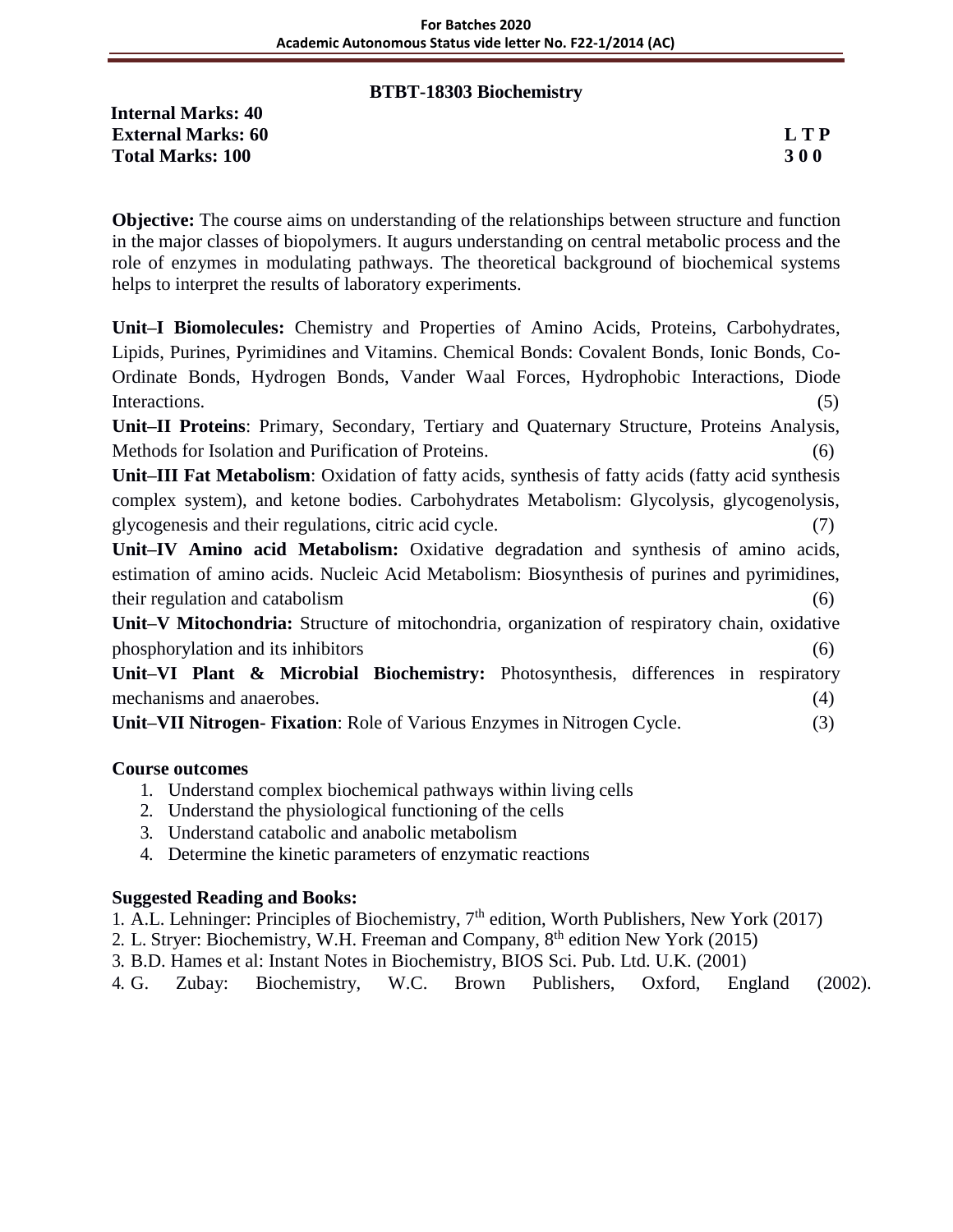### **BTBT-18304 Bioanalytical Techniques**

| <b>Internal Marks: 40</b> |            |
|---------------------------|------------|
| <b>External Marks: 60</b> | <b>LTP</b> |
| <b>Total Marks: 100</b>   | <b>300</b> |

**Objective**: Research in the field of biotechnology and its applications in development of technologies involve various kinds of unique techniques. Though these techniques are purely based on the principles of physics and chemistry yet they are specialized for biological applications. The course is aimed to impart conceptual as well as descriptive knowledge about such techniques to the bachelor students pursuing education in the field of biotechnology.

**Unit–I Centrifugation**: Basic principles of sedimentation, centrifugal field and relative centrifugal force, types of centrifuges, ultracentrifugation, safety aspects of centrifuges, types of rotors, differential centrifugation, density gradient centrifugation, preparative and analytical centrifugation. (4)

**Unit–II Microscopy**: Introduction to basic principles of microscopy, light microscopy, basic components of light microscope, compound microscope, contrast in light microscopy, advances in microscopy including confocal microscopy, fluorescent microscopy, stereomicroscope, introduction to basic principles of electron microscopy, preparation of samples, TEM, SEM and  $AFM.$  (6)

**Unit–III Electrophoresis**: General principle of electrophoresis, support media (agarose and polyacrylamide gels), electrophoresis of proteins by SDS-PAGE, native PAGE, gradient gels, isoelectric focusing, two dimensional PAGE, Western blot analysis, visualization of proteins in gels, electrophoresis of nucleic acids using agarose gel, sequencing gel, denaturing agarose gel, capillary electrophoresis. (5)

**Unit–IV Chromatography**: Principles of chromatography, distribution coefficient, retention time, capacity factor, plate height and resolution, peak broadening and van Deemter plot, TLC and column chromatography, matrix materials, LPLC, HPLC, normal phase and reversed phase chromatography, ion exchange chromatography, gel exclusion chromatography, affinity chromatography, GC. (6)

**Unit–V Spectroscopy-I**: Properties of electromagnetic radiations and their interaction with matter, UV and visible light spectroscopy, Beer-Lambert law, spectrofluorimetry, CD spectroscopy, Mass spectrometry, components of mass spectrometer, methods of ionization and mass analysis including MALDI-TOF. (6)

**Unit–VI Spectroscopy-II**: IR spectroscopy, Raman spectroscopy, ESR and NMR spectroscopy, X-ray crystallography. (5)

**Unit–VII Radioisotope Techniques**: Atomic stability and radiation, types of decay, rate of radioactive decay and half-life, units of radioactivity, specific activity, detection methods based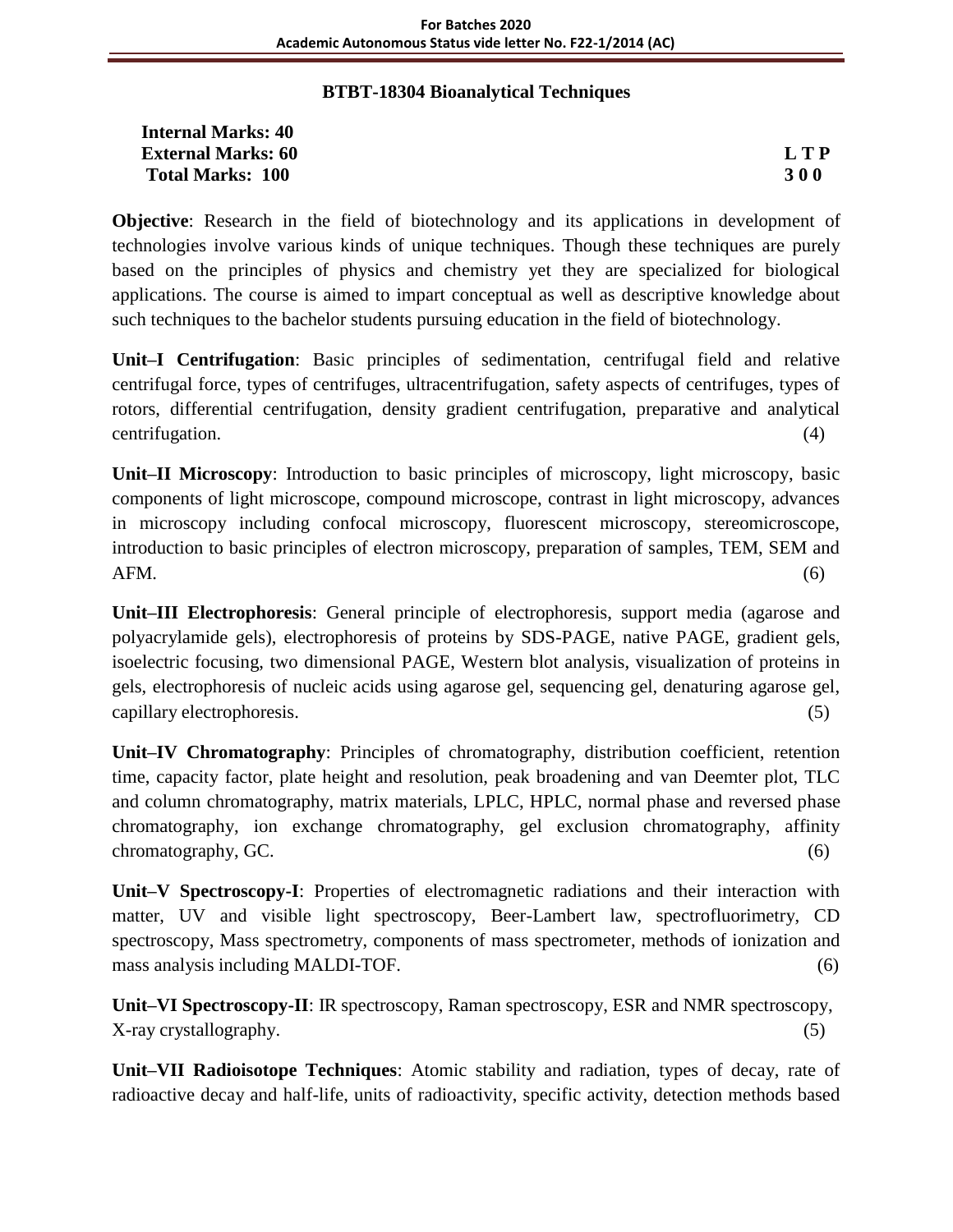on ionization (GeigerMuller monitor), excitation (solid and liquid scintillation counting), Cerenkov counting, autoradiography, safety aspects of handling radioactive material and radiations, units of exposure such as gray and sievert, precautions associated with radioactivity handling. (4)

# **Course Outcomes**:

- 1. To be able to use selected analytical techniques.
- 2. Familiarity with working principals, tools and techniques of different instruments.
- 3. To understand the strengths, limitations and creative use of techniques for problem-solving.
- 4. Able to design experiments and understand the instrumentation

- 1. Principles and Techniques of Biochemistry and Molecular Biology, Wilson K. And Walker J., Cambridge University Press (2010) 7th ed.
- 2. Biochemical Method-A Concise guide for students and researchers, Pingoud A., Urbanke C., Hoggett J. and Jeltsch A. Wiley-VCH Publishers (2002)
- 3. Bioseparations: Science and Engineering, Harrison, R.G., Todd, P., Rudge, S.R. and Petrides, B.B. Oxford University Press (2006).
- 4. Microscopy and Microtechniques. Marimuthu, R., MJP Publishers (2011).
- 5. Instrumental Methods of Analysis, Willard H.W., Merritt L.L., Dean J.A. & Settle F.A. 7th ed. (2011) East West Publishers.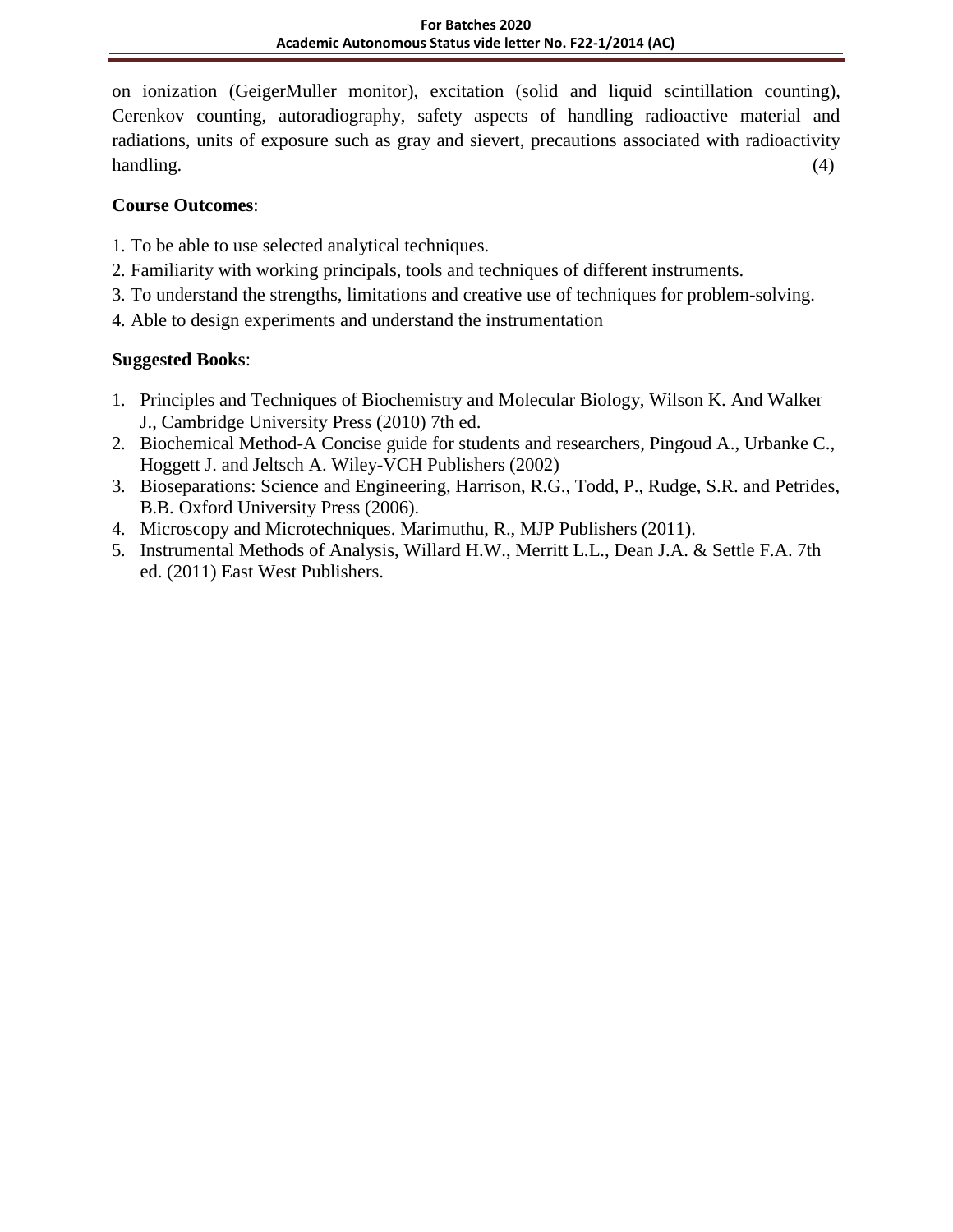#### **BTBS-18305 Biology**

| <b>Internal Marks: 40</b> |            |
|---------------------------|------------|
| <b>External Marks: 60</b> | <b>LTP</b> |
| <b>Total Marks: 100</b>   | 3 1 0      |

| L<br>ı | D |  |
|--------|---|--|
|        | o |  |

**Objective:** Students will be introduced to the basics of biology such as cell structure and functions, inheritance & evolution, basic concepts of genetics, and an introduction to microbiology. So that they can use technology for the betterment of life on this planet.

**Unit–I Introduction to living world:** Diversity of life, major prokaryotes- monera, eubacteria and eukaryotic kingdoms- Protista, Fungi, Plantae, and Animalia.  $(6L + 1T)$ **Unit–II Biochemistry:** Metabolism (Catabolism: oxidation reactions and Anabolism: reduction reactions), ATP, Bioenergetics: cellular respiration and photosynthesis.  $(12L + 3T)$ **Unit–III Genetics:** Basic principles of Mendel, molecular genetics, structure and function of genes and chromosomes, Central dogma, Replication, Transcription and Translation, introduction to recombinant DNA technology and its applications including genetically modified foods and organisms.  $(12L + 3T)$ 

**Unit–IV Cell Biology**: Macromolecules: carbohydrates, lipids, water, aminoacids, proteins, nucleic acids, cell membrane, organelles: mitochondria, ribosomes, golgi appratus, endoplasmic reticulum, cytoskeleton, cell-signaling, cell division: mitosis, meosis, differentiation, motility.

 $(12L + 3T)$ 

**Unit–V Microbiology:** Host-microbe interactions, physiology, ecology, diversity, and virology, microbial diseases and preventions, Antibiotics production with major examples, types of vaccines and important examples.  $(6L + 2T)$ 

# **Course Outcomes:**

- 1. Get insight into basic biology as a science
- 2. Outlining the diversity and evolution
- 3. Organization and fundamental principles of living systems
- 4. Principle behind recombinant technology

- 1. Biology Fundamental Principles by Balaji S Thorat and Sumit M Raut
- 2. Lehlinger's Principles of Biochemistry
- 3. Microbiology by Prescott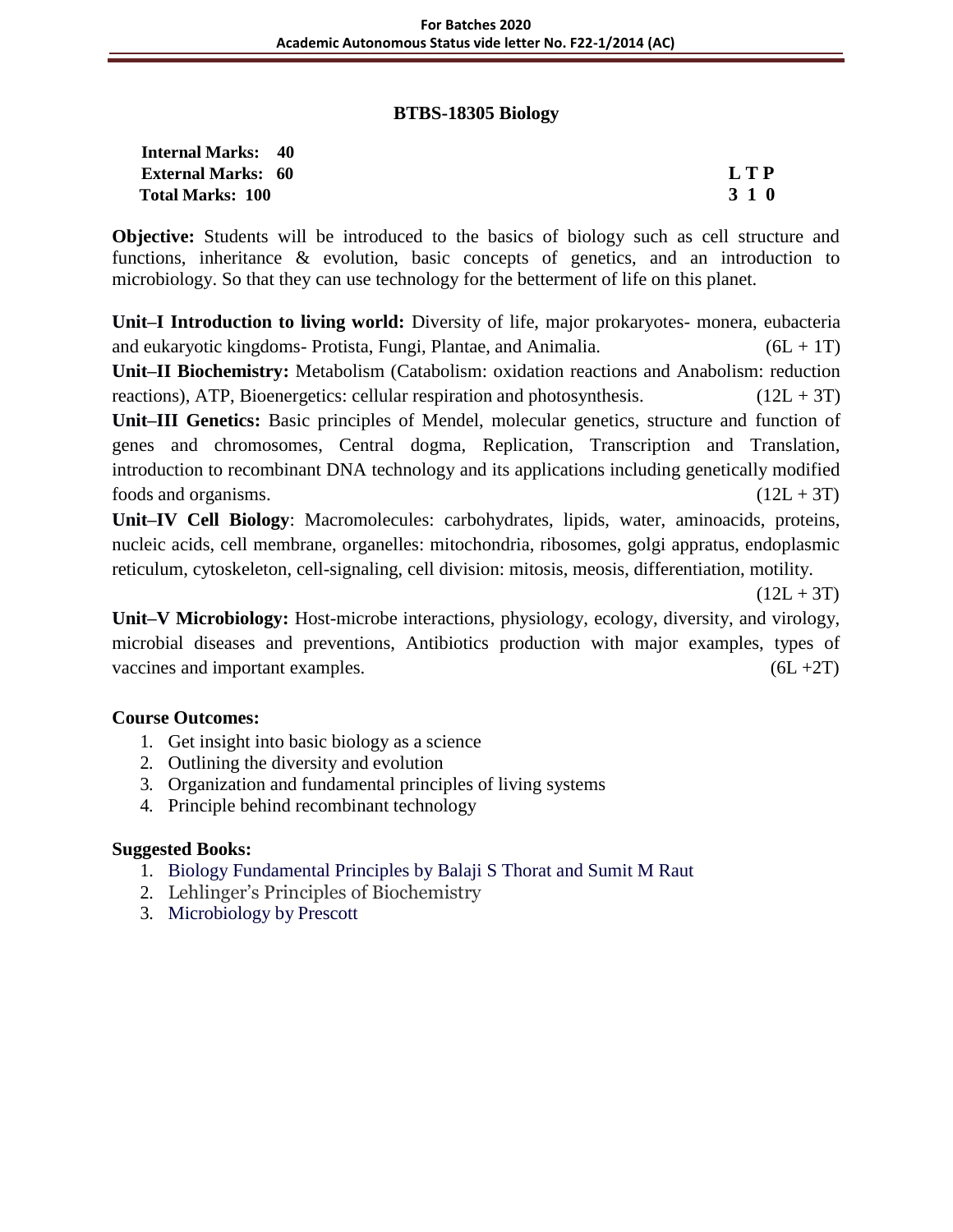### **BTBT-18306**

# **Biotech Lab –I (Microbiology Lab)**

# **Internal Marks: 30 External Marks: 20 L T P Total Marks: 50 0 0 4**

- 1. Microscopic Examination of Microorganisms: Staining methods:
	- Simple staining of bacteria
	- Gram staining of bacteria
- 2. Measurement of cell concentration of bacteria by counting chamber/Haemocytometer.
- 3. Preparation and Sterilization of Culture Media:
	- **Preparation of basic liquid media (broth) for the routine cultivation of bacteria**
	- Preparation of basic solid media, agar slants and agar deeps for the routine cultivation of bacteria
	- **•** Preparation of selective and differential media.
- 4. Isolation and Maintenance of Microorganisms:
	- Pour plate method
	- Spread plate method
	- Streak plate method
	- Sub culturing techniques
	- Preservation of the microbial culture (preparation of glycerol stock)
- 5. Isolation of cellulose/protease/lipase producing bacteria and fungi from soil
- 6. Purification and partial characterization of the desired microbes.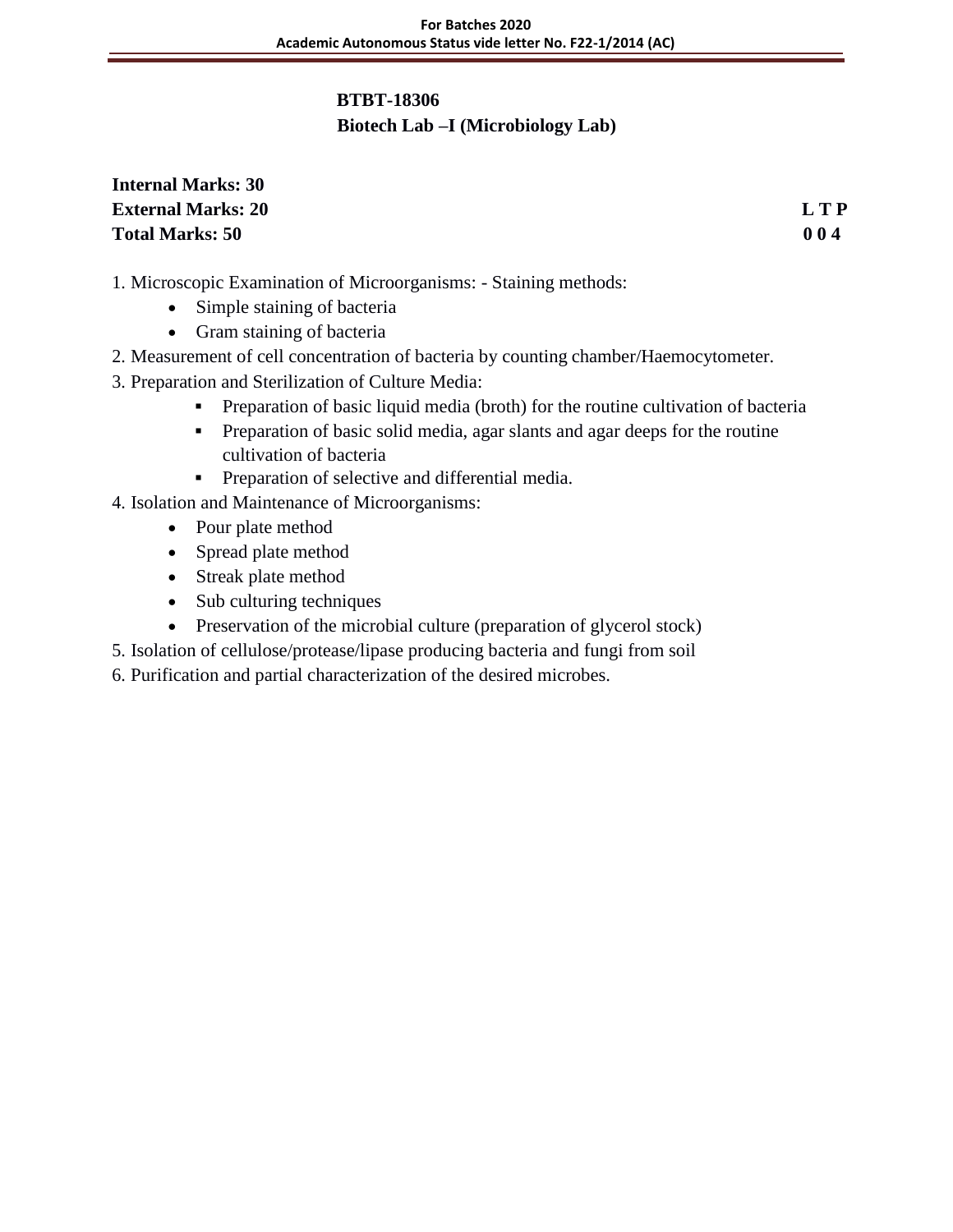# **BTBT-18307**

# **Biotech Lab –II (Biochemistry and Bioanalytical Techniques Lab)**

| <b>Internal Marks: 30</b> |     |
|---------------------------|-----|
| <b>External Marks: 20</b> | LTP |
| <b>Total Marks: 50</b>    | 004 |

### **Buffers**

- Preparation of standard buffers (buffering capacity  $\&$  buffering range)  $\&$  determination of pH.
- Qualitative and Quantitative test for carbohydrates (anthrone method).
- **Estimation of amino acid by ninhydrin method.**
- Determination of saponification value and Iodine number of fats.
- To test salivary amylase activity.

# **Spectrophotometer**

- To determine the concentration of DNA by UV spectrophotometer.
- Estimation of proteins by Lowery & Bradford method.

# **Chromatography**

- To analyse amino acids by 2D-Thin layer chromatography.
- To extract and separate biomolecules from plant tissue by column chromatography.

# **Electrophoresis**

- Comparison of Coomassie brilliant blue and silver staining methods for visualizing protein bands in SDS-PAGE
- Comparison of ethidium bromide and silver staining methods for visualization of small DNA fragments analyzed by native PAGE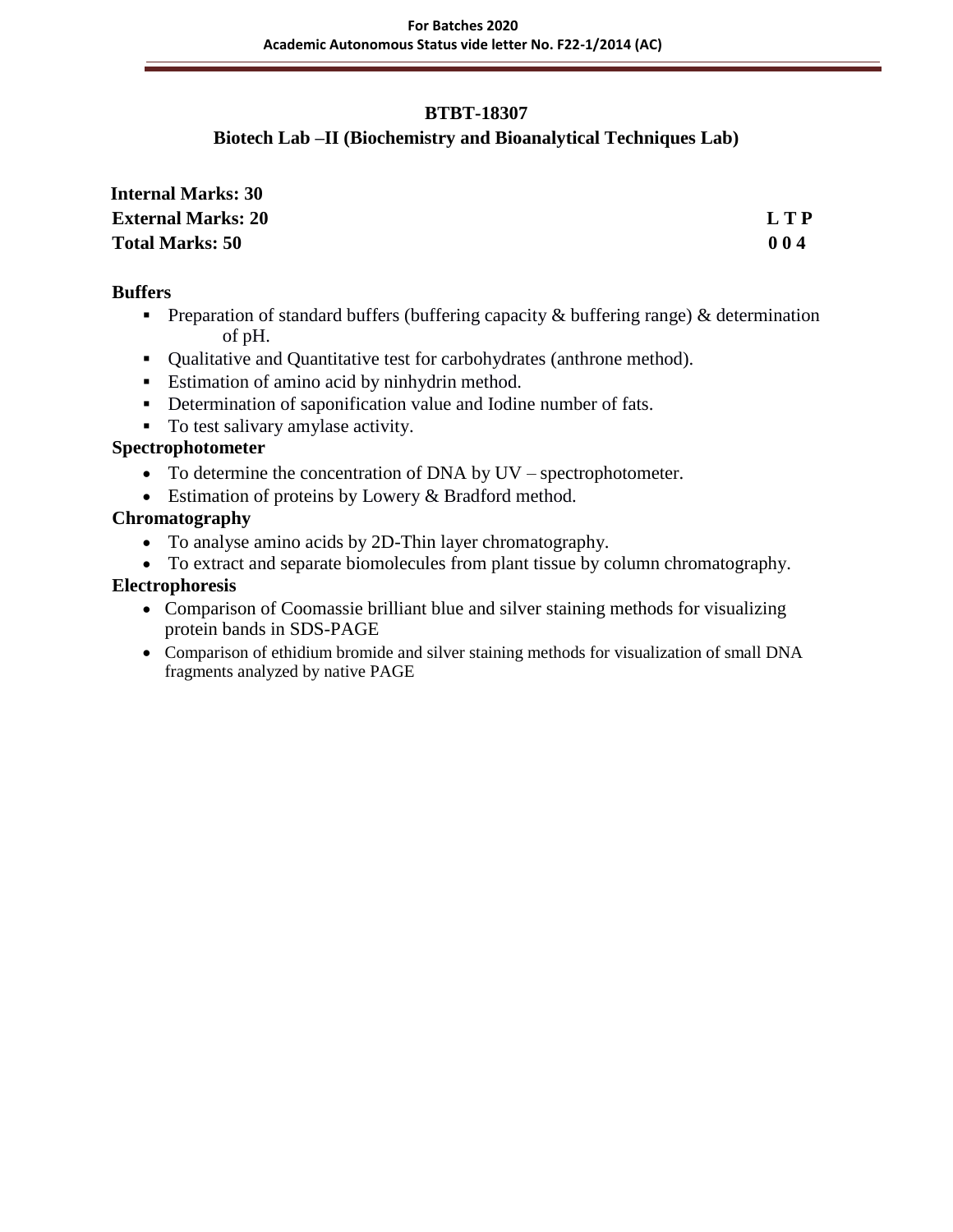#### **BTBT-18401 Biostatistics**

**Internal Marks: 40 External Marks: 60 L T P Total Marks: 100 3 1 0**

**Objective/s and Expected Outcome:** The course provides students a firm foundation in statistical methods

**Introduction**: types of biological data (data on ratio scale, interval scale, ordinal scale, nominal scale, continuous and discrete data), frequency distribution and graphical representations (bar graph, histogram and frequency polygon), cumulative frequency distribution. (2)

**Measures of central tendency and dispersion**: Arithmetic mean, geometric mean, harmonic mean, median, quartiles, mode, range, variance, standard deviation. (10)

**Correlation and Regression**: Correlation, Karl Prearson and Spearman's Coefficient, Properties of correlation coefficient. Linear regression, Properties of regression coefficients and regression equations. (8)

**Moments:** Moments, Skewness and Kurtosis (5)

**Probability:** Permutations and Combinations, basic probability, Probability of an event, addition and multiplication of probabilities. Probability distributions: Binomial, Poisson and Normal Probability distributions (8)

**Sampling and Statistical hypothesis testing:** Population, sample, sampling, sample size, parameters and statistics, statistical hypothesis testing. Errors, one-tailed and two-tailed tests, ttest, F-test, chi-square test, two sample hyposthesis (testing difference between two means). (10)

### **BOOKS RECOMMENDED:**

1. Zar, JH, Biostatistical Analysis, Pearson-Prentice Hall (2007).

2. Rao K Visweswara, Biostatistics: A Manual of Statistical Methods for Use in Health, Nutrition & Anthropology, Jaypee Brothers Publishers (2007)

3. Pagano, M. and Gauvreau, K., Principles of Biostatistics, Thomson Learning (2005)

4. Mahajan BK, Methods in Biostatistics, Jaypee Brothers Publishers (2002)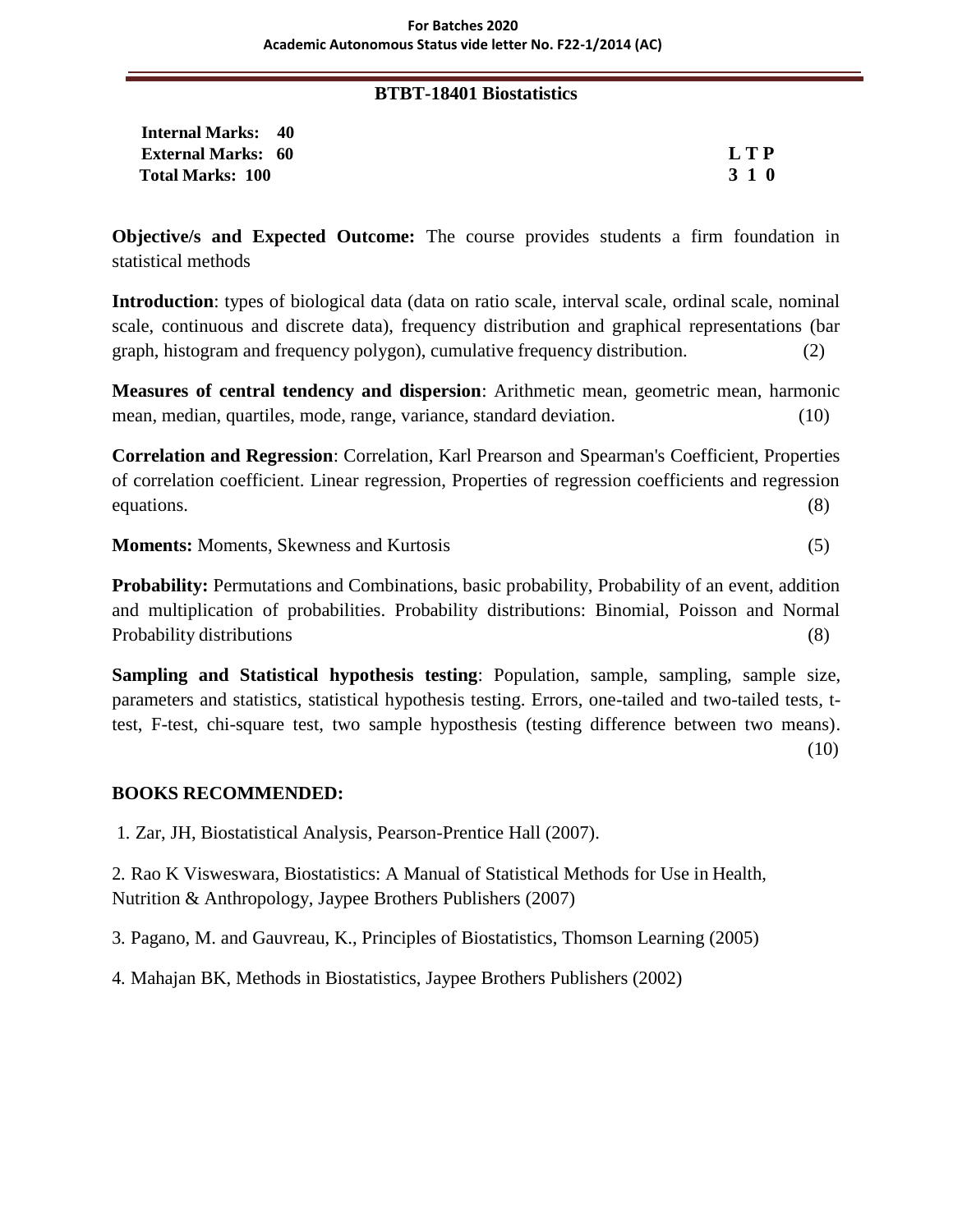### **BTBT-18402 Immunology and Immunotechnology**

#### **Internal Marks: 40 External Marks: 60 L T P Total Marks: 100 4 0 0**

**Objective:** The objective of this course is to provide students with a comprehensive overview of the immune system and its function as well as to introduce students to clinical situations in which the immune system plays an essential role. At the end of this course, students should be able to synthesize key concepts in immunology, understand the way in which different components of the immune system interact in a coordinated manner to fight infection and discuss the way the immune system reacts to various kinds of infectious agents.

**Unit–I Introduction:** Introduction to Immunology, Aims and Scope; Organization of the immune system, Structure and Functions of important immune cells & Immune organs, GALT, innate and acquired immunity, active and passive immunity. (6)

**Unit–II Antigens and Antibodies:** Characteristics of an antigen, haptens, epitopes, adjuvants. Structure, types, properties and functions of antibodies, VDJ rearrangements. (5)

**Unit–III Immune Effector Mechanisms:** Organization of MHC locus (mice & human); Structure and functions of MHC I and II molecules, Cytokines; Complement system; Leukocyte migration and inflammation. (5) (5)

**Unit–IV Generation of Immune response:** T-cell receptor, B-cell receptor, Antigen processing and presentation. Primary and Secondary Immune response; Generation of Humoral Immune Response; Generation of cell mediated Immune response; Killing mechanisms by CTL and NK cells. (8)

**Unit–V Immunotechnology:** Antigen-antibody reactions, Immunodiffusion, Immunoelectrophoresis, ELISA, ELISPOT, Immunofluorescence, Vaccines (conventional and recombinant: subunit vaccines, conjugate vaccines, Synthetic vaccines). (5)

**Unit–VI Immune system in health and disease:** autoimmunity, hypersensitivity (7)

**Unit–VII Applied Immunology:** Tumor immunity, tissue and organ transplant, Immuno-toxins. (4)

# **Course Outcomes:**

- 1. Understand innate and adaptive immune responses.
- 2. Understand the role of primary and secondary lymphoid organs.
- 3. Understand antigen and antibody interactions.
- 4. Understand the role of immune system in organ transplantation, autoimmune disorders and Cancer.

- 1. Immunology (6 th Ed.) by Thomas J. Kindt, Richard A. Goldsby, Barbara Anne Osborne, W.H. Freeman and Company,New York (2007)
- 2. Roitt's Essential Immunology (11 th Ed.) by Delves P, Martin S, Burton D, Roitt IM. Wiley- Blackwell Scientific Publication, Oxford (2006)
- 3. Immunology (6 th Ed) by Richard C, Geiffrey S. Wiley- Blackwell Scientific Publication, Oxford (2009)
- 4. Cellular and Molecular Immunology (6 th Ed.) by Abul K. Abbas, Andrew H. Lichtman, Shiv Pillai. Saunders Publication, Philadelphia, (2007)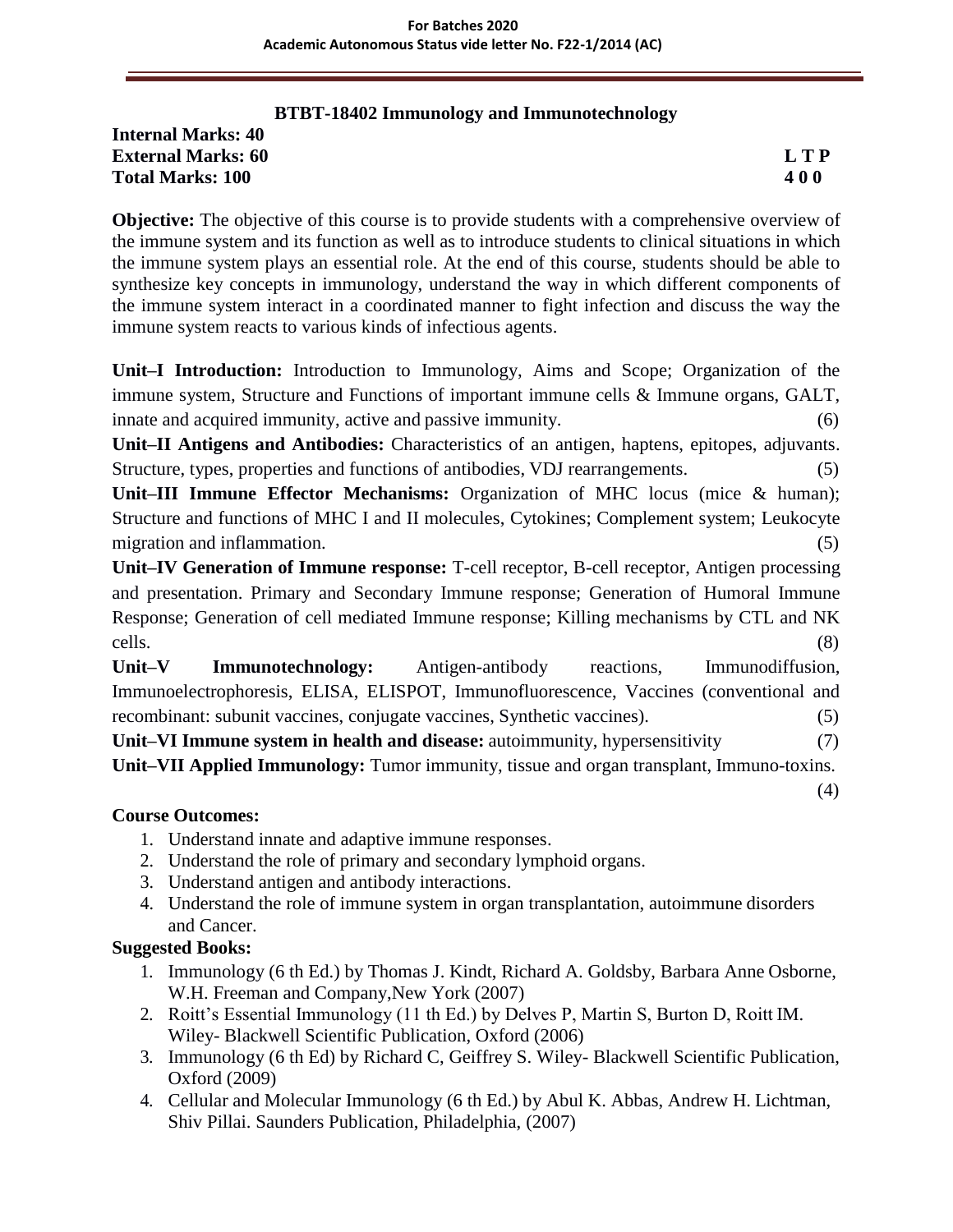#### **BTBT-18403 Animal Cell Culture and Biotechnology**

| <b>Internal Marks: 40</b> |            |
|---------------------------|------------|
| <b>External Marks: 60</b> | L T P      |
| <b>Total Marks: 100</b>   | <b>300</b> |

**Objective:** To develop an understanding about tissue culture as a science and advantages and disadvantages of tissue culture. To provide an exposure for the needs of different conditions required for successful experimentation with tissue culture along with its implications.

**Unit–I Introduction to Animal Tissue culture:** Background, Advantages, Limitations, Application, culture Environment, Cell Adhesion, Cell Proliferation, Differentiation. (3) **Unit–II Design, Layout and Equipment:** Planning, Construction Layout, Essential Equipments, Aseptic Technique, Sterile Handling, Safety, Risk Assessment, biohazards (4) **Unit–III Media:** Physicochemical Properties, Balanced salt Solutions, Complete Media, Serum, SerumFree Media, Disadvantages of Serum, Advantages of Serum-Free media (5) **Unit–IV Basic techniques of Mammalian Cell Culture:** Isolation of the Tissue, Primary culture Subculture and Propagation. Cell line finite and continuouous cell line, Cell line designation and Routine maintenance (6) **Unit–V Scale up of Cell Culture:** Principles and Procedure, Roller bottles, Reactors and

Fermenters and various adaptations; Factors affecting scale up; Growth monitoring during scale  $up.$  (6)

**Unit–VI Contamination:** Sources of contamination, Cross contamination, Type of microbial contamination, Eradication and Cryopreservation (5)

**Unit–VII Transgenic Animals:** Embryonic Stem Cell method, Microinjection method, Retroviral vector method, Transgenesis; Knock- out, Knock-in, Conditional Knock out mouse, Mouse as a Model; Gene Therapy for human genetic disorders, Animal as Bioreactors. (7)

### **Course Outcomes:**

- 1. Successfully maintain cultures of animal cells and established cell lines with good viability, minimal contamination and appropriate documentation.
- 2. Perform supportive or episodic tasks relevant to cell culture, including preparation and evaluation of media, cryopreservation and recovery, and assessment of cell growth/health.
- 3. Recognize and troubleshoot problems common to routine cell culture.

- 1. Culture of animal cells: A Manual of Basic Technique and specialised applications, by Freshney R. Ian, Willey-Liss Publisher, 7th edition (2015).
- 2. Mammalian Cell Biotechnology- A Practical Approach, by Butler, M, IRL Oxford University Press (1991)
- 3. Animal Cell Biotechnology vol 6, 6th edition(2012). R. Spire, J. Griffths, Academic press.
- 4. Textbook of Biotechnology by H.K. Das, Wiley India, 4 th edition, (2010).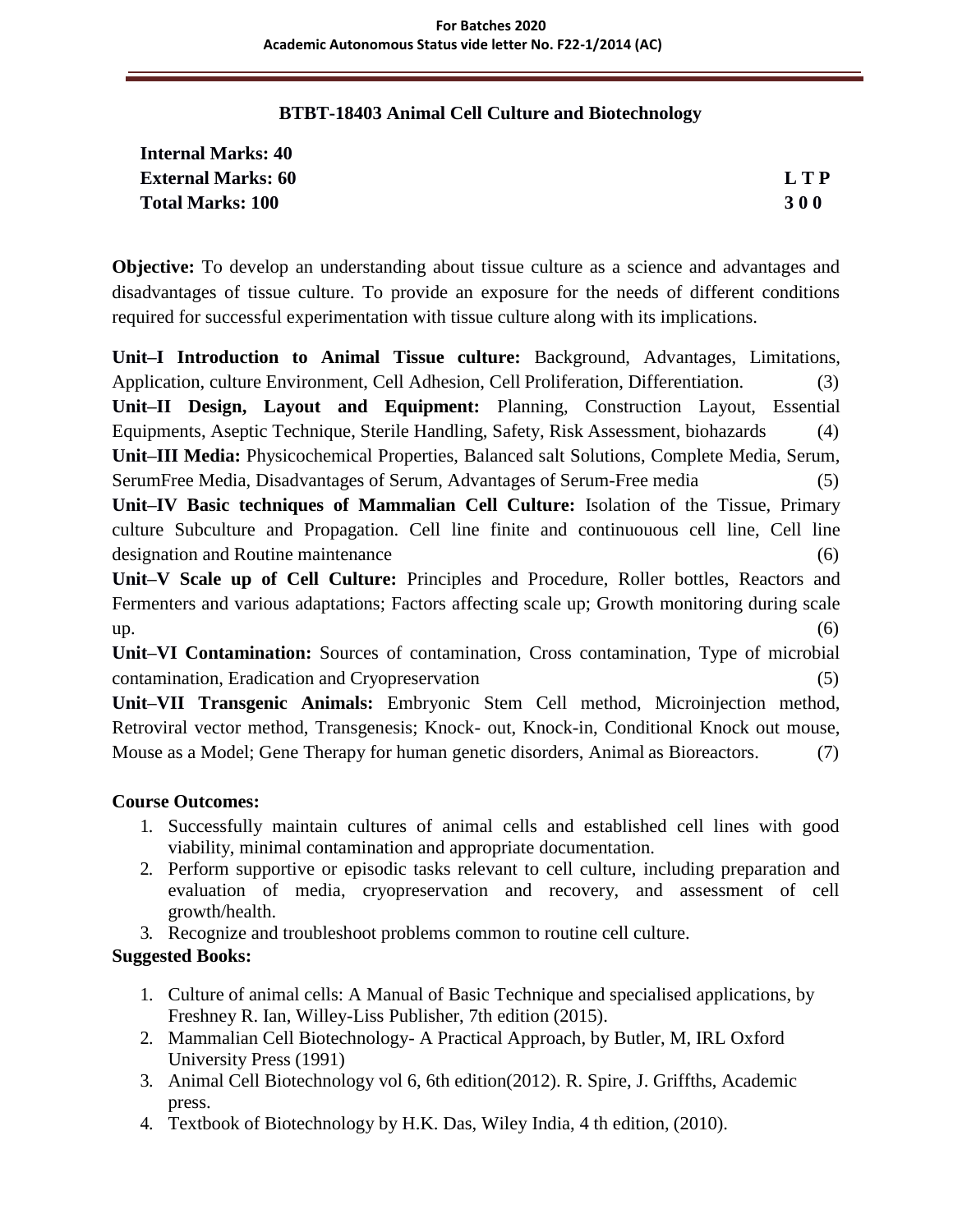### **BTBT-18404 Transport Phenomena**

| <b>Internal Marks: 40</b> |            |
|---------------------------|------------|
| <b>External Marks: 60</b> | LTP        |
| <b>Total Marks: 100</b>   | <b>310</b> |

**Objective:** The course is designed to impart knowledge of momentum, heat and mass transfer in chemical, biotechnology system and their analogous behaviour. The concept concepts will enhance the lateral thinking capabilities of the students and seamlessly integrate the concepts for their use in a multitude of processes and problems.

**Unit–I Molecular Transport Phenomena:** Molecular transport of momentum, heat and mass, laws of molecular transport: Newton's law of viscosity, Fourier's law of conduction and Fick's law of diffusion. Transport coefficients – viscosity, thermal conductivity and mass diffusivity and their analogous behaviour. Estimation of transport coefficients and temperature/pressure dependence. Macroscopic balance for mass, momentum and energy. (7L+3T) **Unit–II Non-Newtonian Fluids:** Time Dependent, Time Dependent and Visco-elastic fluids, Consecutive Equations and Rheological Characteristics. (4 L+1T) **Unit–III Equations of Change under Laminar Flow Conditions:** Equation of Continuity, Motion and Energy. Simple Shell Balance Method for Momentum, Heat and Mass Transport, Velocity Distribution in Circular Conduits and Parallel Plates. Generalized form of Equations and Simplifications.  $(7 L+3T)$ 

**Unit–IV Turbulence Phenomena:** Basic Theory of Turbulence, Time Averaging, Intensity and Correlation Coefficients, Isotropic Turbulence. Equation of continuity, motion and energy for turbulent condition. Reynolds stresses. Phenomenological theories of turbulence, velocity profile in circular conduits. (7 L+2T)

**Unit–V Diffusion Phenomena:** Diffusion of gases and liquids in porous solids, Knudsen diffusion, multicomponent diffusion and effective diffusivity.  $(5 L+1T)$ 

**Unit–VI Convective Transport:** Free and forced convective heat and mass transfer, interphase mass transport, mass transfer coefficients – individual and overall, mass transfer theories-film, penetration and surface renewal.  $(6 L+2T)$ 

# **Course Outcomes:**

- **1.** To be able to define and explain the concepts of momentum, heat and mass transfer.
- **2.** Apply momentum, heat and mass transfer knowledge by solving problems theoretically and practically.
- **3.** Apply momentum, mass and heat transfer simultaneously on the biological system by solving problems theoretically**.**
- **4.** Understand mass transfer operations absorption, distillation, extraction, drying.

- 1. R.B.Bird, W.E.Stewart and E.W.Lightfoot Transport Phenomena, John Wiley & Sons.
- 2. Basic Concepts In Transport Phenomena, A Unified Approach". Vol.-I by Brodkey, R.S., Hershey H.C.,Brodkey Publishing (2003).
- 3. Nickolas J. Themelis, Transport and Chemical Rate Phenomena, Gordon Breach, New York.
- 4. Beek W.J. and Mutzall K.M.K., Transport Phenomena, John Willey and Sons Ltd.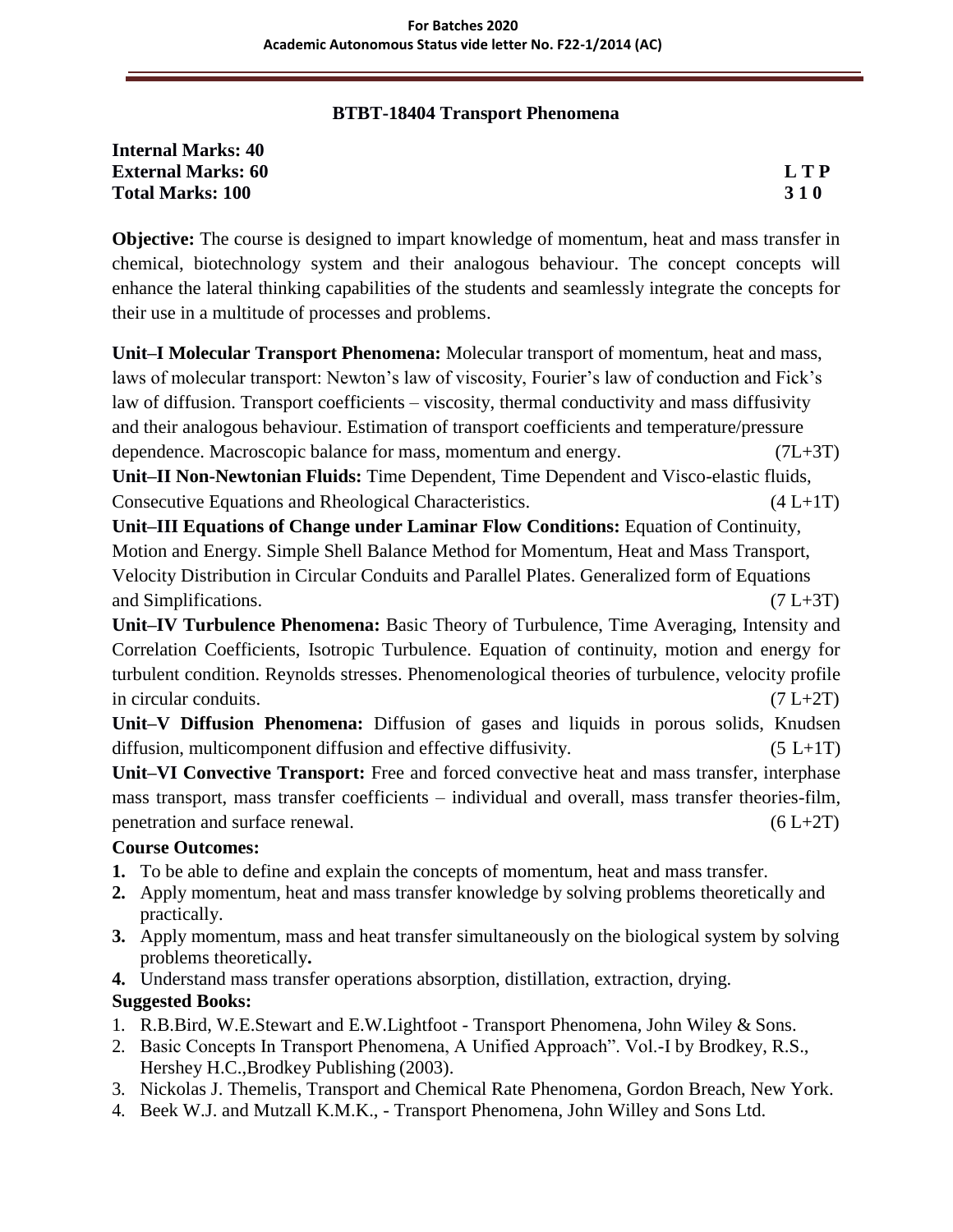#### **BTHS-18901 Fundamentals of Management for Engineers**

**Credit: 3**

| <b>Internal Marks: 40</b> |            |
|---------------------------|------------|
| <b>External Marks: 60</b> | L T P      |
| <b>Total Marks: 100</b>   | <b>300</b> |

**Unit 1**. Definition, functions, and significance of Management. Levels of management, Douglas Mcregor Theory X and Theory Y. Difference between management and Administration.

**Unit 2.** Evolution of Management, thought, approaches of management. principles of Henry Fayol and

F.W Taylor.

**Unit3.** Planning and organization nature, objectives and significance of planning, types and steps of planning. Span of control. Methods and types of training, Various organizational structures. Formal and informal organizations.

Unit 4. Concept of motivation, theories of motivation - Maslow need hierarchy theory & Herzberg two factor theory, Concepts of leadership and styles. Steps of Controlling .

### **Books Recommended**:-

1. General Management - C.B. Gupta Sultan Chand

2. Principal and Practice of management- L.M. Prasad Sultan Chand

3. Essential of Management -Koontz & O, Donnel Tata Mc Graw

4. Essential Of Management – Koontz and Weihrich Tata Mc Graw 5. Management : James Stoner, R Edward Freeman, Daniel R. Gilbert, Jr. Prentice Hall of India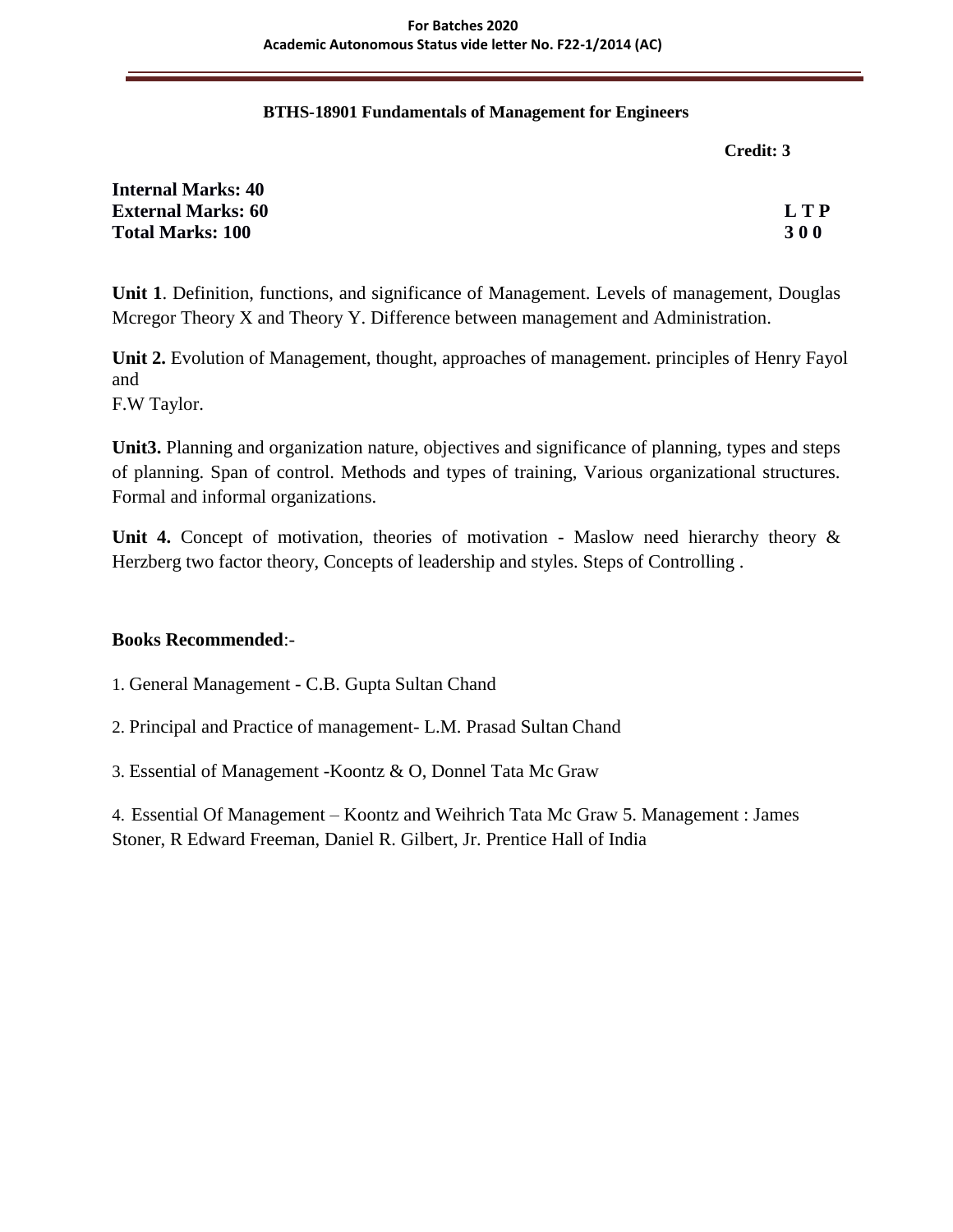# **BTBT-18405 Biotech Lab – III (Immunology Lab)**

# **Internal Marks: 30 External Marks: 20 L T P Total Marks: 50 0 0 4**

- 1. To perform Immuno diffusion (Ouchterlony).
- 2. To perform Immunoelectrophoresis
- 3. To perform Quantitative precipitation assay
- 4. To perform Latex Agglutination test
- 5. To perform Dot- ELISA
- 6. To perform Hapten conjugation and quantization
- 7. To perform Plate ELISA
- 8. To perform Western Blotting
- 9. To perform RBCs, WBCs count, Hb estimation, Blood group determination.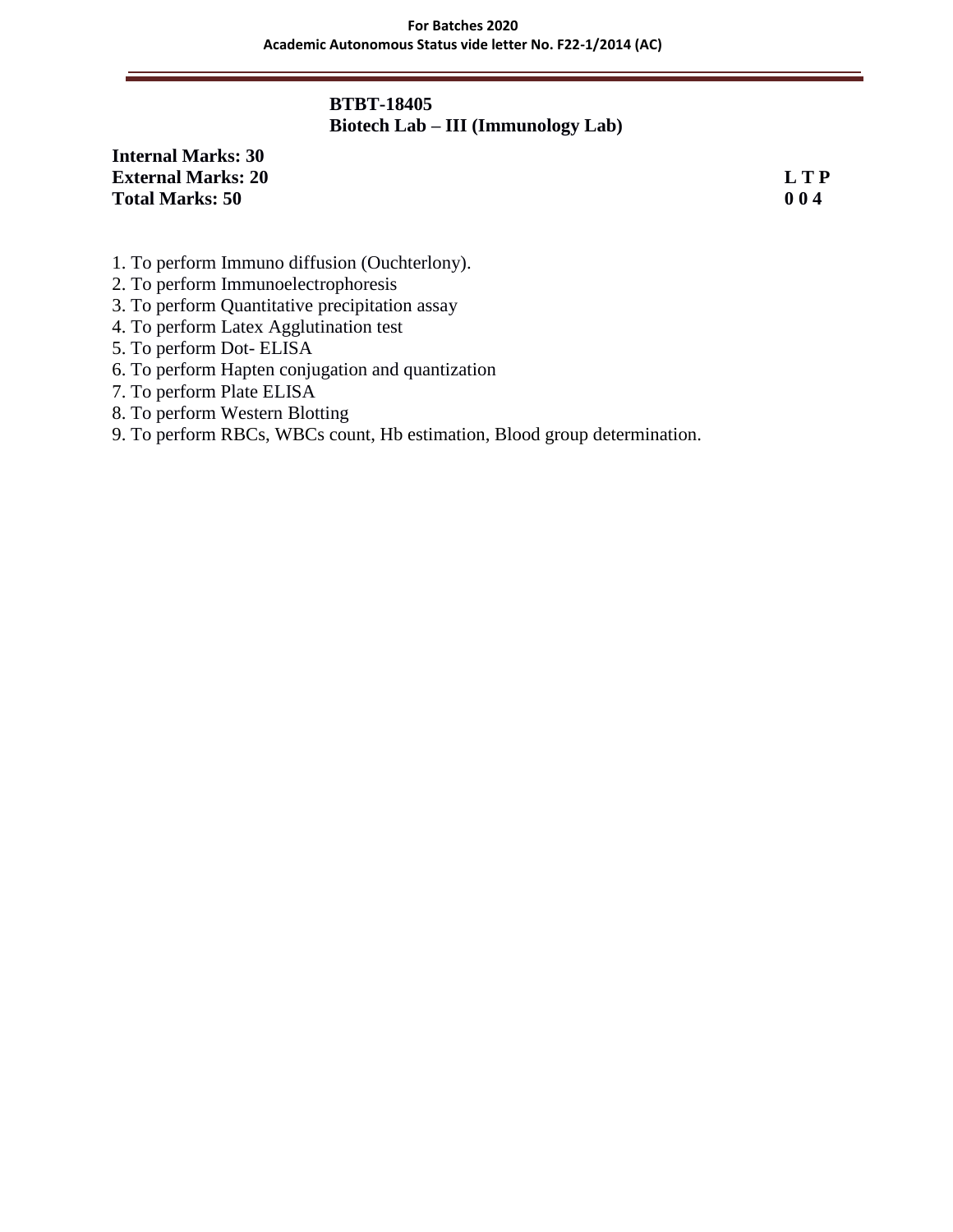### **BTBT-18406**

# **Biotech Lab – IV (Animal Cell Culture and Biotechnology Lab)**

| <b>Internal Marks: 30</b> |       |
|---------------------------|-------|
| <b>External Marks: 20</b> | L T P |
| <b>Total Marks: 50</b>    | 004   |

- 1. To separate serum and plasma from blood.
- 2. Preparation and sterilization of Media for animal cell culturing.
- 3. Testing of complete and incomplete media for animal cell culture.
- 4. Sterilization of media and instruments for animal cell culture
- 5. Culturing and subculturing of adherent and suspension cell.
- 6.To perform staining of animal cells.
- 7. To isolate Lymphocytes from blood sample.
- 8. Cell counting and viability by Trypan Blue dye exclusion test.
- 9. Cryo-preservation of cells.
- 10. Thawing of cryo-preserved cells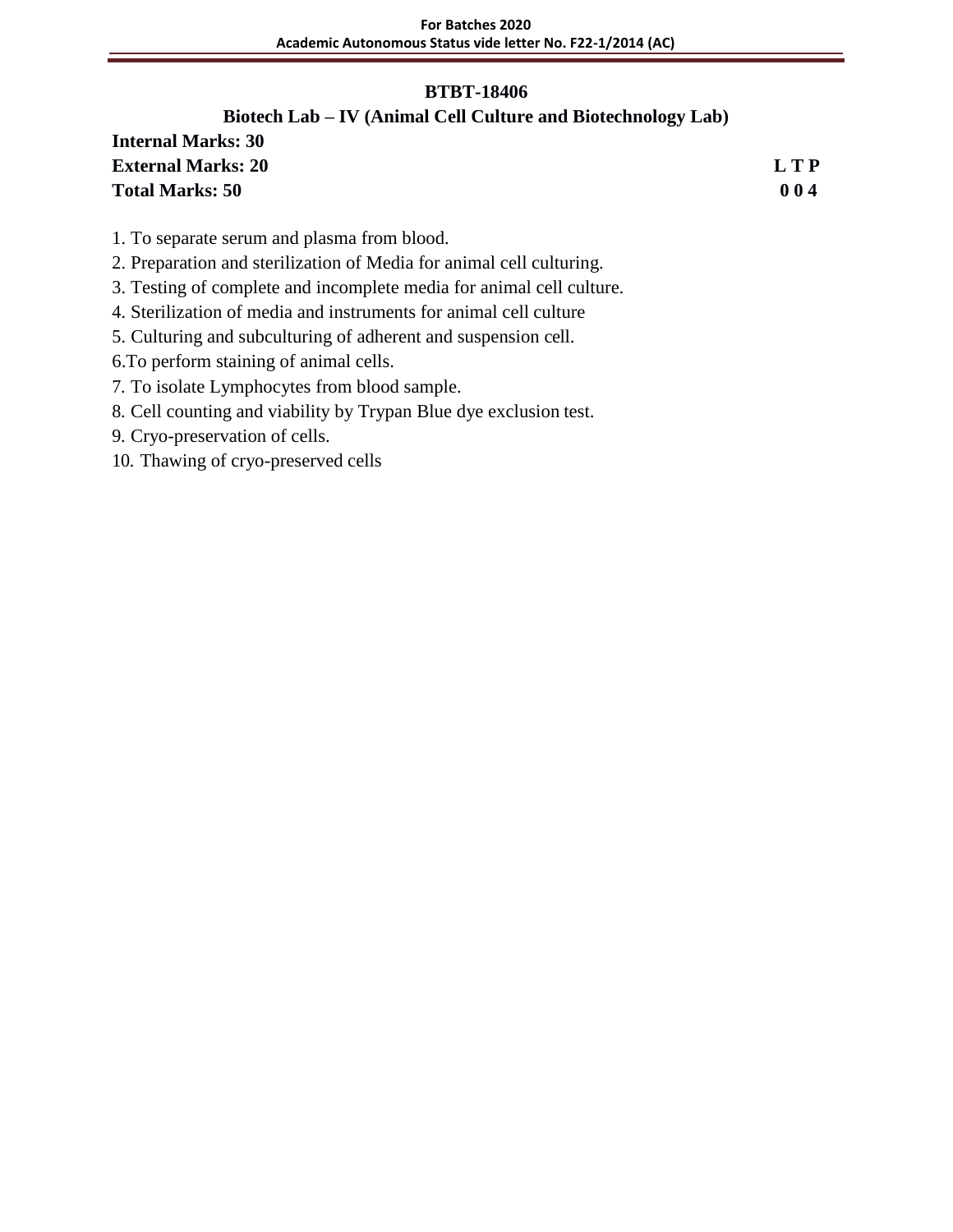### **BTBT-18501 Chemical Engineering Principles**

| <b>Internal Marks: 40</b> | L T P |
|---------------------------|-------|
| <b>External Marks: 60</b> | 3 1 0 |
| <b>Total Marks: 100</b>   |       |

**Course Objectives:** Objectives: To impart basic knowledge of mass balance, kinetics, reactor design and process control in chemical engineering system and their analogous behavior.

**1. Mass and Energy Balance:** Units and dimensions, Dimensional analysis, simple problems on material balance, calculations involving unit process and reactive systems, available electron balances.

 **(5) 2. Chemical reaction engineering:** Kinetics of homogenous reaction, concepts of reaction rate, order of reaction and Molecularity, Factors affecting reaction kinetics, Searching for a mechanism, Prediction of Reaction Rate from Theory. **(5)**

**3. Interpretation of Batch Reactor Data:** Analysis of batch reactors for kinetic interpretation of the data, Constant-volume Batch Reactor, Varying-volume Batch Reactor, Search for a Rate Equation **(5)**

**4. Reactor Design for Single and Multiple Reactions:** Introduction to Reactor Design, Ideal Batch Reactors, Steady State Mixed Flow Reactors, Steady-State Plug Flow Reactors for a single reaction, Design equation of Mixed Flow Reactors (CSTR) and Plug Flow Reactor, Design for Multiple Reactions.

 **(7) 5. Heterogeneous system:** Introduction to design of heterogeneous reacting system, concept of non-ideality, age distribution function and inter relationship. **(5)**

**6. Instrumentation:** Principles of measurement: error, accuracy and sensitivity, measurement of flow, pressure, temperature level, pH, viscosity and chemical composition. **(4)**

**7. Process Control:** Basic concepts of feedback control, control loop and its element, Dynamic behavior of first, second, higher order physical systems, controller hardware, choice of controllers and settings, Introduction to advanced control system: feedback, forward, cascade and ratio control. **(5)**

# **Course Outcomes:**

- 1. Build basic knowledge of classification of reactions.
- 2. Understand kinetics of competing reactions and their influence on product yield and selectivity
- 3. Understand fundamentals of kinetics including definitions of rate and forms of rate expressions and relationships between moles, concentration, extent of reaction and conversion.
- 4. Develop skills to choose the right reactor among single, multiple, recycle reactors etc.

# **Suggested Books:**

1. Basic principles and calculation of Chemical Engineering by D.M. Himmelblau Publisher: Prentice Hall, 8th edition (2012)

2. Chemical Process Control, an introduction to theory and practice by G. Stephanopoulos. Publisher: Prentice Hall Inc. (1984)

3. Chemical reaction engineering by O. Levenspiel. Publisher: John Wiley and Sons Inc. 3rd edition (2006)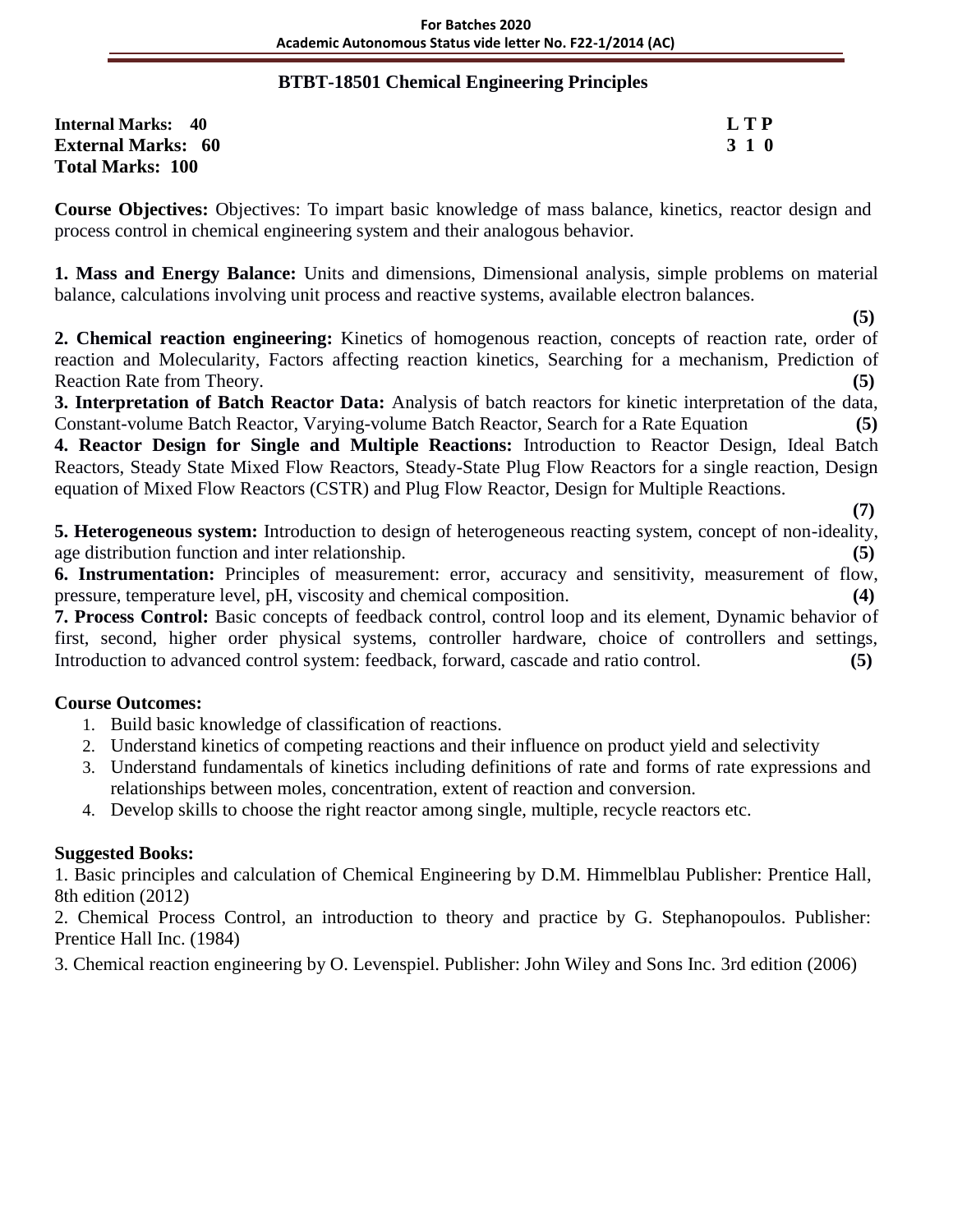### **BTBT-18502 Genetic Engineering**

| Internal Marks: 40        | L T P |
|---------------------------|-------|
| <b>External Marks: 60</b> | 3 0 0 |
| <b>Total Marks: 100</b>   |       |

**Objective**: To develop an understanding about tools and techniques for gene manipulation and gene exploration. At the end of the course, the students will be able to utilize the knowledge for creation of genetically modified organisms.

**1. Introduction:** Scope of genetic engineering, Milestones in genetic engineering, cloning and patenting of life forms, genetic engineering guidelines **(3)**

**2. Molecular tools and their applications**: DNA & RNA modifying enzymes: Restriction enzymes and other endonucleases, Exonucleases, Polymerases, Kinases, Methylases and Ligases. **(4)**

**3. Molecular Techniques**: Restriction analysis of DNA, Restriction map, electrophoretic techniques for nucleic acid protein analyses, DNA sequencing(Next generation sequencing, shot gun sequencing), Chemical synthesis of oligonucleotides, Southern, Northern and Western blotting techniques. **(7)**

**4. Different vectors for molecular cloning**: Plasmids, Bacteriophages, Phagemids, Cosmids; YAC and BAC, Transformation Techniques, Methods of gene transfer in Plants and Animals: Chemical, Physical & Viral mediated DNA transfer **(7)**

**5. Nucleic acid libraries**: Construction of genomic and cDNA libraries; Gene specific probes; Screening strategies for isolation of genes **(5)** (5)

**6. Alternative strategies of gene cloning**: PCR techniques and their applications, introduction to two and three hybrid systems, nucleic acids microarrays. Reporter Gene Assays, DNA Protein Interactions: EMSA, DNA Footprinting, DNA Fingerprinting **(4)**

**7. Applications**: Random and site-directed mutagenesis, Expression strategies for heterologous genes: Expression of recombinant recombinant proteins in Bacteria, Yeast, Insect cells, Mammalian and Plant cells. Targetted Genome editing (ZFNs, TALENs, CRISPRs /Cas9). **(6)**

# **Course Outcomes:**

Students will be able to

1. apply landmark discoveries in developing a number of facile molecular techniques used in rDNA technology.

2. learn how to select the suitable hosts for the individual vectors for different purposes.

3. perform application of PCR in rDNA technology.

4. perform expression of the cloned gene (s) for basic and applied research.

5. gain hands-on training in various molecular techniques for gene manipulation.

# **Suggested Books:**

1.Gene Cloning and DNA Analysis: An Introduction (7th edition) 2015, by T A Brown, Wiley – Blackwell Publications.

2.Recombinant DNA by Watson.J.D. et al, 1993, Scientific American Books, New York.

3.Principles of Gene Manipulation and Genomics (7th edition), by S.B. Promorose and R.M. Twyman, Blackwell Publishing (2006)

4.Molecular Biotechnology by Bernard R.Glick, Jack J,(4th edition), 2010, ASM press.

5. Primrose, S.B. and Twyman, R.M., Principles of Gene Manipulation and Genomics, Blackwell Publishing (2006).

6. Krebs, J.E., Goldstein, E.S. and Kilpatrick, S.T., Lewin's GENES X, Jones and Bartlett Publishers (2011).

7. Alberts, B., Johnson, A., Lewis, J., Raff, M., Roberts, K. and Walter, P., Molecular Biology of the Cell, 5th Edition, Garland Science Publishing (2008).

8. Fritsch, J. and Maniatis, E.F., Molecular Cloning, A laboratory Manual, Cold Spring Harbor Laboratory (1999).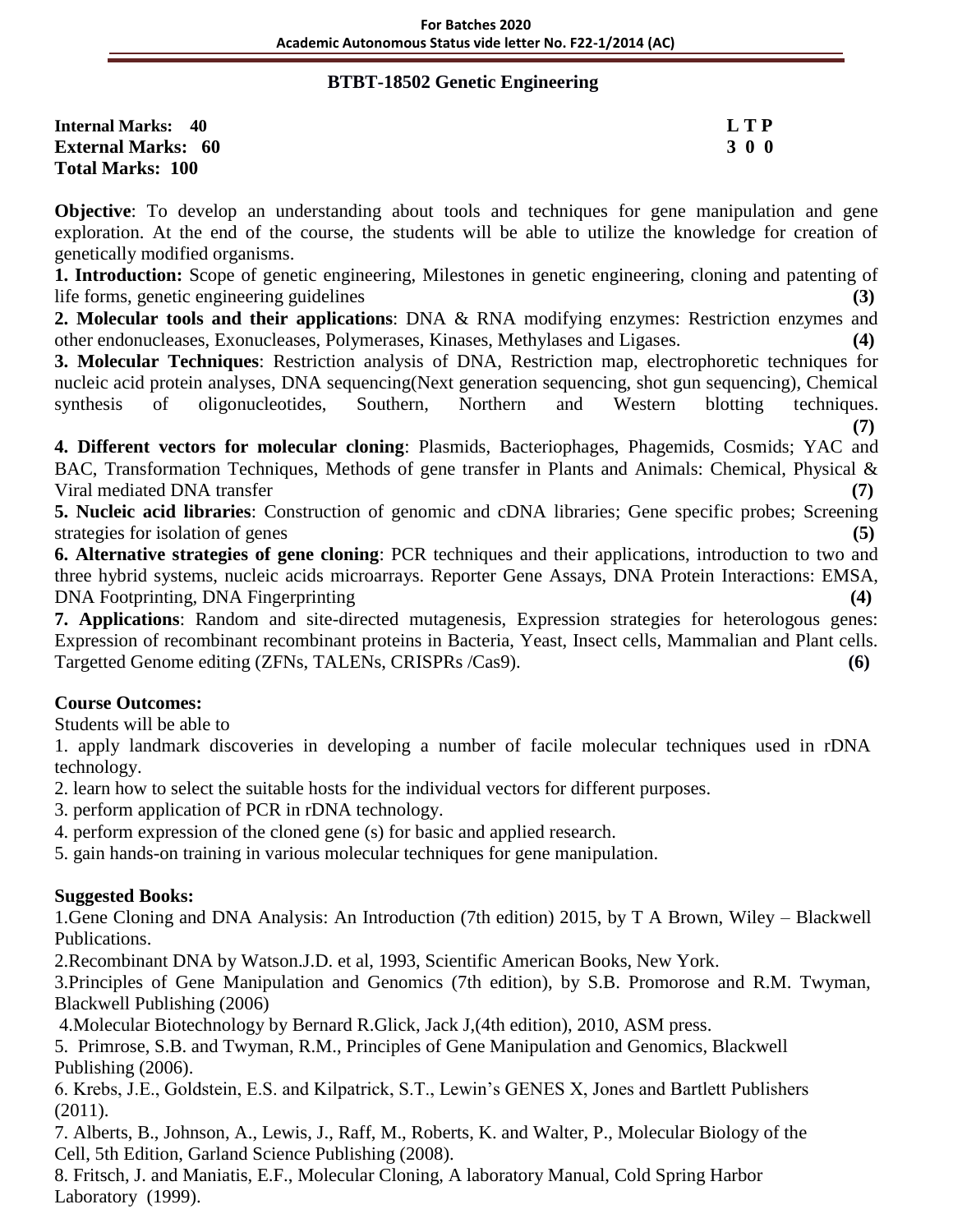### **BTBT-18503 Cell and Molecular Biology**

# **L T P 3 1 0**

**Internal Marks: 40 External Marks: 60 Total Marks: 100** 

**Course Objectives**: Students will understand the structures and purposes of basic components of prokaryotic and eukaryotic cells, especially macromolecules, membranes, and organelles. Students will understand how these cellular components are used to generate and utilize energy in cells. Students will understand the cellular components underlying mitotic cell division. Students will apply their knowledge of cell biology to selected examples of changes or losses in cell function. These can include responses to environmental or physiological changes, or alterations of cell function brought about by mutation.

1. **Cell**: Structural & functional unit of life, prokaryotic & eukaryotic. Cell organelles – structure & functions, Cytoskeleton & ECM. (5)

**2. Cell Division**: Binary fission, Mitosis & Meiosis, cell cycle & its regulation. (4)

**3. Genetic Material:** Architecture of Prokaryotic & Eukaryotic chromosome, Structure and functional properties (Chargaff's rules, sequence complementarity and other properties. (3)

**4.DNA replication**–Phages, bacteria and eukaryotic systems: initiation, elongation & termination, replication errors & proof reading; DNA damage & repair systems, various models of recombination.

(5)

**5. Transcription:** RNA polymerases & other proteins involved in initiation elongation & termination. Differences between prokaryotic & eukaryotic promoters, cis-regulatory sequence, enhancers/silencers. Cognate transcription factors; RNA processing : capping, tailing, splicing, RNA editing; Operon models & their regulation: the lac operon, The  $Trp - operon$ .  $(6)$ 

**6. Translation:** Genetic Code & Its important attributes, structure and functions of ribosomes, tRNA & mRNAs.; Prokaryotc & eukaryotic inititation, elongation & termination of transtation ; Post translational modifications: enzymatic cleavage, acetylation, phosphorytation, methylation, ubiquitization, function of signal peptide and transport. (4)

**7.** RNA interference, epigenetic regulation of genes (DNA methylation & histone modifications), tumour suppressor genes & apoptosis, oncogenes & cancer. (3)

# **Course Outcomes:**

**1**.Exhibit a knowledge base in genetics, cell and molecular biology, and anatomy and physiology

**2**. Represent and illustrate the structural organization of genes and the control of gene expression

**3.**Conceptualize and describe protein structure, folding and sorting

**4**.Relate how cell movement and cell-cell communication occur and discuss mechanisms of signal transduction

**5.** Outline the processes that control eukaryotic cell cycle and cell death.

# **Suggested Books:**

1.Cell and Molecular Biology, Sixth Edition, Gerald Karp.

2.Molecular cell biology, Fifth Edition, Lodish.

3.Molecular Biology of the Cell, Fifth Edition, Bruce Alberts, Alexander Johnson, Julian Lewis, 4.Martin Raff, Keith Roberts, Peter Walter, December 2007.

5.James Watson, Molecular Biology of the Gene, Pearson, 6th Edition, 2008.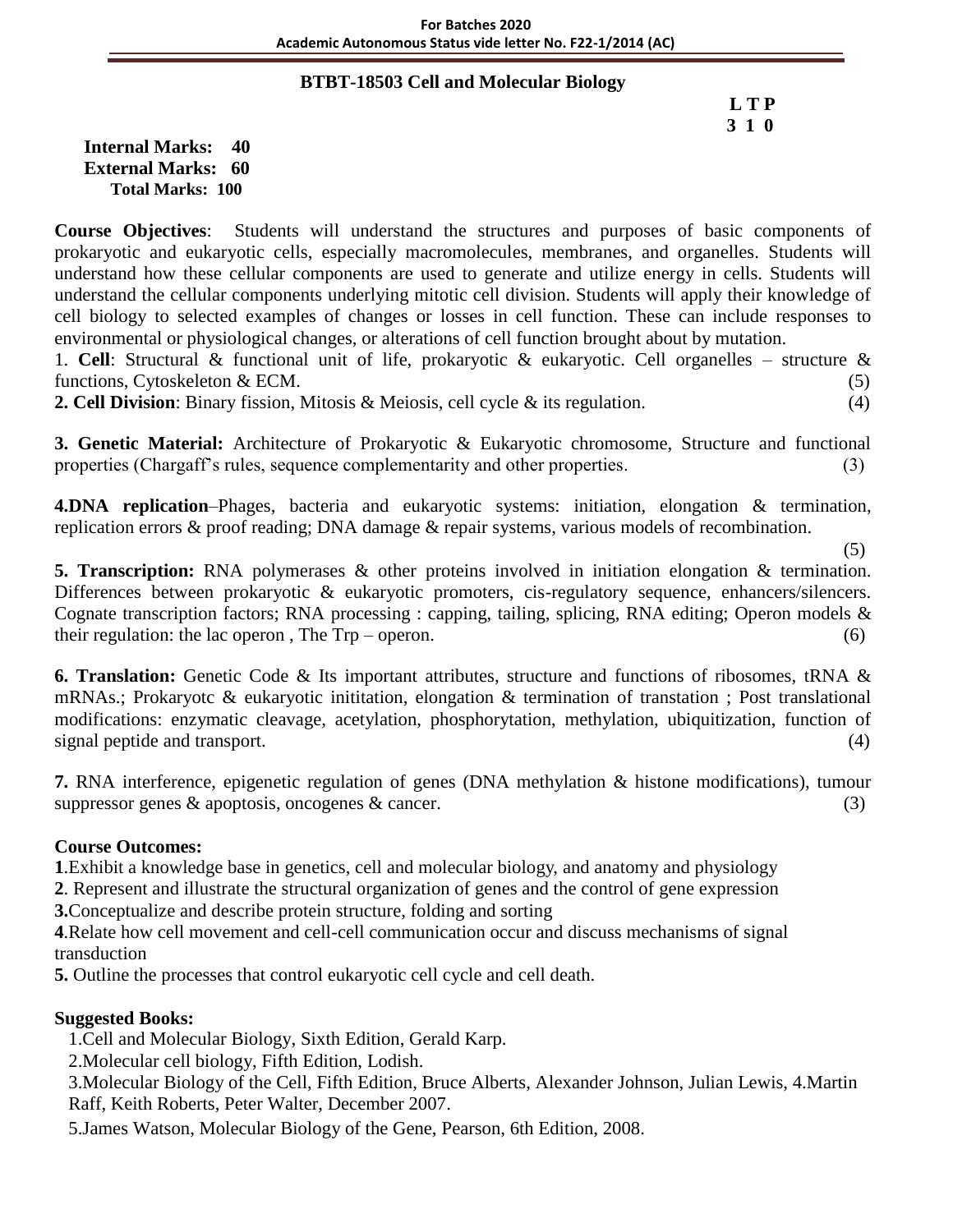### **BTMC-II Constitution of India**

#### **L T P**

### **2 0 0**

#### **Internal Marks: 0 External Marks: 0 Total Marks: 00**

# **Credit:00**

**Course Objectives**: The objective of the course is to provide students about the meaning of constitution , salient features and characteristics of the Constitution of India, Fundamental rights, Constitutional Powers and Procedure, Parliamentary Form of Government in India.

Course Contents: Meaning of the constitution law and constitutionalism Historical perspective of the Constitution of India Salient features and characteristics of the Constitution of India Scheme of the fundamental rights The scheme of the Fundamental Duties and its legal status The Directive Principles of State Policy – Its importance and implementation Federal structure and distribution of legislative and financial powers between the Union and the States Parliamentary Form of Government in India – The constitution powers and status of the President of India Amendment of the Constitutional Powers and Procedure The historical perspectives of the constitutional amendments in India Emergency Provisions : National Emergency, President Rule, Financial Emergency Local Self Government – Constitutional Scheme in India Scheme of the Fundamental Right to Equality Scheme of the Fundamental Right to certain Freedom under Article 19 Scope of the Right to Life and Personal Liberty under Article 21.

### **Suggested Books:**

1. Introduction to Constitution of India, D.D. Basu, Lexis Nexus,23 rd Edition

2.The Constitution of India, PM Bhakshi, Universal Law,14th edition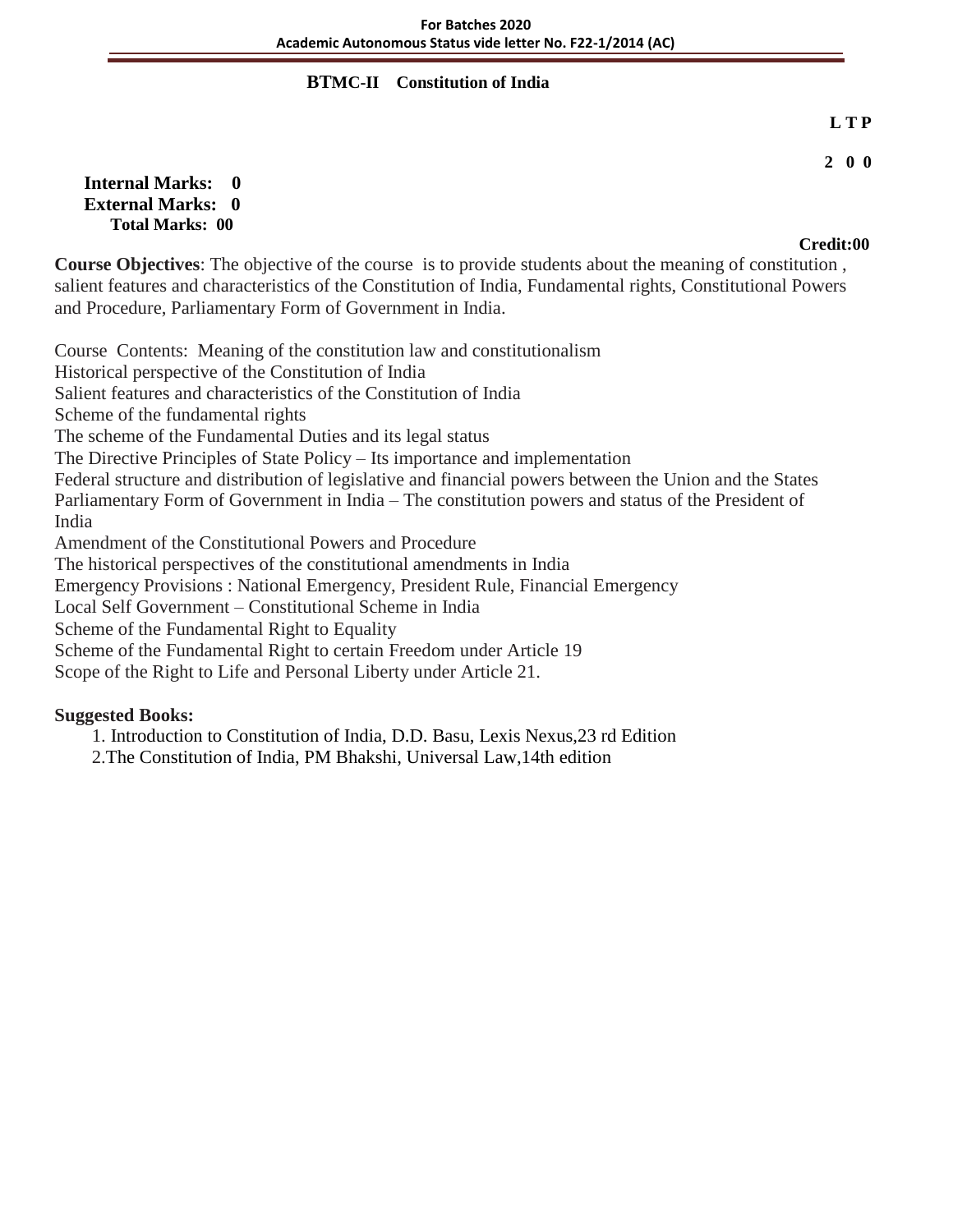### **BTHS-18902: Entrepreneurship and Project Management**

**L T P 3 0 0**

**Internal Marks: 40 External Marks: 60 Total Marks: 100** 

**Unit1:**Entrepreneurship definition, classification of Entrepreneur, Features of Entrepreneurship, Need and importance of Entrepreneurship and Scope of Entrepreneurship in India.

**Unit2**:Entrepreneurship:Skills and characteristics, Technical, Business, Marketing, Personal Entrepreneurial skills, Project characteristics, Project life cycle phases.

**Unit3:**Market and Demand Analysis, Collection of market survey, characteristics of market, Demand Forecasting, Market Planning, Product mix, Performance appraisal methods.

**Unit4:**Project Management, Steps in Project Management, Job description of Project Manager, Constraints of project Management, Feasibility study, Steps in feasibility study.

### **Recommended Books:**

1.Chandra, P. (2002). Projects Planning,Analysis,Selection,Financing,Implementation and Review. New Delhi: Tata McGraw-Hill.

2.Gray F.Clifford, L. W. (2008). Project Management The Managerial Process*.* McGraw Hill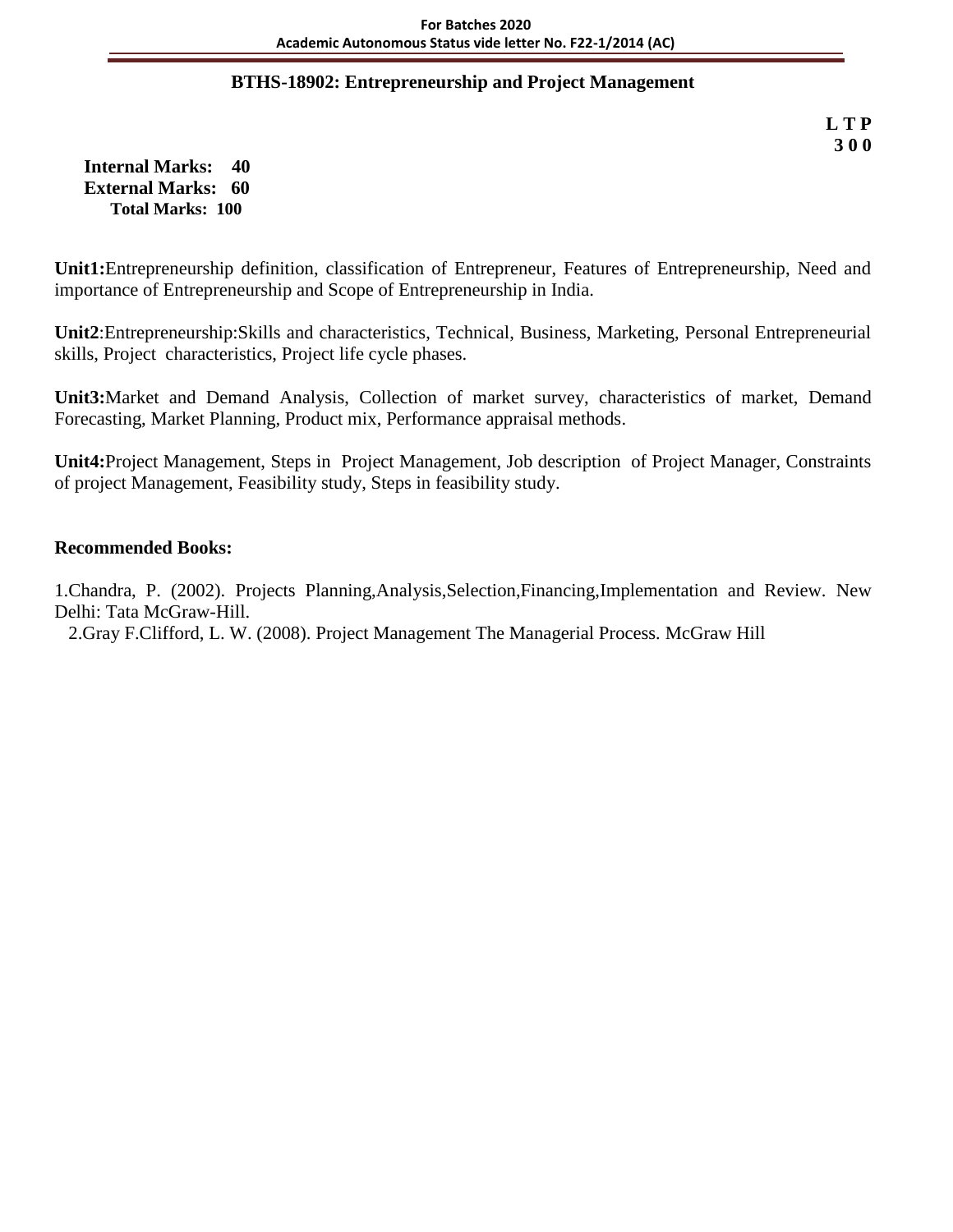### **BTBT-18504 Biotech Lab- V Genetic Engineering Lab**

 **L T P 0 0 4**

**Internal Marks: 30 External Marks: 20 Total Marks: 50** 

- 1. To extract genomic DNA from prokaryotes.
- 2. To extract genomic DNA from eukaryotes.
- 3. To analyse nucleic acids qualitatively (agarose gel electrophoresis) and quantitatively (photometry).
- 4. To isolate Plasmid DNA from bacterial cultures.
- 5. To isolate RNA from bacterial cultures.
- 6. To perform Restriction digestion of isolated nucleic acids.
- 7. To perform basic molecular cloning of DNA.
- 8. To amplify DNA using polymerase chain reaction.
- 9. To perform Western Blotting of protein samples.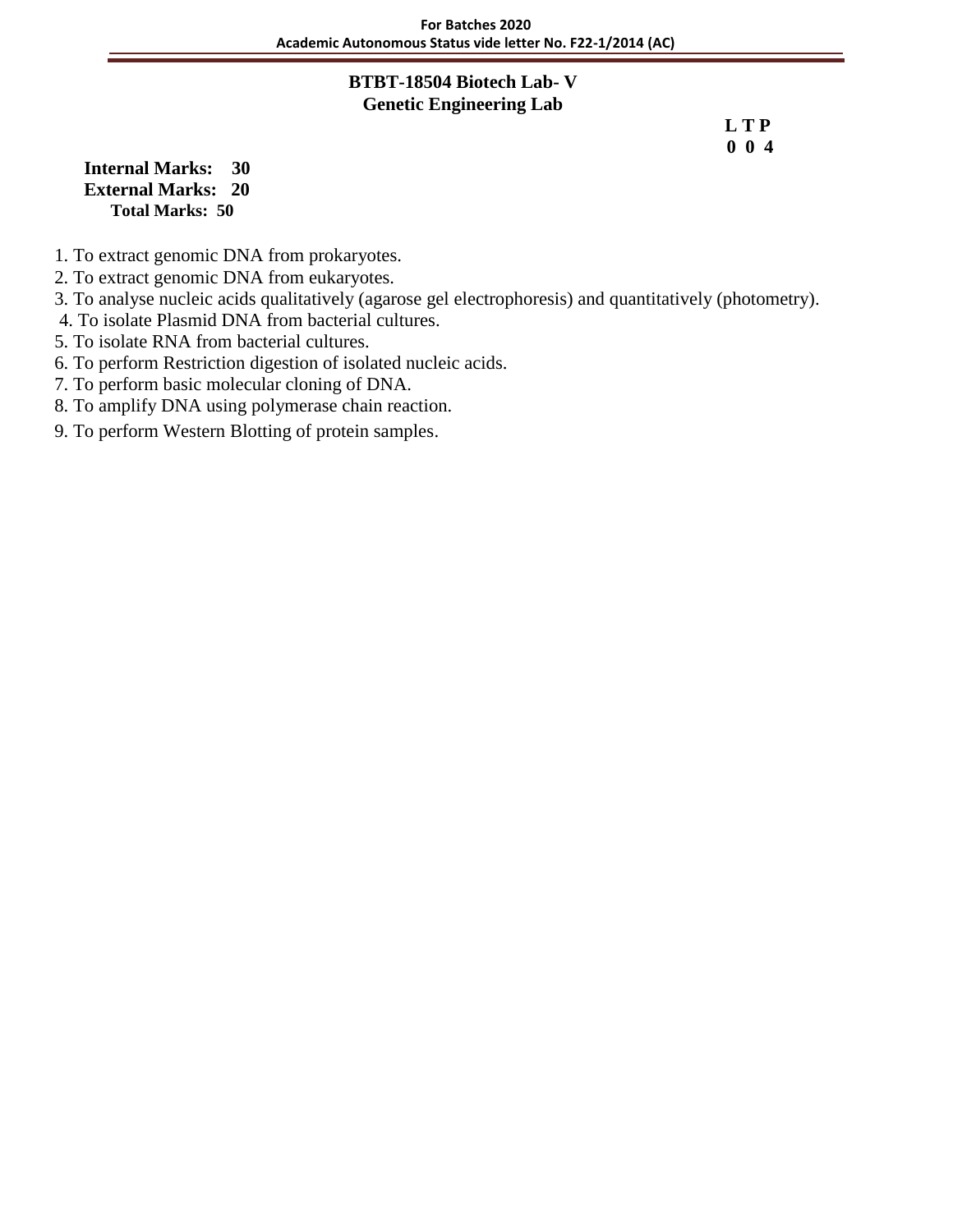### **BTBT-18505 Biotech Lab- VI Cell and Molecular Biology Lab**

 **L T P 0 0 4**

**Internal Marks: 30 External Marks: 20 Total Marks: 50** 

- 1. Microscopic study of shape and size of bacterial, fungal and plant cells.
- 2. Microscopic study of dividing cells in different phases of mitosis.
- 3. To study the cell membrane properties.
- 4. To perform lignin staining.
- 5. Isolation and quantification of total proteins of the cells.
- 6. Isolation and quantification of carbohydrates and lipids from different biological sources.
- 7. Purification of fibronectin from human plasma by gelatin affinity chromatography and analysis by SDS- PAGE.
- 8. Demonstration of inducible expression of genes in bacteria.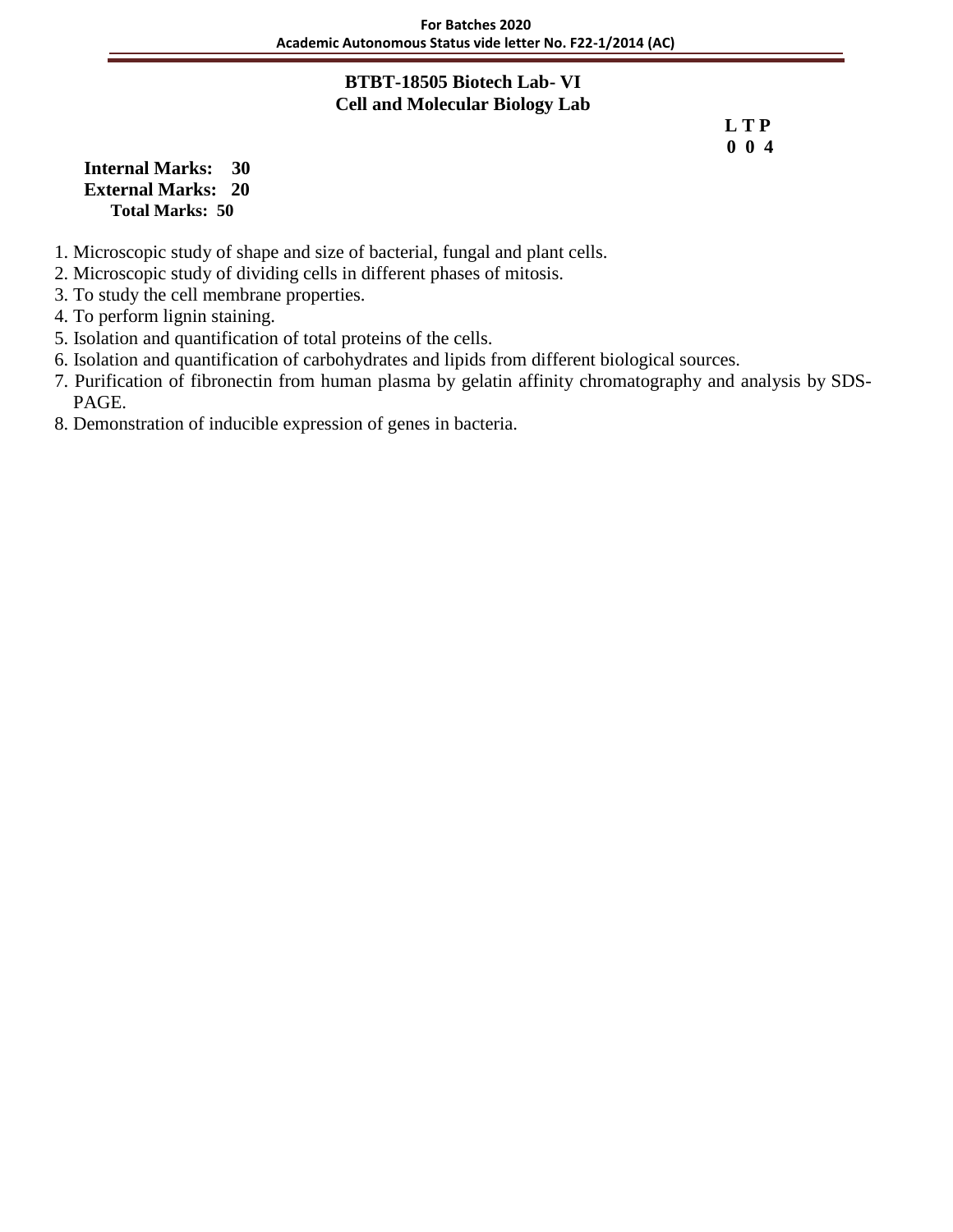### **BTBT-18601 Fundamentals of Biochemical Engineering**

| <b>Internal Marks: 40</b> | L T P |
|---------------------------|-------|
| <b>External Marks: 60</b> | 3 1 0 |
| <b>Total Marks: 100</b>   |       |

**Course Objectives:** The objective of this course is to familiarize students about the bioprocesses as well as to impart knowledge of mass and energy balance in biological systems, growth kinetics of microorganism and scale up in bioreactor, bioreactor design, and process control in biochemical engineering system. After the study of this course, a student is expected to analyze as well as select different processes and process parameters.

**1. Introduction & Stoichiometry of Microbial Growth**: Biochemical processes vs Chemical processes, Advantages & Disadvantages, Stoichiometry of cell growth and product formation, elemental balances, degrees of reduction of substrate and biomass, available electron balances, yield coefficients of biomass and product formation, maintenance coefficients, energetic analysis of microbial growth and product formation. **(6)**

**2. Kinetics of Microbial Growth**: Monod growth kinetics, other forms of growth kinetics, unstructured batch growth models, kinetics for balanced growth cycle phases for batch, growth of filamentous organisms, structured kinetic models. **(5)**

**3. Sterilization:** Introduction, sterilization of air, medium, bioreactor, kinetics of death, theory of depth filters, design of depth filters, design of batch sterilization & continuous sterilization process.

 **(5) 4. Cell Cultivation & Inoculum Development**: Inoculum Development & Aseptic transfer, Criteria for inoculum transfer, aseptic inoculation, different types of pumps and valves used in biochemical processes. **(5)**

**5. Growth Kinetics in Bioreactor:** Ideal reactors for kinetics measurement: chemostat, turbidostat, batch, fed batch and continuous cultivation, chemostat with recycle. **(5)**

**6. Scale-up in Bioreactors**: Overview of reactor, types of bioreactor, their parts and functions, aeration and agitation of bioreactor, mass transfer, molecular diffusion, diffusion theory, film theory, gas-liquid mass transfer, oxygen transfer from gas bubble to cell, oxygen uptake rate, Crabtree effect, experimental determination of KLa values, factors affecting KLa value, scale- up principles and its difficulties, scale down. **(5)**

**7. Instrumentation and Control of Bioprocesses:** Methods of measuring process variables, online and offline analytical methods, control systems. **(5)**

# **Course Outcomes:**

1. Calculate and analyze the kinetic parameters for microbial growth.

- 2. Calculate the kinetic parameters of enzymatic reactions.
- 3. Analyze bioprocess design and operation.
- 4. Select suitable bioreactor.

# **Suggested Books:**

1. Stanbury, Peter F., Allan Whitaker, and Stephen J. Hall. Principles of Fermentation Technology. Butterworth-Heinemann, 2016.

2. Aiba, Shuichi, Arthur E. Humphrey, and Nancy F. Millis. "Biochemical engineering." Biochemical Engineering. University of Tokyo, 1965.

3. Shuler, Michael L., and Fikret Kargi. "Bioprocess Engineering: Basic Concepts, 2001. Doran, P. M.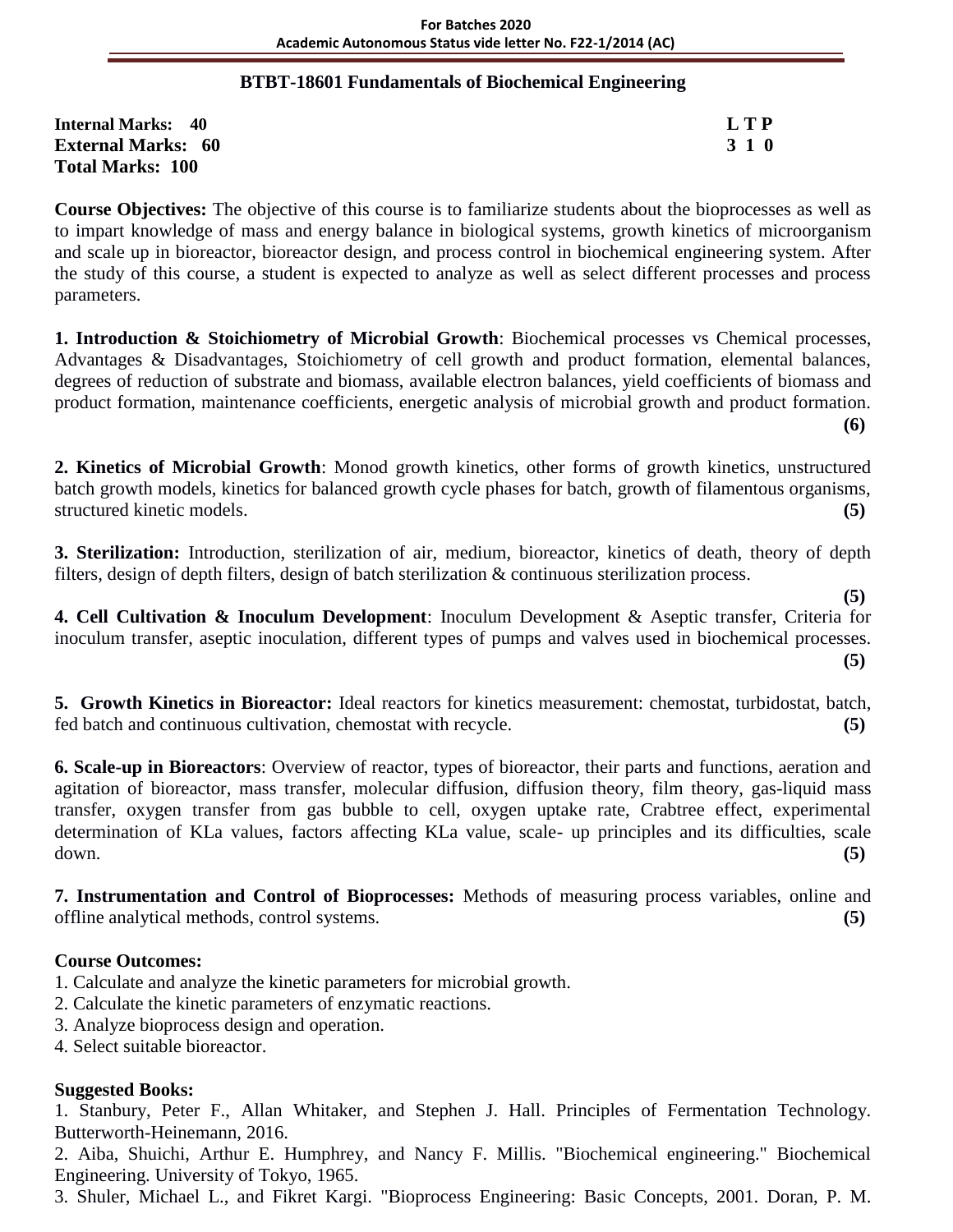"Bioprocess engineering principles." 2013.

4. Nielsen, Jens, John Villadsen, and Gunnar Lidén. "Bioreaction Engineering Principles." 1994.

5. Coulson, John Metcalfe, John Francis Richardson, and D. G. Peacock. Chemical and Biochemical Reactors and Process Control. Vol. 3. Elsevier, 1994.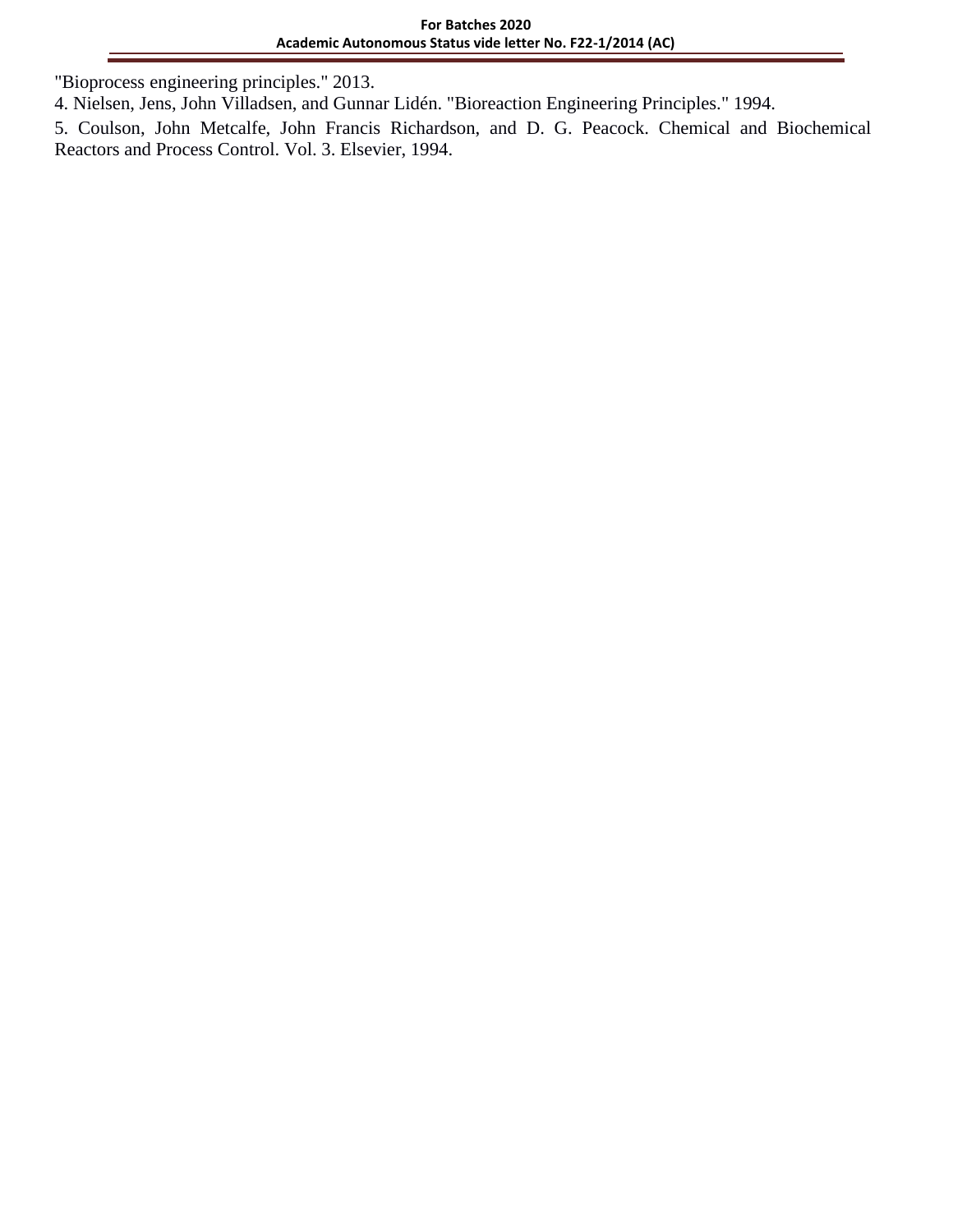### **BTBT-18602 Plant Biotechnology**

### **L T P 4 0 0**

### **Internal Marks: 40 External Marks: 60 Total Marks: 100**

**Course Objectives:** The objective of the course to familiarize the students to understand the concepts of plant tissue culture, Genetic engineering in plant, Development of transgenic plants and its industrial application. Along with the technological aspects, this course also focuses on different ethical issues related to transgenic crops.

**1. Introduction:** Plant tissue culture and scope of plant biotechnology, plasticity and totipotency, various media formulations, plant growth regulators, callus and suspension cultures.

 (5) **2. Plant Propagation:** Micropropagation, organogenesis and somatic embryogenesis, haploid plants and homozygous lines, embryo culture and rescue. (7) (3)

**3. Plant regeneration:** Protoplast isolation, culture and fusion, selection of hybrid cells, regeneration of hybrid plants, bioresource conservation. (8)

**4. Gene expression in plants**: Architecture of plant nuclear, chloroplast and mitochondrial genomes, structural aspects of plant genes, regulation of gene expression, transposons, cytoplasmic male sterility, molecular markers. (7)

**5. Transgenic plants:** Introduction to plant genetic engineering; strategies of molecular cloning and manipulation of plant genes, various methods of plant genetic transformation, Agrobacterium mediated genetic transformation of plants (Ti and Ri-plasmid vectors), direct transformation of plants, introducing resistance to herbicides, virus, pest and fungal pathogens, abiotic and biotic stress in plants, improvement of plant starch, storage proteins and oils, genetic engineering of chloroplast. (9)

**6. Applications of transgenic plants:** Control mechanisms and manipulation of biosynthetic pathways of the aromatic amino acids tryptophan, tyrosine and phenylalanine in plants; introduction to secondary metabolites, plant cell culture techniques for production of secondary metabolites, commercially important enzymes, therapeutic proteins, edible vaccines, bioplastics, and other novel compounds. (8)

**7. Ethical issues:** Plant transgenics: issues and concerns, biosafety, societal and ethical aspects of genetically modified foods and crops. (4) (3) and crops (4) and contact the contact of the contact of the contact of the contact of the contact of the contact of the contact of the contact of the contact of the contact of the contact

# **Course Outcomes:**

- 1. Recall the basic concepts of Biotechnology and explain fundamental cellular events during the process of plant cell culture development.
- 2. Apply learned techniques in new or similar situations**.**
- 3. Determine the factors influencing plant cell differentiation**.**
- 4. Translate the concepts in future studies and debate on the issue related to GMOs and evaluate its significance.

- 1. Plant Biotechnology by Slater, A., Scott, N.W., and Fowler, M.R., Oxford Univ Press (2008)
- 2. Introduction to Plant Tissue Culture by Razdan, M.K., Oxford & IBH Publishing Co.(2003)
- 3. Principles of Gene Manipulation and Genomics by Primrose, S.B., Twyman, R.M., 7thEdition, Blackwell Publishing (2006)
- 4. Concepts in Biotechnology by Balasubramanian, D., Bryce, C.F.A., Dharmalingam,K.,
- 5. Green, J., and Jayaraman, K., Revised Edition, COSTED-IBN, Universities Press (2007)
- 6. Biotechnology by Satyanarayana, U., Books and Allied (P) Ltd, (2005).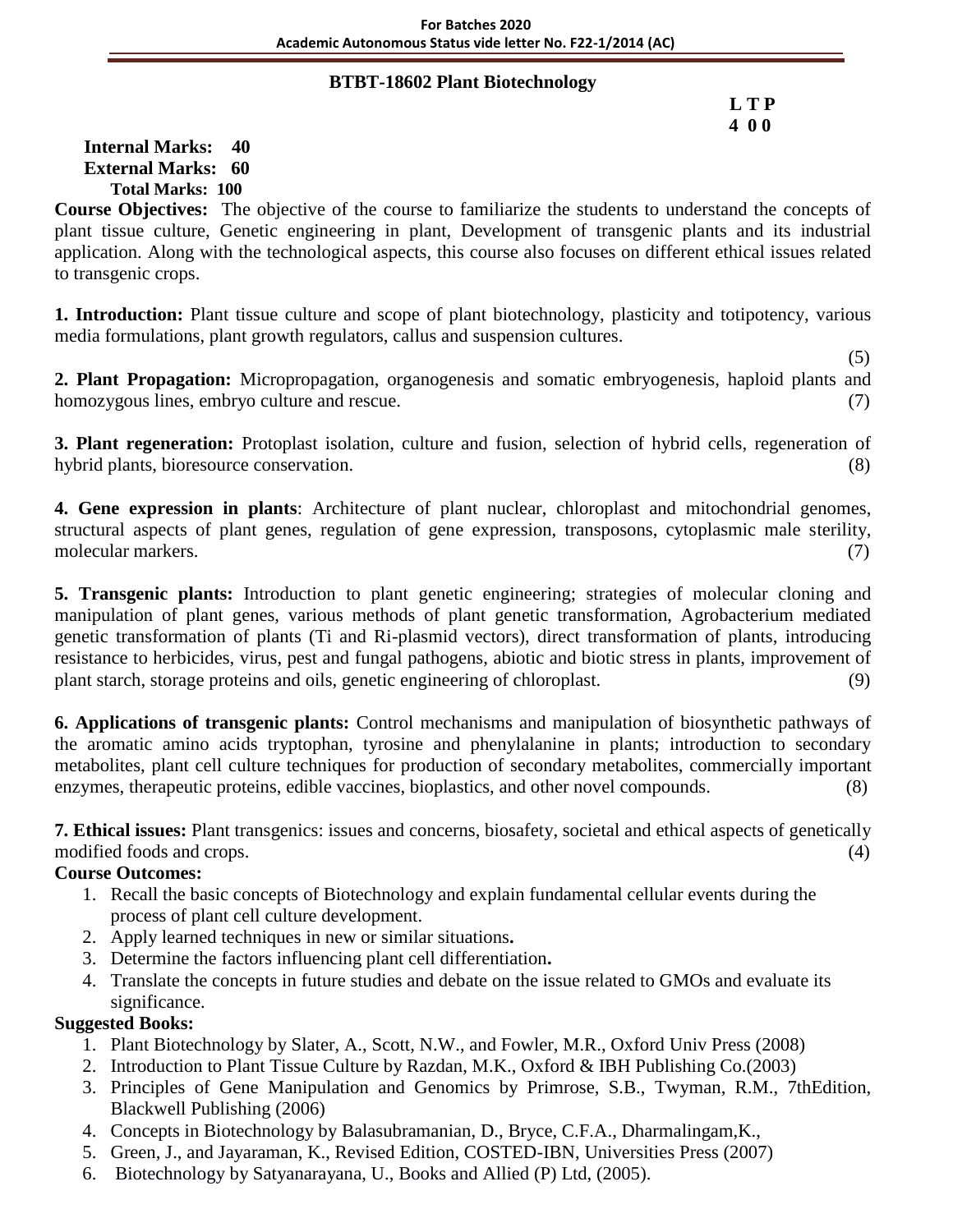### **BTBT-18603 Food and Fermentation Technology**

# **L T P 3 1 0**

**Internal Marks: 40 External Marks: 60 Total Marks: 100** 

**Course Objectives:** This course will give in-depth knowledge of various natural sources as food and the formulation, processing, manufacturing and packaging of functional foods for prevention and cure of diseases.

**1. Introduction**: Current status of food processing industry, Role and significance of microorganisms in foods. Concept of Nutraceuticals. Nutraceuticals bridging the gap between food and drug. Single cell protein, mushroom, yeast/algal proteins. (5)

**2. Antioxidants and Additives :** Concepts of free radicals and antioxidants, Food additives like colours, flavours and vitamins. Humectants, anti-caking agents, pH control agents, thickeners.

**3. Processing of beverages:** Tea, coffee and cocoa, Production of alcoholic beverages. Enzyme catalytic actions in food process waste- whey, molasses, starch substrates and other food waste for bioconversion to useful products. Application of enzymes for production in biochemical and food processing industries. (6)

**4. Processing of grains and vegetables**: rice and rice products. Milling of wheat, corn, barley, oat; Production of wheat products (flour, semolina etc.) Production of starch, modified starch. Production of fruits and vegetable juices, Preparation of jam, jelly, marmalade and tomato products (sauce and ketchup).

 (6) **5. Meat processing :** Fish byproducts - production of fish meal, fish protein concentrate, fish protein hydrolyzate fish liver oil and fish silage; Production of non-food items from fish processing wastes. Meat processing - curing and smoking; Fermented meat products (sausages and sauces); By-products from meat industries and their utilization. Egg processing and Byproduct Utilization. (6)

**6. Fermentation of milk and fermented milk products:** Cheese, yogurt, etc including probiotic dairyproducts. Dairy processing by-products–Fermented, condensed and dried products from whey. Processing of oils and plastic fat. Pyrolysis of fats, toxicity of frying oil. (6)

**7. Food preservation techniques & Quality control:** Preservation principle, Stability Food Preservation with Low Temperatures and High Temperatures, Preservation of Foods by Drying, Ionization radiation; Use of preservatives in foods. Miscellaneous Food Preservation Methods, Quality control, food safety standards.

(4)

# **Course Outcomes:**

**1.** Understand the important genera of microorganisms associated with food and their characteristics, their growth pattern and parameters.

**2.** Knowledge about the beneficial role of microorganisms and different types of fermented foods

**3.** Identify the role of microorganisms in food borne diseases and control measures

### **Suggested Books:**

1. Food Microbiology by Frazier, W.C. and Westhofff, D.C., Tata McGraw Hill.

2. Food Biotechnology: Principles and Practices,by Vinod K. Joshi,I K International Publishing House Pvt. Ltd; First Edition edition 2013

3. Food Biotechnology by Ulf Stahl, Ute E.B. Donalies, Elke Nevoigt,Springer 2008

4. Food Biotechnology by Anthony Pometto, Kalidas Shetty, Gopinadhan Paliyath, Robert E. Levin, Talyor and Francis Group,2005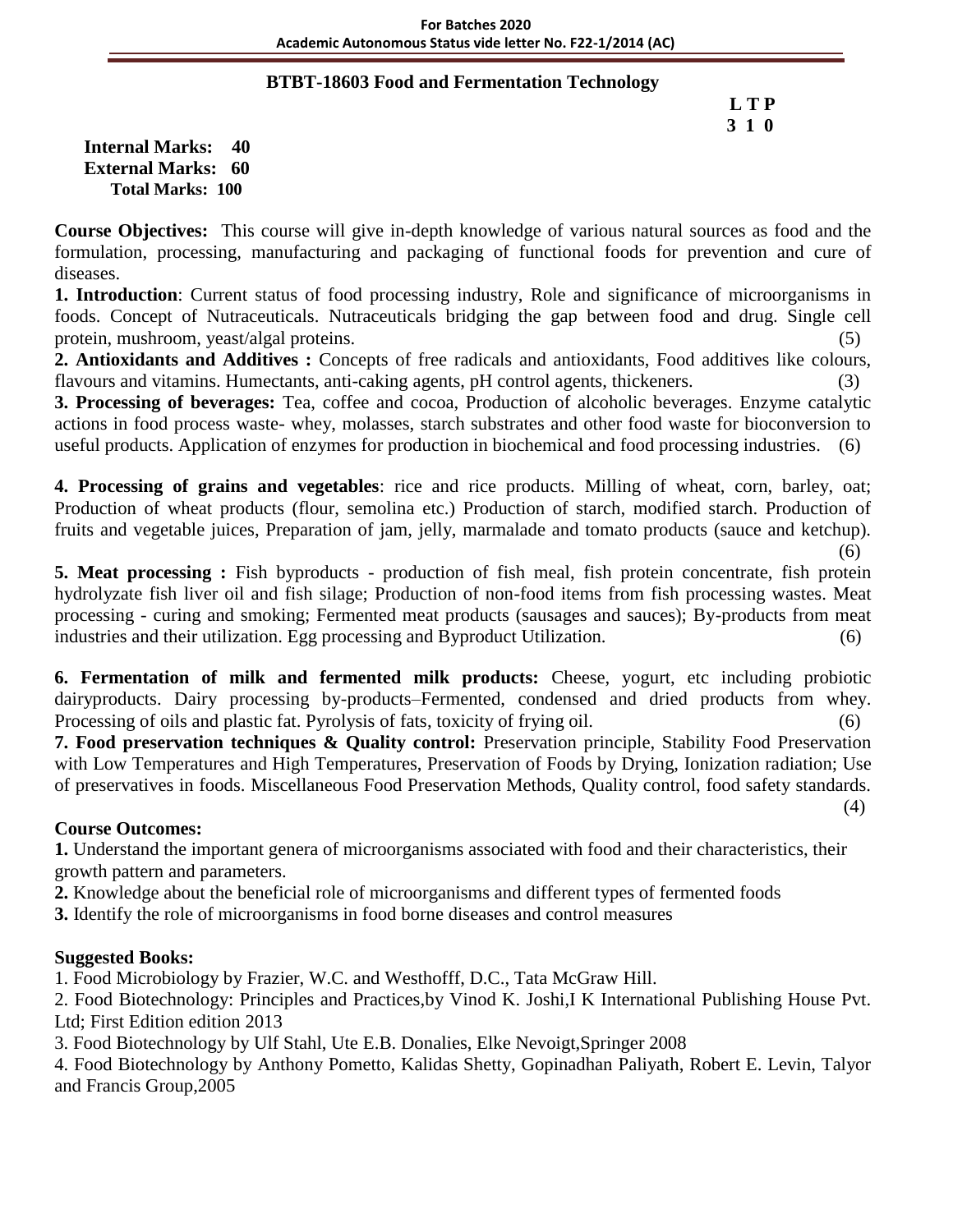#### **BTHS-18902 Human Resource Management**

**L T P 3 0 0**

**Internal Marks: 40 External Marks: 60 Total Marks: 100** 

### **Unit 1 . Introduction**:

Introduction to Human Resource Management and its definition, functions of Human Resource Management & its relation to other managerial functions. Nature, Scope and Importance of Human Resource Management in Industry, Role & position of Personnel function in the organization.

#### **Unit 2. Procurement and Placement:**

Process of Human Resource Planning; Methods of Recruitment; Types tests and interviewing, Selection and its procedure Meaning and Importance of Placement and Induction,

### **Unit 3.Training & Development:**

Difference between training and development; Principles of Training, Performance Appraisal, Career Development & Planning.

#### **Unit 4. Job analysis & Design:**

Job Analysis: Job Description & Job Description, Job Specification.

#### **Unit 5. Job Satisfaction:**

Job satisfaction and its importance; Motivation, Factors affecting motivation, introduction to Motivation Theory; Workers ' Participation, Quality of work life.

- 1. T.N.Chhabra- Human Resource Management (Dhanpat Rai & Co.)
- 2. Lowin B. Flippo Principles of personnel Management (Mc Graw-Hill)
- 3. R.C. Saxena Labour Problems and social welfare (K.Math & Co.)
- 4. A Minappa and M. S. Saiyada Personnel Management (Tata Mc. Graw-Hill)
- 5. C.B. Mamoria Personnel Management (Himalaya Publishing House, Bombay)
- 6. T.N. Bhagotiwal Economics of Labour and Industrial Relations (Sahitya Bhawan Agra)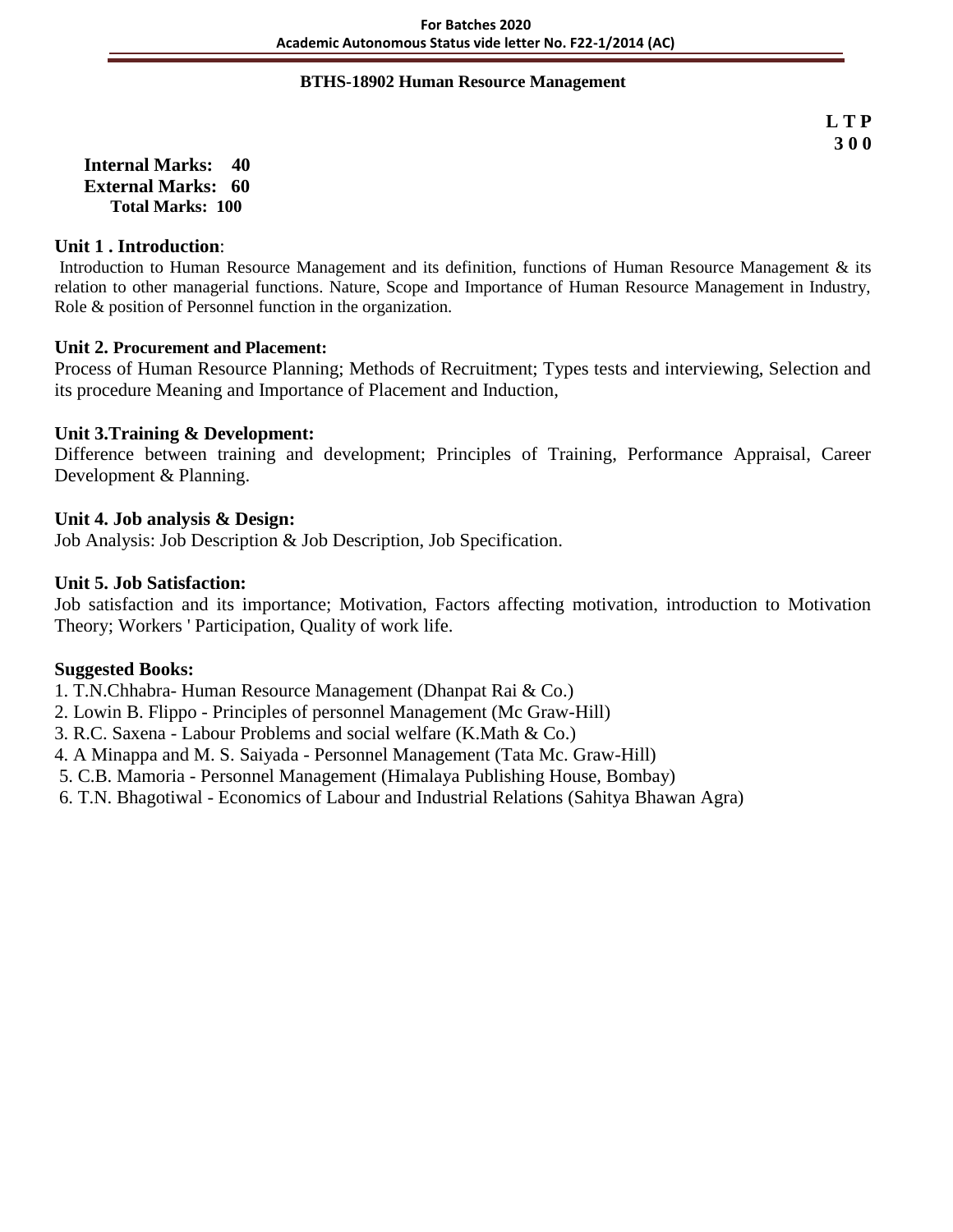### **BTBT-18604 Biotech Lab-VII (Plant Biotechnology Lab)**

**Internal Marks: 30 External Marks: 20 Total Marks: 50 L T P**

**0 0 3**

- **1.** Preparation of stock solutions of MS basal media
- 2. Collection and surface sterilization of different explants and establishment of plant germplasm under in vitro condition
- 3. To induce Callus from the explant of avialable plant (Solanum lycopersicum) regeneration and morphogenesis study.
- 4. To prepare hydrated synthetic seeds from embryo of Brassica juncea seeds in vitro.
- 5. Protoplast isolation techniques (Mechanical and Enzymatic method).
- 6. Micropropagation, hardening and acclimatization
- 7. Cell suspension culture of Seedlings of Phaseolus mungo
- 8. Direct Organogenesis From Shoot Tip Culture Bougainvillea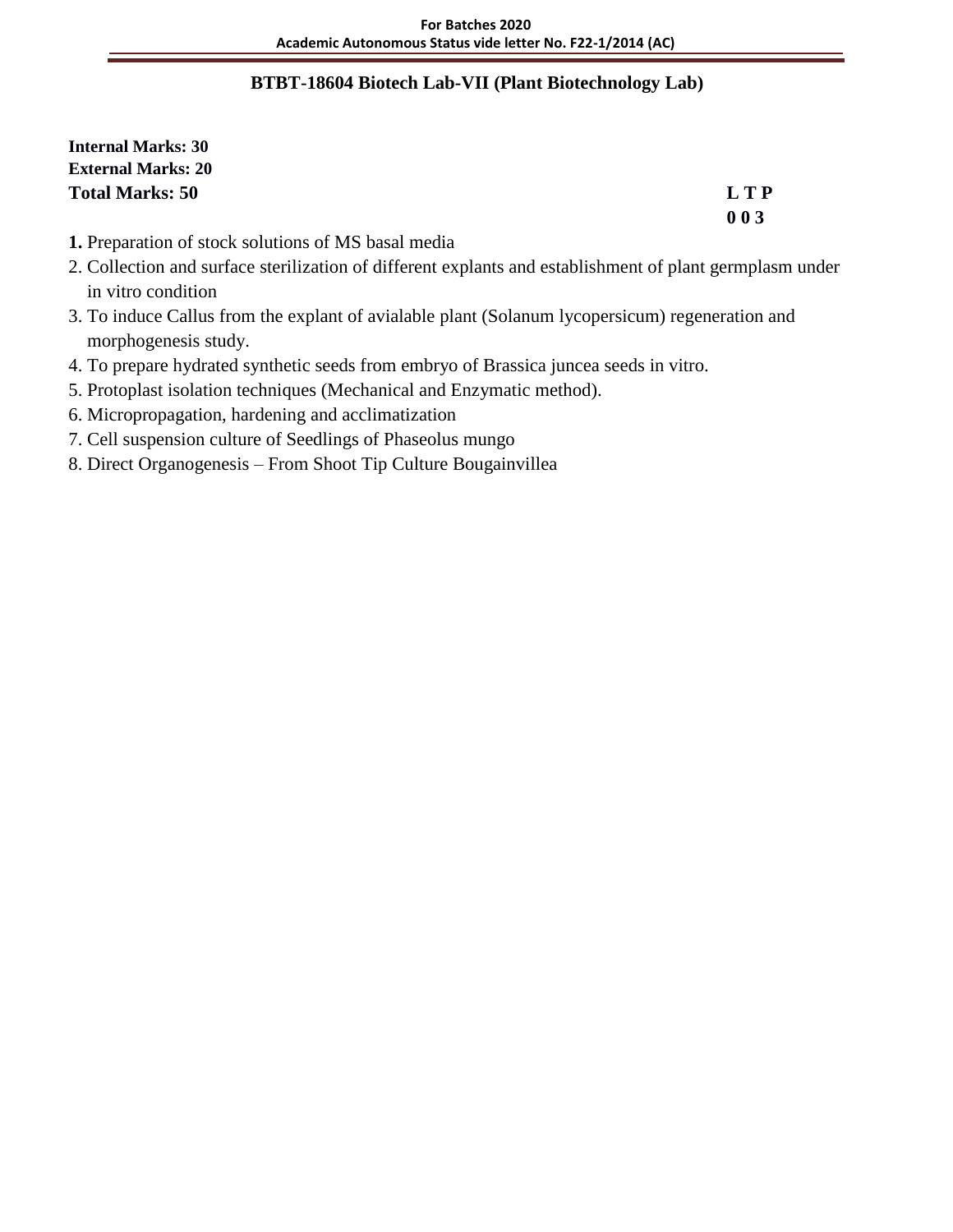# **BTBT-605 Biotech Lab-VIII (Bioprocess Engineering Lab)**

**Internal Marks: 30 External Marks: 20 Total Marks: 50 L T P**

**0 0 4**

- **1.** Isolation of industrially important microorganisms (amylase producing bacteria from potato field soil) for microbial processes.
- 2. Determination of thermal death point and thermal death time of microorganisms for design of a sterilizer.
- 3. Determination of growth curve of a supplied microorganism.
- 4. To study the batch growth kinetics and establish the key kinetic parameters (Monod Parameters).
- 5. Cultivation of microorganism in batch reactor.
- 6. Comparative studies of ethanol production using different substrates (grape juice, sucrose, glucose) and its qualitative analysis.
- 7. Isolation of antibiotic producer from soil.
- 8. Production and estimation of alkaline protease.
- 9. Sauerkraut fermentation from cabbage
- 10. Use of alginate for cell immobilisation (Saccharomyces cerevisiae) used to enhance ethanol production in industry.
- 11. To estimate the antibiotic sensitivity of microorganisms using Disk Diffusion Method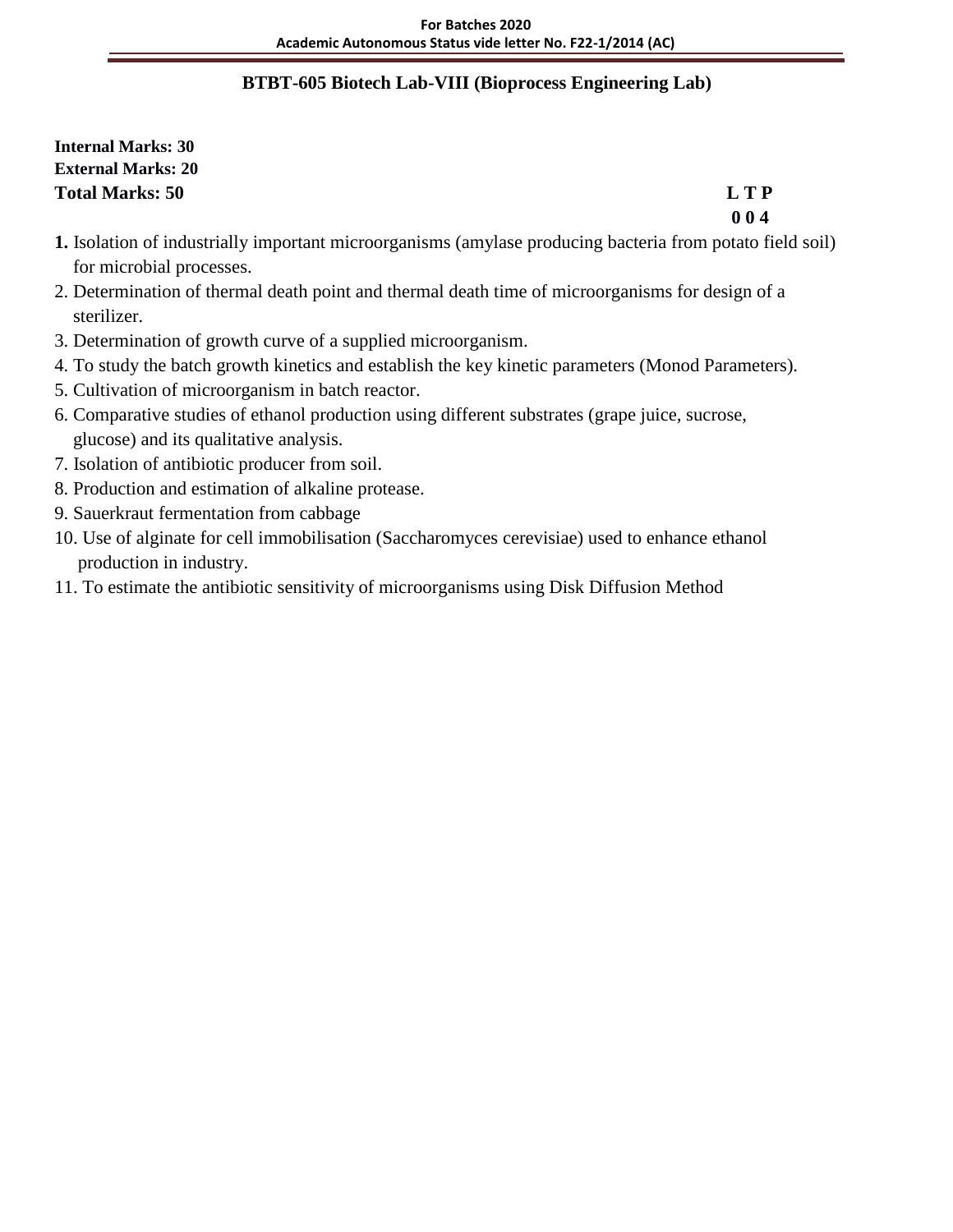### **BTBT-18701 Enzymology and Enzyme Technology**

 **L T P 3 1 0**

**Internal Marks: 40 External Marks: 60 Total Marks: 100** 

**Course Objectives:** The students will learn about enzymes, nomenclature of proteins, enzyme assay, and different hypotheses of enzyme and substrate interactions. They will have understanding of kinetics of enzyme catalyzed reaction and enzyme inhibition reaction along with mechanism. They will also learn different methods of immobilization of enzyme, different types of enzyme reactor and understanding mass transfer effect in enzyme reactor.

**1. Introduction to Enzyme**: Introduction, scope, nomenclature, mechanism of catalysis, monomeric and oligomeric enzyme, metalloenzymes industrial applications. (4)

**2. Enzymes Specificity and Assay** : Types of specificity, active site, Fischer lock and key hypothesis, Koshland induced-fit hypothesis, hypothesis involving strain or transition-state stabilization, enzyme assay; activity and specific activity, effect of temperature and pH on enzyme activity. (6)

**3. Enzyme Kinetics**: Method used for investigating the kinetics of enzyme-catalysed reactions: initial velocity studies, rapid-reaction techniques , single substrate steady state kinetics: Henri and MichaelisMenten equation, Briggs-Haldane modification of the Michaelis Menten equation, significance of M-M equation, Lineweaver-Burk plot, Eadie-Hofstee and Hanes plot, Haldane relationship for reversible reactions, Deviation from Hyperbolic enzyme kinetic, Inhibitors and activators, reversible and irreversible enzyme inhibition kinetics, multi-substrate systems, Allosteric enzymes. (10)

**4. Enzyme Reactors:** Reactors for batch/continuous enzymatic processing, choice of reactor type, idealized enzyme reactor systems (7)

**5. Immobilization of Enzymes:** Advantages, carriers, adsorption, covalent coupling, cross linking and entrapments, and Effect of immobilization on enzymes. Mass transfer in enzyme reactors, steady state analysis of mass transfer (10)

**6. Extraction and Purification of Enzymes:** Methods of production of enzymes, Extraction of Enzymessoluble enzymes-membrane bound enzymes-Nature of Extraction medium-Purification of enzymes-Determination of Molecular weight of enzymes. (6)

**7. Challenges and Future trends:** Enzyme catalysis in organic media, catalytic antibodies, non-protein biomolecules as catalysts, biocatalysts from extreme thermophilic and hyperthermophilic archaea and bacteria, Analytical Applications of enzymes (5)

# **Course Outcomes:**

- 1. Students will obtain basic knowledge about the relationship between properties and structure of the enzymes, their mechanism of action and kinetics of enzymatic reactions.
- 2. They should be able to characterize the enzymes in each enzymatic class, examples of such enzymes and their application in practice.

3. They should understand the regulatory mechanisms of enzyme activity, enzyme inducers and represors. **Suggested Books:**

1. Palmer, Trevor, and P. L. Bonner. Enzymes: Biochemistry, biotechnology, clinical chemistry. Elsevier,2007.

2. Aehle, Wolfgang, ed. Enzymes in industry: Products and applications. John Wiley & Sons, 2006.

3. Illanes, Andrés, ed. Enzyme biocatalysis: Principles and applications. Springer Science & Business Media,2008.

4. Nelson, David L., Albert L. Lehninger, and Michael M. Cox. Lehninger Principles of Biochemistry. Macmillan, 7<sup>th</sup> Edition 2017.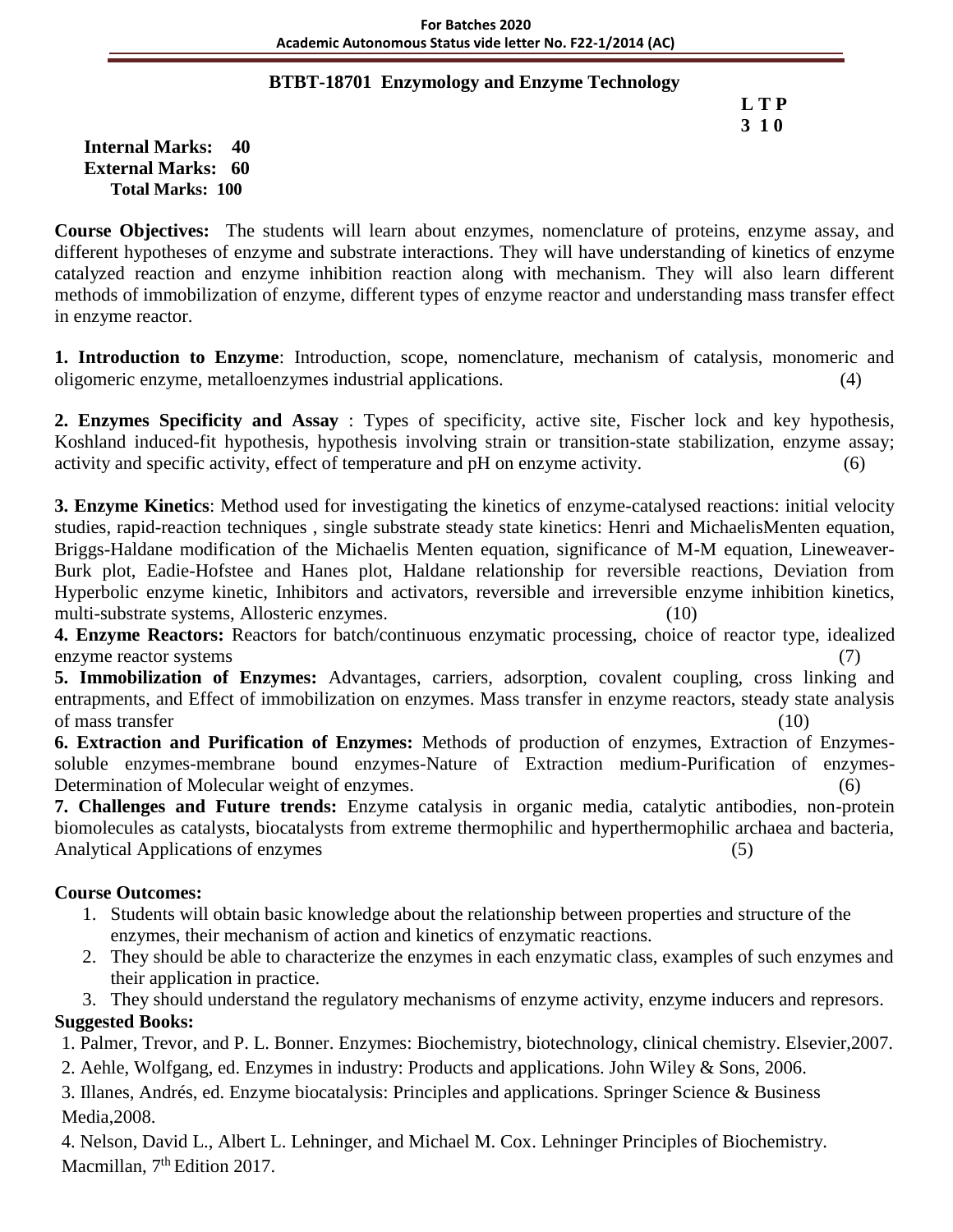#### **BTBT-18702 Bioinformatics**

# **L T P 3 1 0**

**Internal Marks: 40 External Marks: 60 Total Marks: 100** 

**Course Objectives**: The objective is to help the students to reach rapidly the frontier of bioinformatics and be able to use the bioinformatics tools to solve the problems in their own research. Also the student should obtain the basic skill required to survive in the industry

**1. Introduction to Biological Database**: Overview, Types of biological databases, Nucleic acid databases (NCBI, EMBL etc); Protein Databases: Database Searching, Description of the entries and Sequence Data File, Sample Sequence Data File, Representation of sequence. (3)

**2. Sequence Analysis & Alignment:** Statistical significance of alignment; Sequence assembly Analysis; Global & Local Alignment and their algorithms, Pair-wise and Multiple sequence alignment: Scoring matrices- PAM, BLOSUM, PSSM, HMM etc., Gaps & gap penalties. Programs and methods for sequence alignment. Dot plots, Dynamic programming algorithms, HeuristicsFASTA, BLAST. (6)

**3. Phylogenetic Analysis:** Elements of phylogenetic models, phylogenetic data analysis: alignment, substitution, parsimony, model building, building the data model (alignment), determining substitution model, phylogenetic prediction, evolutionary tree construction, tree building methods, searching for trees, rooting trees, evaluation tree & data phylogenetic software like PHYLIP, CLUSTAL W, Tcofee, Phylogenetics on the web, Synteny (comparison of grass genomes), COGS (Cluster of Orthologous genes. (8)

**4. Predictive methods using nucleotide sequence:** Annotation of DNA and protein sequences, Codon bias detection, Detecting functional site in DNA, ESTs, Polymorphism, finding RNA genes (5)

**5. Predictive methods using protein sequence:** protein identity based on composition, physical properties based on sequence, secondary structure, specialized structures or features, tertiary and quaternary structures.

 $(5)$ **6. Protein structure prediction:** Protein structure classification, 3D proteins structure file formats: PDB, CIF, MMDB; secondary & tertiary structure predictions: threading, Fold recognition, Homology modelling, Protein visualization tools: Rasmol, Swiss-PDB etc. (6)

**7. Applications Of Bioinformatics In Biotechnology**: gene prediction in prokaryotes, eukaryotes; other applications in the areas of health, food and medicine. (3)

# **Course Outcomes:**

- 1. Knowledge and awareness of the basic principles and concepts of biology, computer science and mathematics
- 2. Existing software effectively to extract information from large databases and to use this information in computer modeling
- 3. Problem-solving skills, including the ability to develop new algorithms and analysis methods
- 4. An understanding of the intersection of life and information sciences, the core of shared concepts, language and skills the ability to speak the language of structure-function relationships, information theory, gene expression, and database queries

# **Suggested Books:**

1.Bioinformatics: A Practical Guide to the Analysis of Genes and Proteins, By Andreas D, Baxevanis, B.F, Francis O, Wiley –Interscience , 4th Edition, 2013.

2.Bioinformatics: Sequence and Genome Analysis by David W. Mount ,Cold Spring Harbor Laboratory Press,U.S.; 2nd Revised edition edition 2004.

3.Bioinformatics and the genome projects by Smith DW, Academic Press, 2006 4.Bioinformatics: A Biological Guide to computing and the Internet by Stuart M and Brown NYU, Mecical Centre, NY USA, 2000.Textbook of Biotechnology, H K Das, Wiley- India (P) Ltd., New Delhi (2005).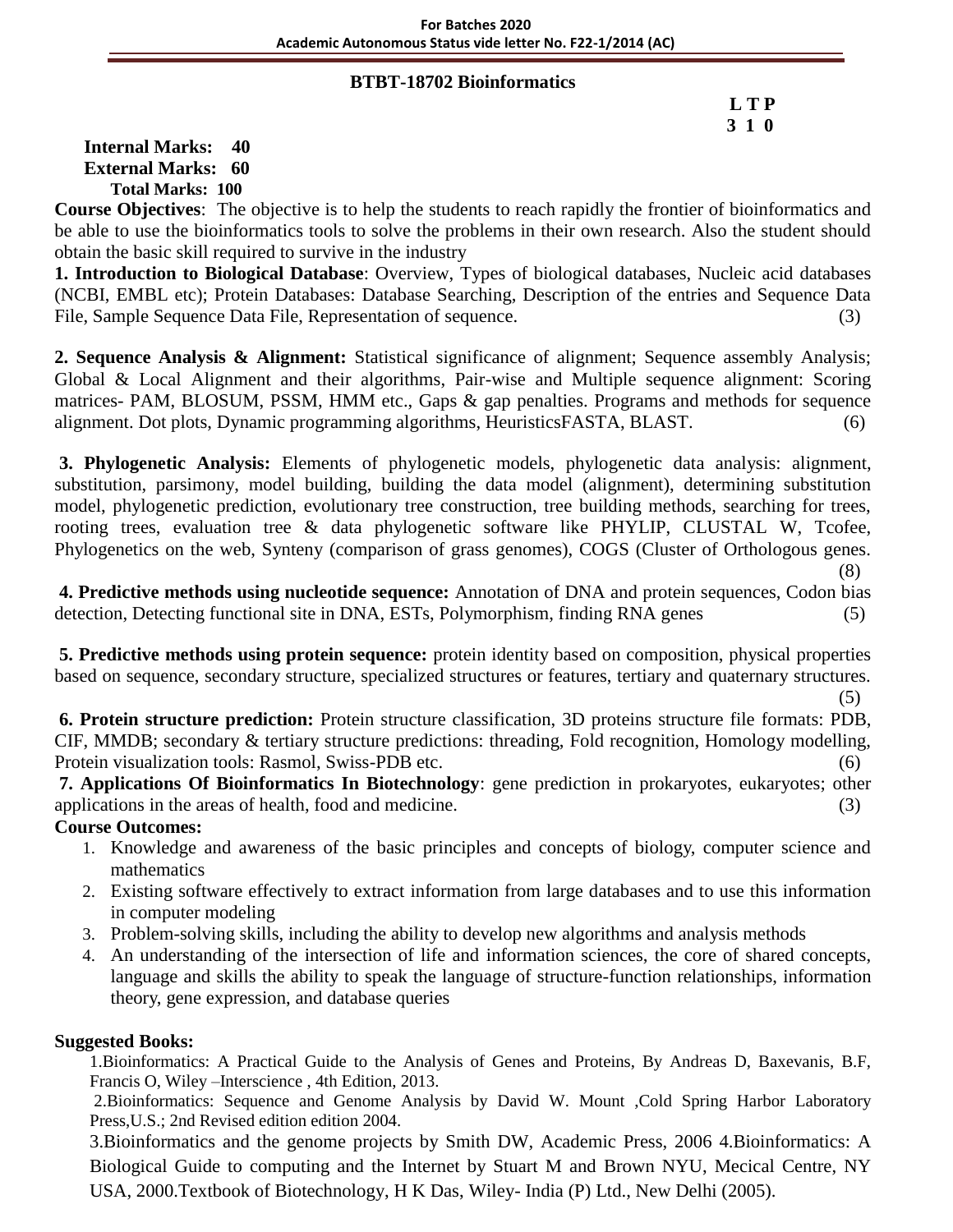#### **BTBT-18703 Biomedical Instrumentation**

# **L T P** 3 0 0

**Internal Marks: 40 External Marks: 60 Total Marks: 100** 

**Course Objectives:** The main objective of this course is to introduce student to basic biomedical engineering technology. As a result student can understand and evaluate systems and devices that can measure, test and/or acquire biological information from the human body as well as interpret that information to make diagnosis.

**1. Introduction**: Introduction to the physiology of cardiac systems, physiology of respiratory systems, physiology of nervous systems. (6)

**2. Basic Transducer Principles:** Transducer principles and different types of transducers (active & passive transducers), transducers for biomedical applications (5)

**3. Electrodes:** Electrode theory, bio potential electrodes, biochemical transducers. (4)

**4. Cardiovascular Measurements:** Electrocardiography, measurement of blood pressure, (indirect measurement), measurement of blood flow & cardiac output (blood flow-magnetic blood flow meter, ultrasonic blood flow meter), plethysmography, cardiac pacemaker, measurement of heart sound. (7)

**5. Measurements in the Respiratory System**: Respiratory mechanism, measurement of gas volumes & flow rate, instrument for measuring the mechanism of breathing, spirometer (5)

6**. Noninvasive Diagnostic Instrumentation**: Temperature measurement-systemic body temperature, skin temperature, principles of ultrasonic measurement properties, principles of ultrasonic measurement basic modes, MRI (Principle and application) (5)

**7. The Nervous System:** Electroencephalograph and Electromyography. (4)

# **Course Outcomes:**

After the successful completion of the course the students will be able to:

- 1. Differentiate and analyse the biomedical signal sources.
- 2. Elucidate cardiovascular system and related measurements.
- 3. Explain the respiratory and nervous systems and related measurements
- 4. measure non-invasive diagnostic parameters.

- 1. Anandanatarajan, R.Biomedical instrumentation and measurements. PHI Learning Pvt. Ltd., 2011.
- 2. Bronzino, Joseph D. "The Biomedical Engineering Handbook; Biomedical Engineering Fundamentals." 2006.
- 3. Webster, John G. Bioinstrumentation. Wiley, 2004.
- 4. Khandpur, R. S. "Handbook of Biomedical Instrumentation." 2011.
- 5. Cromwell, L. and Weibell, F.J. and Pfeiffer, E.A., Biomedical Instrumentation and Measurement, Dorling Kingsley (2006) 2nd ed.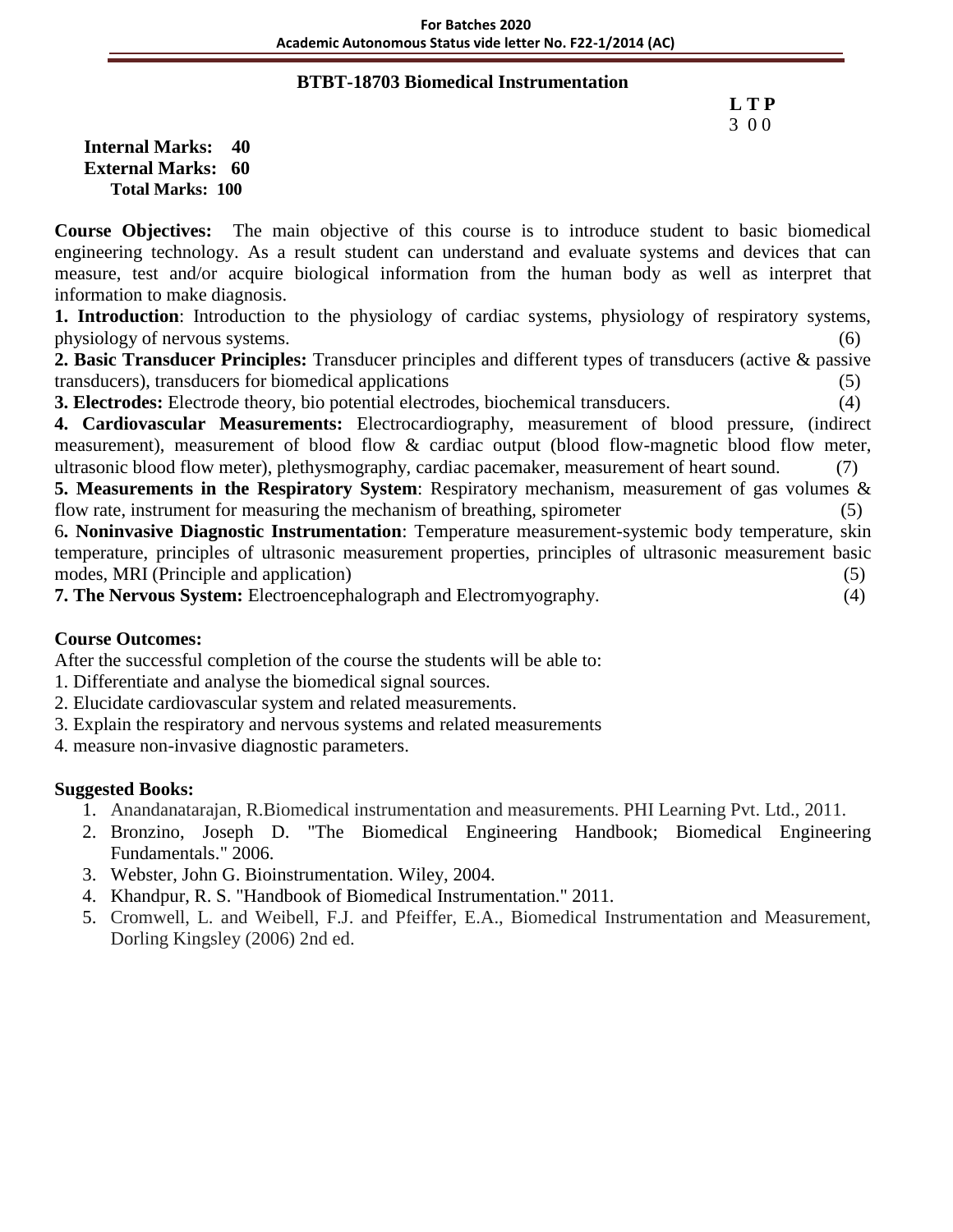# **BTBT-18704 Biotech Lab-IX (Enzymology and enzyme Technology Lab)**

**Internal Marks: 30 External Marks: 20 Total Marks: 50**

> **L T P 0 0 4**

- **1.** Isolation of amylase from bacteria/ protease from pulse/ cellulase from fungi
- 2. Determination of specificity of amylase or cellulase or protease enzyme.
- 3. Partial purification of enzyme by ammonium sulphate fractionation
- 4. To perform enzyme assay to find enzyme activity of amylase or cellulase or protease.
- 5. Determination of protein content of purified enzyme to get specific activity.
- 6. Kinetics of enzyme catalaysed reactions: Effect of varying substrate concentration on enzyme activity.
- 7. Determination of Michaelis-Menten constant (Km) and Maximum Velocity (Vmax.) using LineweaverBurk plot
- 8 Determination of effect of temperature and pH on enzyme activity
- 9. Immobilization of enzyme using sodium alginate beads.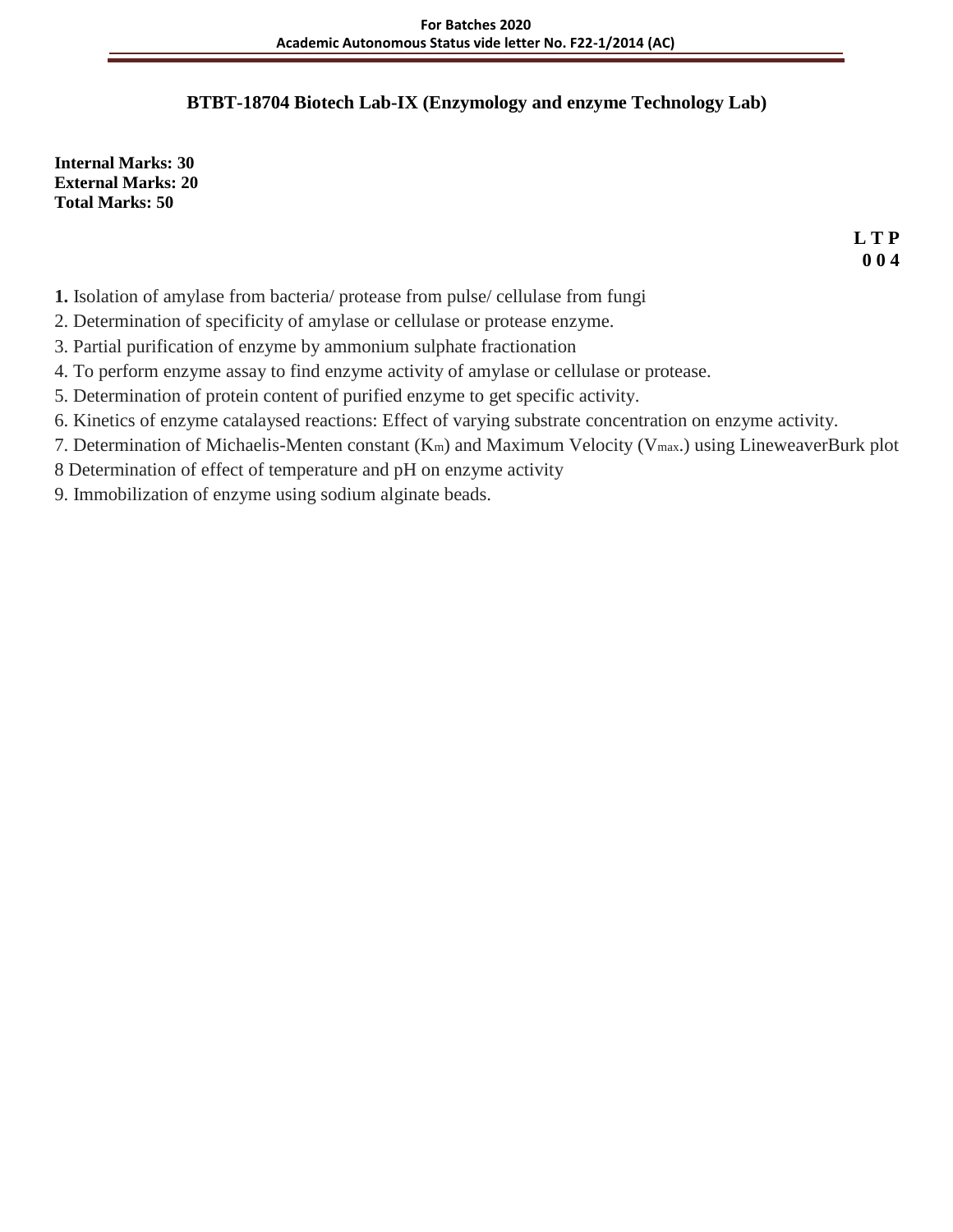### **BTBT-18705 Biotech Lab-X (Bioinformatics Lab)**

 **L T P 0 0 4**

**Internal Marks: 30 External Marks: 20 Total Marks: 50** 

**1**. Search, retrieval of biological database (PUBMED)

**2**. Sequence retrieval of Nucleotide and protein databases

**3**. Interconversion of different file formats

**4**. Database homology with query sequences using BLAST and FASTA analysis

**5**. Pairwise comparison of sequences

**6**. Multiple sequence analysis and phylogenetic analysis using CLUSTAL W

**7.** HMM for sequence analysis (expand HMM)

**8**. Sequence analysis packages: EMBOSS, NCBI Tool Kit

**9**. Secondary Structure prediction of the protein sequences.

**10.** Tertiary Structure prediction of the protein sequences

distribution.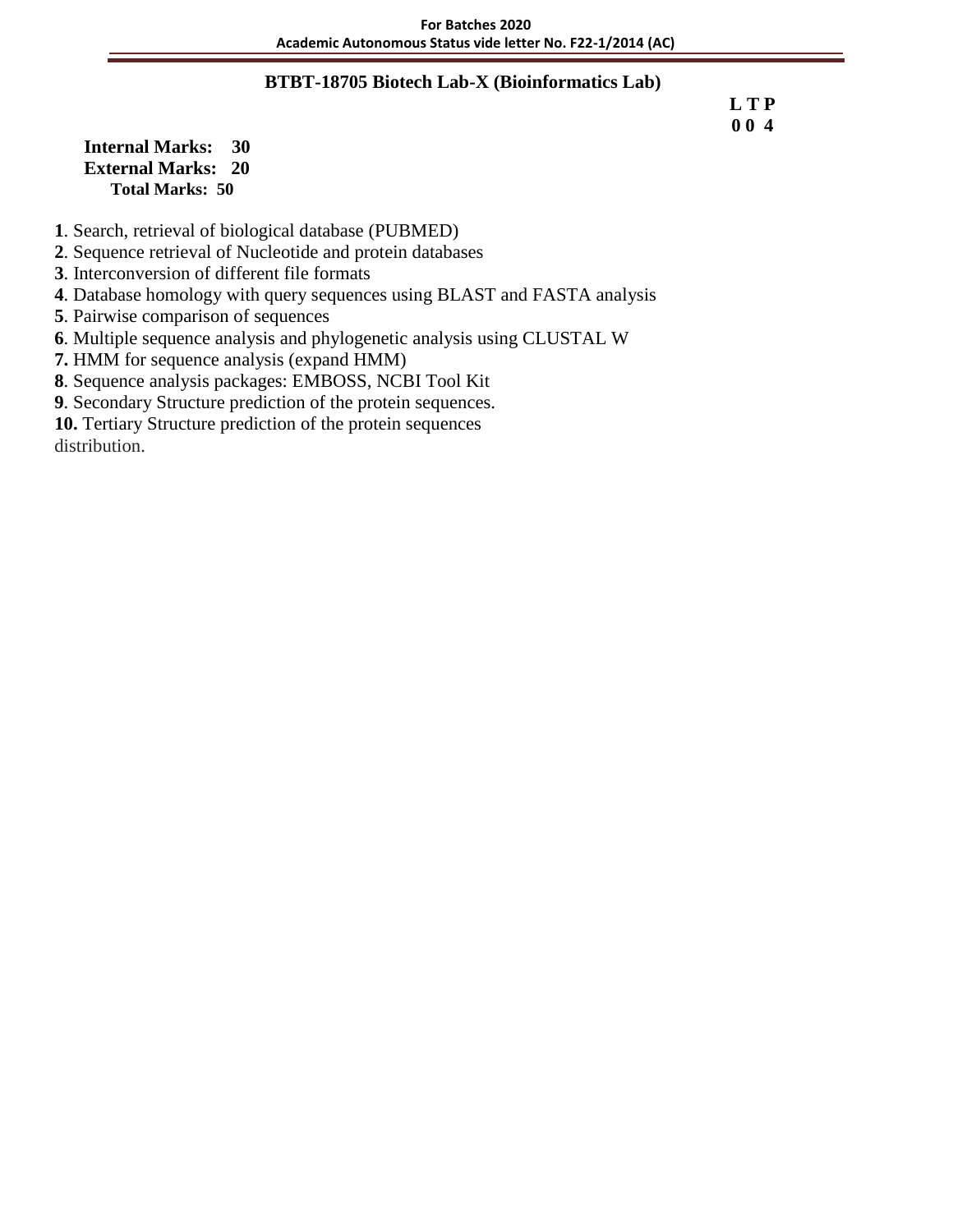# **BTBT-18801 Industrial Training**

**L T P**

**0 0 0**

**External Marks: 200 Internal Marks: 200 Total Marks: 400**

Each student will be required to submit a report after the completion of Industrial / institutional training. The reports will be assessed by teachers in-charge of the training. The student has to appear in internal and external Viva- Voce examination.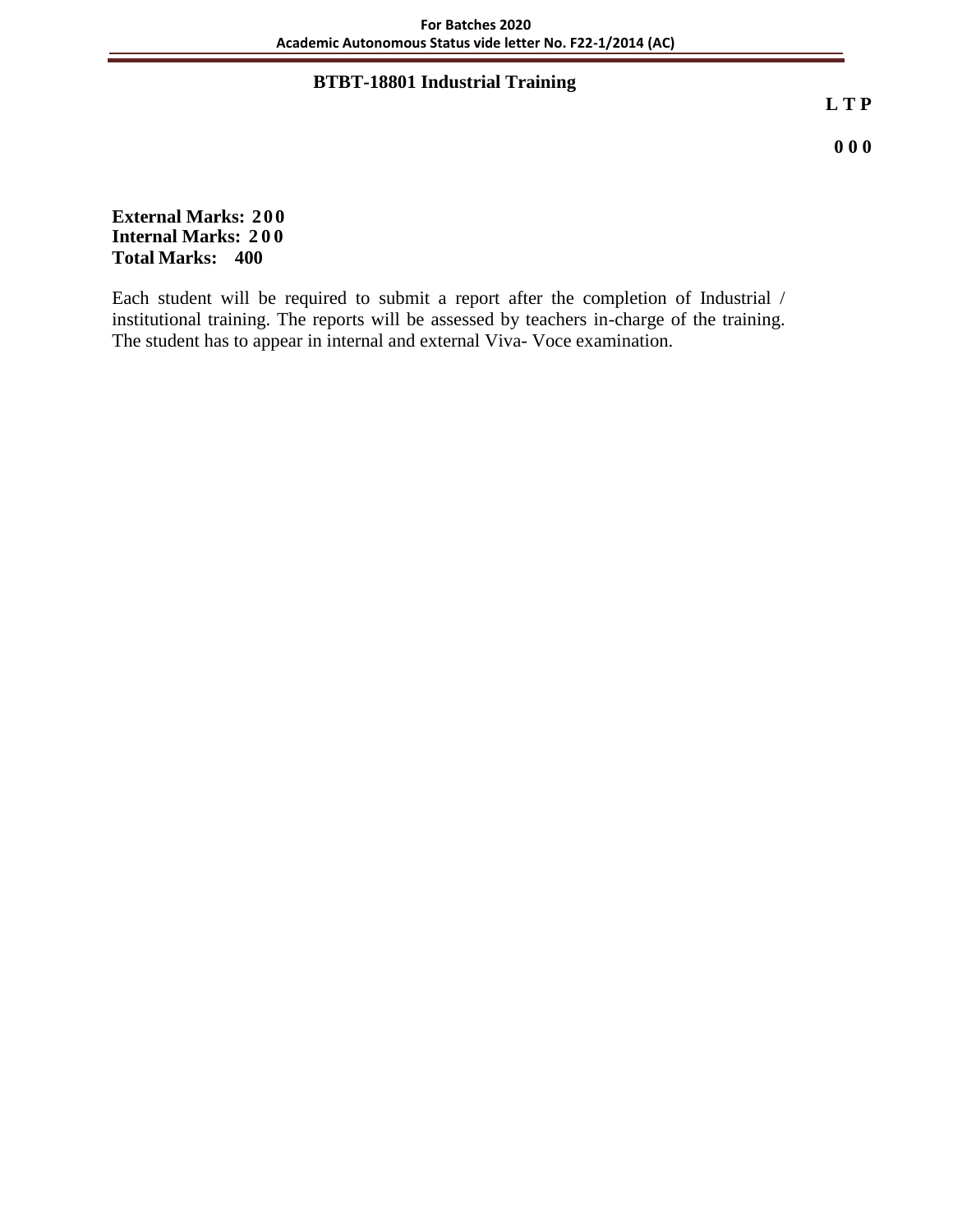### **BTBT-18951 IPR Management in Biotechnology**

### **L T P 3 0 0**

**Internal Marks: 40 External Marks: 60 Total Marks: 100** 

**Course Objectives:** Understand IP laws that directly affect the creation, transfer, and licensing of IP with specific reference to patenting issues in biotechnology and pharmaceuticals fields and International Agreements pertaining to IP protection and relate them to the current issues.

- 1. **Introduction**: General introduction, Patent claims, the legal decision-making process. Ownership of tangible and intellectual property (3)
- 2. **Basic Requirement of Patentability**: Patentable subject matter, novelty and public domain, non obviousness (3)
- 3. **Special issue in Biotechnological Patents:** Disclosure requirements, collaborative research, competitive research, plant biotechnology, foreign patents. (3)
- 4. **Patent Litigation:** Substantive aspects of patent litigation, procedural aspects of patent litigation, recent developments in patent system and patentability of biotechnology invention. IPR issues in the Indian context current patent laws. (5)
- 5. **Public acceptance issue for Biotech,** case studies/ experience from developing and developed countries. Biotechnology and hunger. Challenges for the Indian, biotechnological research and industries. (4)
- 6. The Cartagena protocol on biosafety. (2)
- 7. **Biosafety Management:** Key to the environmentally responsible use of biotechnology, ethical implications of biotechnological products and techniques (4)

# **Course Outcomes:**

Students will be able to

1. interpret basics of biosafety and bioethics and its impact on all the biological sciences and the quality of human life

- 2. recognize importance of biosafety practices and guidelines in research
- 3. comprehend benefits of GM technology and related issues
- 4. recognize importance of protection of new knowledge and innovations and its role in business

- 1. Sign KC : Intellectual Property Rights on Biotechnology , BCIL, New Delhi
- 2. .BAREACT, Indian Patent ACT 1970 Acts & Rules, Universal Law Publishing Co.Pvt Ltd., 2007.
- 3. Biotechnology and IPR by Dr. T. Ramakrishna, NLSIU, Bangalore.
- 4. Intellectual Property by Bently, Lionel, Oxford University Press, 2001.
- 5. T. M Murray and M.J. Mehlman,Encyclopedia of Ethical, Legal and Policy issues in
- 6. Biotechnology, John Wiley & Sons 2000.
- 7. Intellectual Property Rights in the WTO and developing country by Watal Jayashree, Oxford University Press, 2001.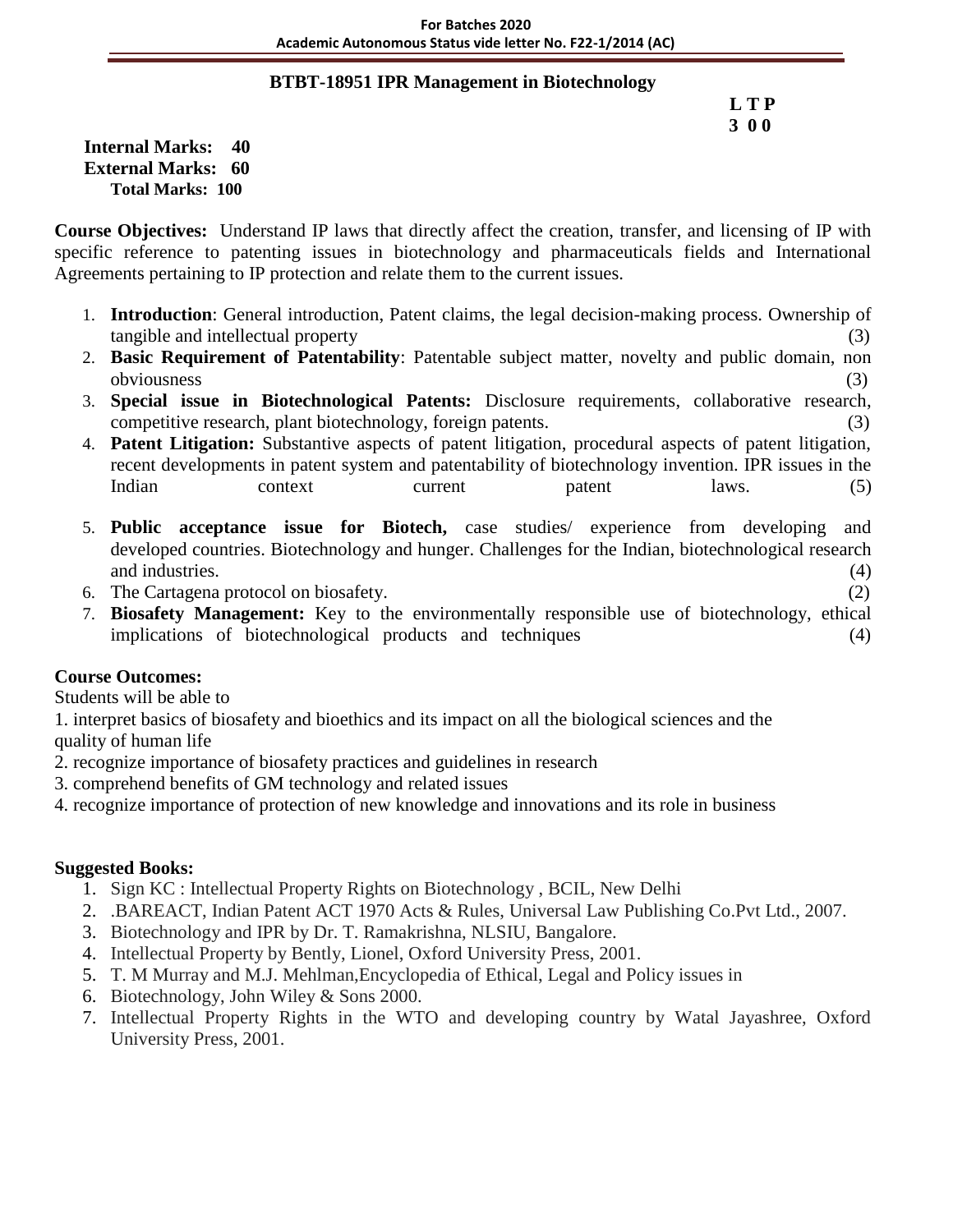#### **BTBT-18952 Stem Cell Technology**

 **L T P 3 0 0**

### **Internal Marks: 40 External Marks: 60 Total Marks: 100**

**Objective**: To impart students knowledge of wide-ranging topics related to stem cells and regenerative biology, including a brief history of the field, research on animal models of regeneration, tissue engineering, social and ethical issues related to stem cell research.

**1. Introduction to Stem Cells**: Principles and properties of stem cells, types of stem cells, comparison of embryonic and adult stem cells. **(3)**

**2. Stem Cell Niche**: Introduction to stem cell niches in gut epithelium, bone marrow, epidermis, testis and neural tissues **(5)**

**3. Cell Cycle and Development**: Cell cycle regulators and checkpoints, cell fusion, differentiation of stem cells and their role in self renewal **(7)**

**4. Epigenetic Control**: DNA-methylation and histone modifications, genomicimprinting, telomerase regulation, X-chromosome inactivation, reprogramming of cells, induced pluripotent stem cells and their therapeutic applications **(7)**

**5. Types and Regeneration**: Stem cells derived from amniotic fluid, extra embryonic membrane, germ cells, hematopoietic organs, neurons and kidney, cord blood transplantation, donor selection, HLA matching, patient selection, peripheral blood and bone marrow transplantation, bone marrow and cord blood collection procedures and cryopreservation **(6)**

**6. Experimental Methods**: Isolation and differentiation of human adult stem cells, embryonic stem cells and mouse stem cells, stem cell techniques: fluorescence activated cell sorting (FACS), time lapse video, green fluorescent protein tagging. **(5)**

**7. Applications**: Stem cells applications in cancer, diabetes, heart disease, muscular dystrophy, regeneration of epidermis; stem cell regulations, debate, social and ethical concerns **(3)**

# **Course Outcomes:**

Students will be able to

- 1. comprehend the concept of stem cells, different types of stem cells
- 2. describe the concept of stem cell cloning and its applications
- 3. recognize treatment of human diseases connected to stem cell therapy.

- 1. Essentials of Stem Cell Biology by Lanza, R., 3rd Edition, 2013 Academic Press
- 2. Stem Cells: From Bench to Bedside by Bongso and Ariff. 3<sup>rd</sup> edition 2010 World scientific.
- 3. Hematopietic Stem Cell Transplantation by Treleaven, J., first edition 2009
- 4. Molecular Cell Biology by Lodish et al., eighth Ed., W.H. Freeman & Co. 2016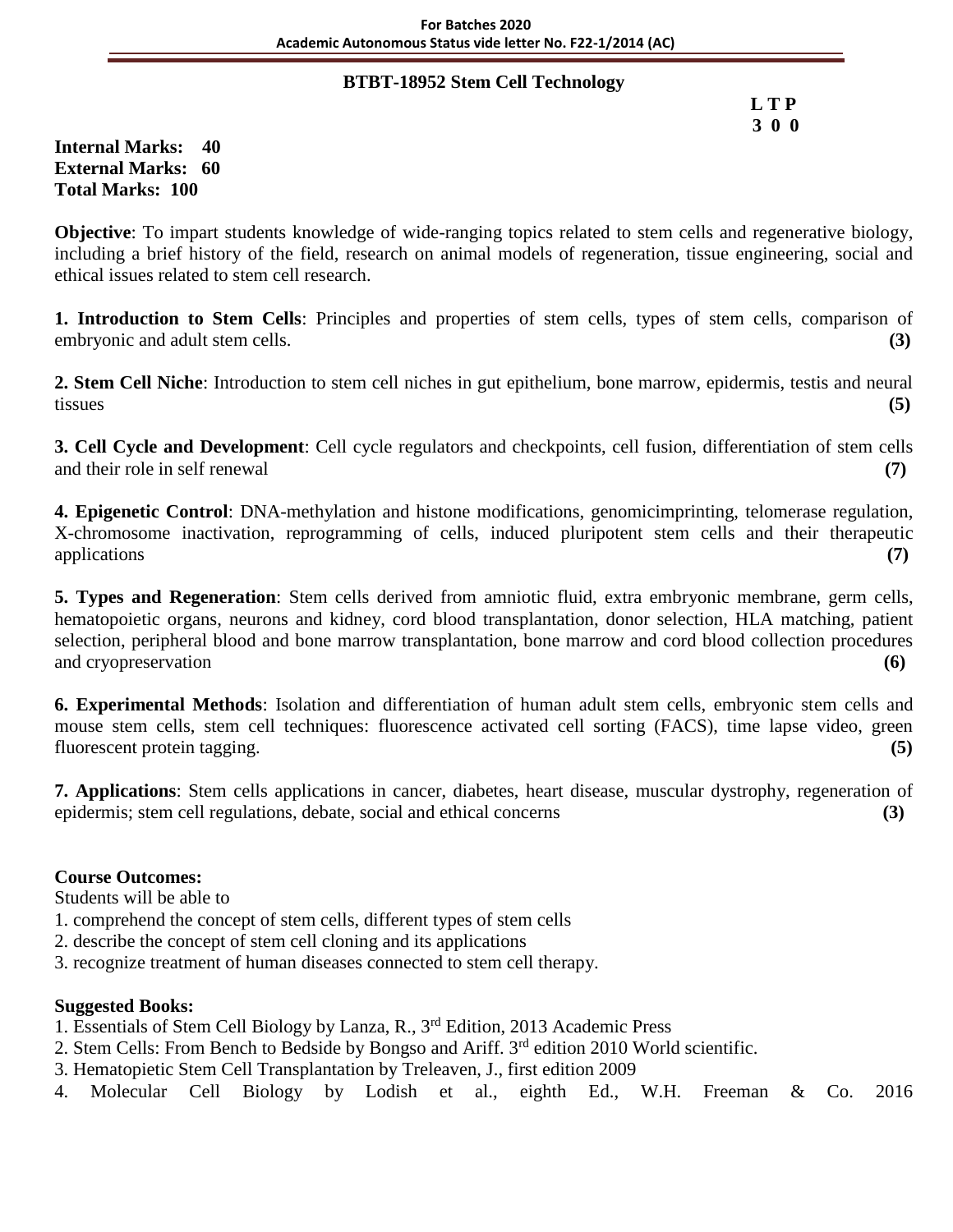### **BTBT 18953 Advances in Drug Design and Pharmacogenomics**

 **L T P 3 0 0**

**Internal Marks: 40 External Marks: 60 Total Marks: 100** 

**Course Objectives:** The objective of this course is to provide comprehensive knowledge of the basics of the drug discovery and development in the area of pharmacogenomics and natural products traditional and complementary medicine, synthetic medicinal chemistry and development of modern and innovative therapeutic substances.

**1. Introduction:** Definition of drugs, Overview of drug discovery process, Economics of drug discovery process, Trends in drug discovery process. Medical needs, Target identification, Target validation, Receptors and assay development. (5)

**2. Screening Strategies for Drug Leads**: Bioprospecting, plant natural products, Microbial secondary metabolites, Marine natural products**:** Bioassay guided isolation, High throughput assays for antimicrobial, anticancer, anti-diabetic and anti-hypercholesterolemia, combinatorial chemogenomics, combinatorial chemistry. Characterization of drug molecules using integrated technology (TLC, HPLC, MS, IR, NMR).

(7)

**3. Drug Development and Pre-Clinical Studies:** Introduction to structure–activity relationships (SAR), Drug receptor interactions; enzyme inhibition and inactivation, In vitro and in vivo pharmacodynamic models, Therapeutic index, Pharmacokinetics - Microbial and animal models, Lipinski's rule, In vitro and in silico toxicological models, Drug formulations.

**4. Biosimilar**: Introduction to biologics, defining biosimilar, differences between biosimilars and generics, selected examples of approved biosimilars, technical challenges associated with production of biosimilar molecules, regulatory aspects of biosimilar molecules. Current status of biosimilars in different countries (Europe, USA). (6)

**5. Pharmacogenomics:** Basic concepts of pharmacogenomics and genetic diseases and its necessity in drug designing. Tools for pharmacogenomics analysis, pharmacokinetics, pharmacodynamics.

(7)

**6**. **Drug Regulatory Operations and Drug Manufacturing:** Role of Regulatory Authorities, US FDA, Regulatory applications viz. investigational new drug (IND), new drug application (NDA), Abbreviated New Drug Application (ANDA). (4)

# **Course Outcomes:**

**1**. Demonstrate current approaches and steps of global drug discovery, their advantages and limitations. **2**. Demonstrate awareness of different disciplines which play an integral role in drug discovery and development process.

**3**.Comprehend the key role played by natural products and pharmacogenomics in shaping the pharmaceutical industry

# **Suggested Books:**

Benjamin B Basic Principles of Drug Discovery and Development, Academic Press, Ist Edition, ISBN : 9780124115088 (2015)

Larsen PK, Leljifore T and Medsan U, Text books of Drug Design and Discovery, CRC Press (2016) 5<sup>th</sup> edition.

Hillisch A and Hilgenfeld R, Modern Methods of Drug Discovery, Birkhauser 1<sup>st</sup> Edition (2003) Rapley ,R.&Harbron, S'Molecular analysis and Genome discovery'John Willey &sons. Ltd(2011)2nd Edition.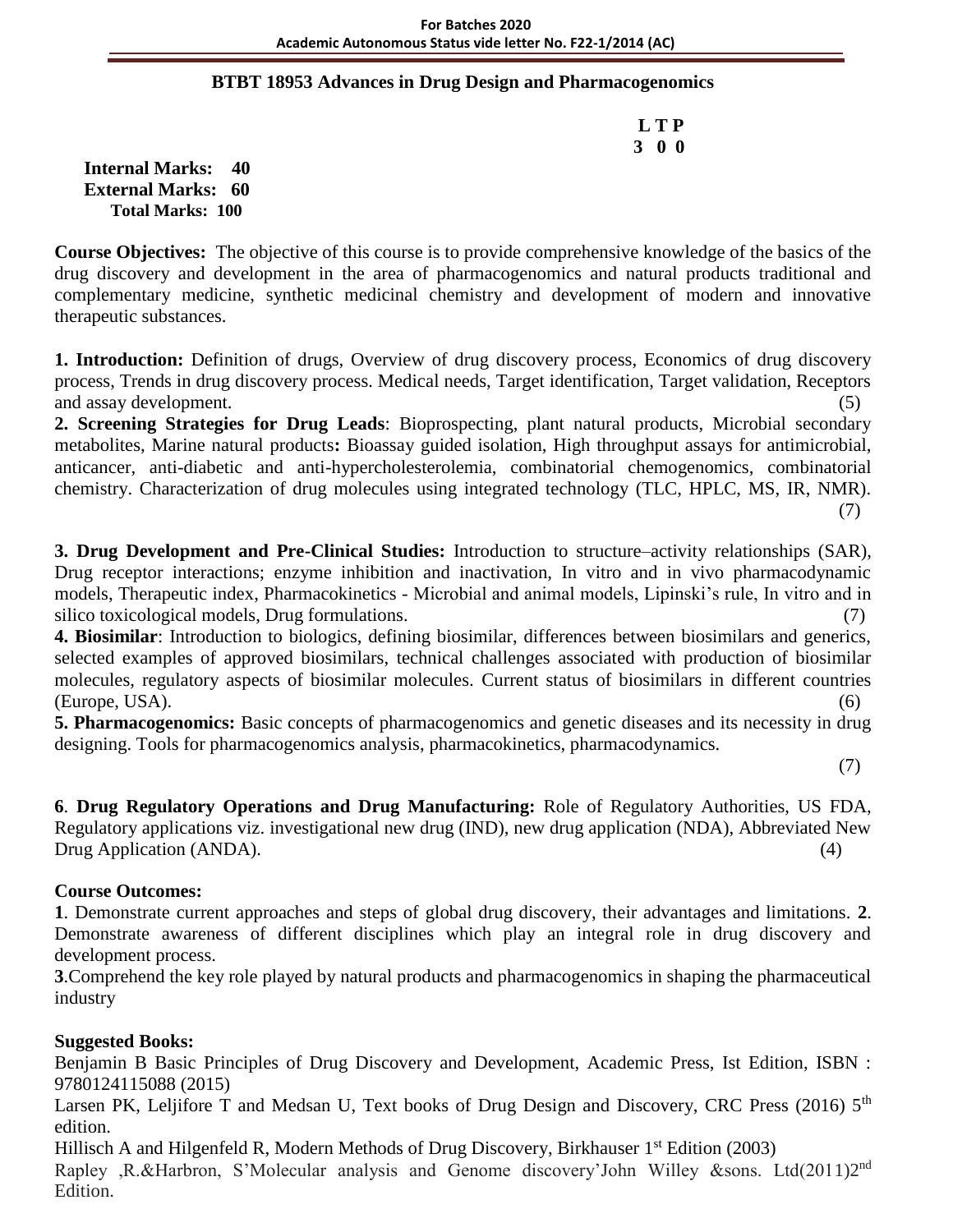# **BTBT-18954 Biological waste treatment**

| <b>Internal Marks: 40</b> | <b>LTP</b> |
|---------------------------|------------|
| <b>External Marks: 60</b> | 300        |
| <b>Total Marks: 100</b>   |            |

**Course Objectives:** This course is to provide basic understanding of fundamental principles of existing and emerging technologies for the treatment of waste and recovery of value from waste. It provides detailed knowledge and skills in the management, treatment, disposal and recycling options for Biological Waste. Appreciate the increasing importance of waste and resource management in achieving environmental sustainability.

**1. Introduction to waste:** Types of wastes, Municipal waste, Industrial waste, Agricultural waste and residues, Hazardous waste, Sources of wastes and Environmental impact of waste, characterization of waste-Liquid waste characterization, solid waste characterization, ultimate analysis and proximate analysis. **(5)**

**2. Municipal Solid Waste Management:** Segregation and recycling and reuse of wastes; Collection, transportation and storage of municipal solid waste; Resource recovery from wastes; waste exchanges; Composting and Vermi-composting of wastes. **(6)**

**3. Biomedical Waste Treatment and Disposal:** Categories and Classification of biomedical wastes, Major and minor sources, Hazards, Need for disposal of biomedical waste, Waste minimization, Waste segregation and Labeling, Waste handling, collection, storage and transportation, Treatment and disposal. **(6)**

**4. Biological Waste Treatment:** Role of micro-organisms, microbial metabolism- Respiratory and fermentative, biological treatment processes- Aerobic, Anoxic, Anaerobic and Combined processes. Waste treatment and useful byproducts, solid waste treatment saccharification - gasification - composting- liquid waste treatment - aerobic, anaerobic methods. **(6)** 

**5. Waste to Energy conversion:** Biomass characterization (proximate and ultimate analysis); Biomass pyrolysis and gasification; Biomethanation and biogas plants; biogas enrichment and conditioning, Biofuels – biodiesel, bioethanol, Biobutanol; Algae and biofuels; Hydrolysis & hydrogenation; Solvent extraction of hydrocarbons; Pellets and brikets of biomass; Biomass based thermal power plants; Biomass as boiler fuel; Biomass fuels and GHG emissions. **(8)**

**6**. **Legal Requirements:** Municipal solid waste rules; Hazardous waste rules; Biomedical waste rules; Ewaste rules; Rules related to recycled plastics, used batteries, fly ash, etc. **(5)**

# **Course Outcomes:**

1. Understand the basic concepts of waste generation, its characterization and effective management.

- 2. Familiar with the recent methods and technologies for characterization and treatment of waste.
- 3. Aware of Indian rules and regulations about different waste and its management.

- 8. Bio-Medical Waste Management, Sushma Sahai, Published by APH Publishing Corporation, 2009.
- 9. W.W. Eckenfelder, JR AND D.J.O'Connor, "Biological Waste Treatment" Pergamon Press.
- 10. Waste Management: A Reference Handbook By Jacqueline Vaughn, ABC-CLIO, Inc.
- 11. George Tchobanoglous, Frank Kreith, Handbook of Solid waste Management, Second Edition, The McGraw-Hill Companies, Inc.
- 12. Ram Chandra, Environmental waste management, CRC Press, Taylor & Francis Group, 2015.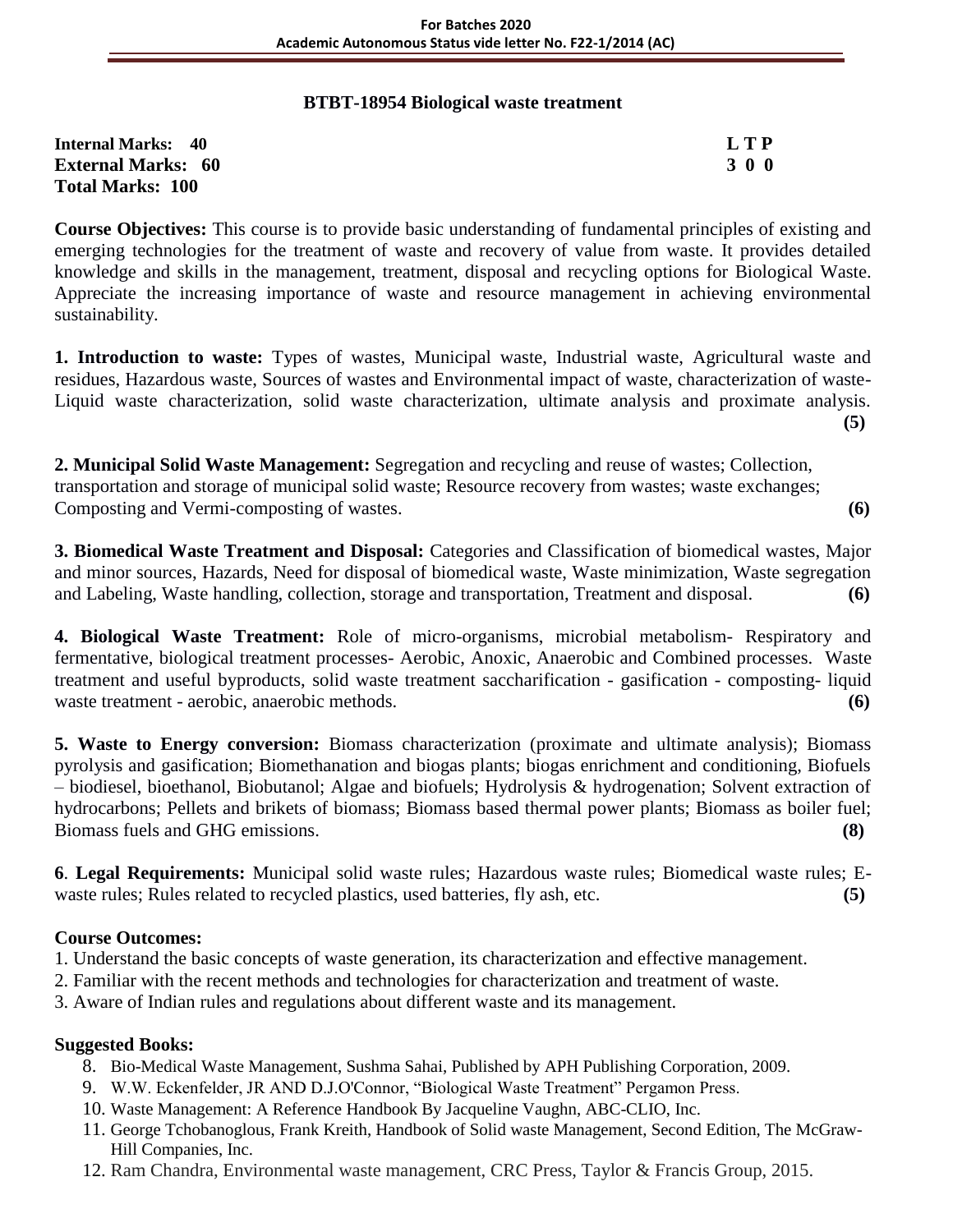### **BTBT-18955 Introduction to Cancer Biology**

 **L T P 3 0 0**

**Internal Marks: 40 External Marks: 60 Total Marks: 100** 

**Course Objectives**: The objective of this course is to introduce current concepts and advances in the area of cancer biology. The students will understand the role of oncogenes and suppressor genes and get knowledge on cancer related mutagens and pathways and cancer therapy

**1. Fundamentals of cancer biology:** Regulation of cell cycle, mutations that cause changes in signal molecules, effects on receptor, signal switches, tumour suppressor genes, modulation of cell cycle in cancer, different forms of cancers, diet and cancer. **(5)**

**2. Principles of carcinogenesis:** Theory of carcinogenesis, Chemical carcinogenesis, metabolism of carcinogenesis, principles of physical carcinogenesis, x-ray radiation-mechanisms of radiation carcinogenesis**.** (8)

**3. Principles of molecular cell biology of cancer:** Signal targets and cancer, activation of kinases; Oncogenes, identification of oncogenes, retroviruses and oncogenes, detection of oncogenes. Oncogenes/proto oncogene activity. Growth factors related to transformation. Telomerases. **(7)**

**4. Principles of cancer metastasis:** Clinical significances of invasion, heterogeneity of metastatic phenotype, metastatic cascade, basement membrane disruption, three step theory of invasion, proteinases and tumor cell invasion. **(7)**

**5. Cancer diagnostic and therapy:** Cancer screening and early detection, Detection using biochemical assays, tumor markers, molecular tools for early diagnosis of cancer. Different forms of therapy, chemotherapy, radiation therapy, detection of cancers, prediction of aggressiveness of cancer, advances in cancer detection. Role of papilloma, HIV, Epstein Barr Virus, HTLV and herpes in pathogenesis of cancers, diagnosis and prevention.

**(9)**

# **Course Outcomes:**

Students will be able to

- 1. comprehend pathogenesis, molecular mechanisms and identification of cancer
- 2. explain cancer metastasis microenvironment and cancer therapy

3. explain pathogenesis viral disease and its treatment.

# **Suggested Books:**

1. Sverre Heim, Felix, Mitelman. Cancer Cytogenetics 4<sup>th</sup> Edition Willy- Blackwell 2015.

2. Robin Hesketh. Introduction to Cancer Biology Cambridge, University Press 2013.

3. Fred Bunz. Principles of Cancer Genetics, Springer; 2016 2nd edition

4. Edward K. Wagner, Martinez J. Hewlett, David C. Bloom, David Camerini, Basic Virology 3rd edition, Wiley-Blackwell 2007.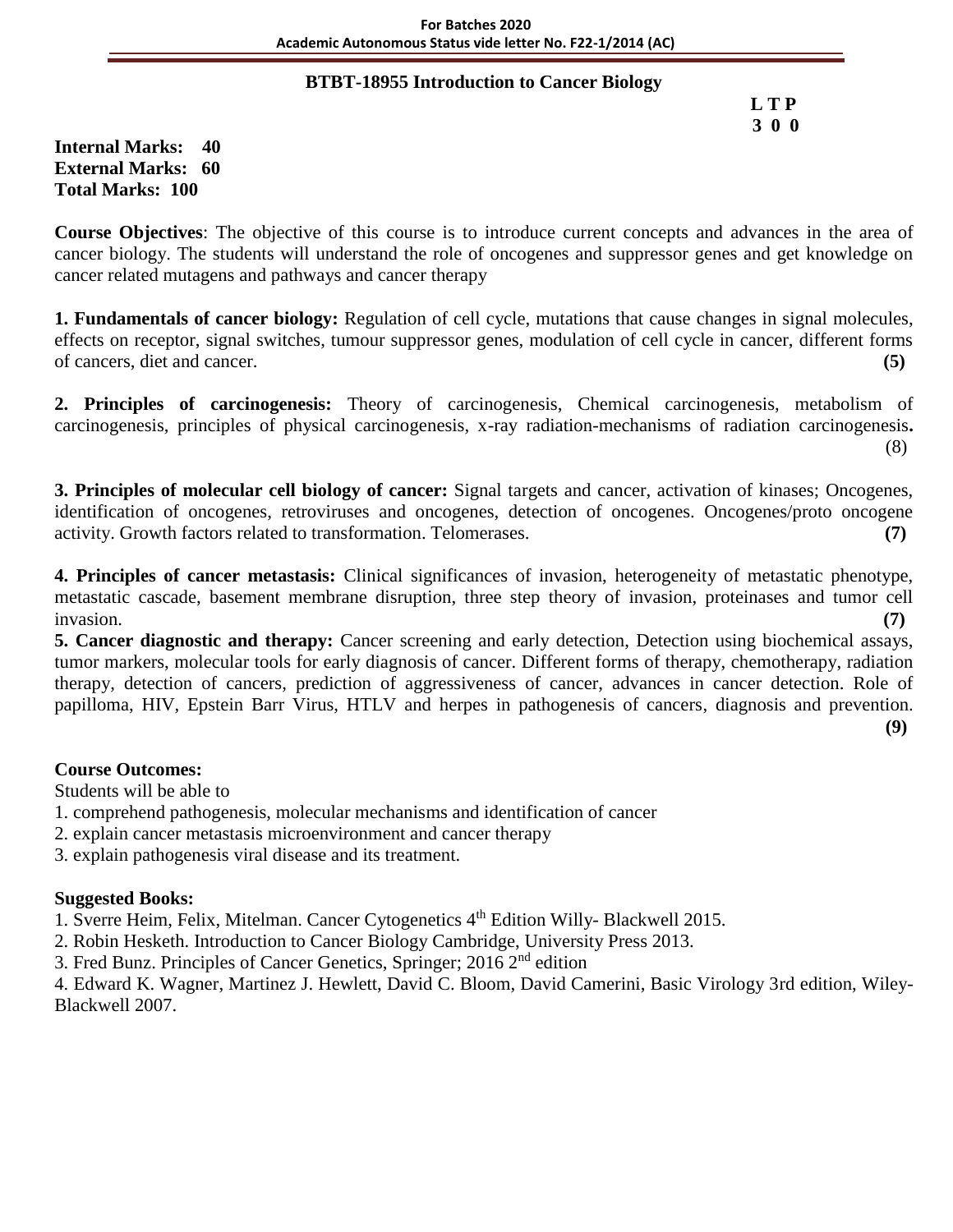### **BTBT-18956 Protein Engineering**

 **L T P 3 0 0**

**Internal Marks: 40 External Marks: 60 Total Marks: 100** 

**Course Objectives**: To make Students learn structural and functional relationships in proteins and altering their structure in order to function 'better'. To provide basic knowledge of enzyme technology and use of enzymes as tools in industry, agriculture and medicine.

**1. Protein structure and function: S**alient features of amino acids and their –R groups; information of proteins, the Ramachandran plot, folding, tertiary structure and structural domains and motifs of proteins; relationship between structure and function. **(4)**

**2. Characterization of Proteins structure**: Crystallography and X-Ray Diffraction, Spectroscopy (UV-VIS, NMR, MALDI-TOF, CD Spectroscopy and Fluorescence Spectroscopy) and Calorimetric Methods, Prediction of protein structure and conformation from sequence data. **(5)** 

**3. Protein stability and folding:** Protein stability, Mechanism of protein folding (types, level, thermodynamics, Anfinsen's dogma & Levinthol paradox& kinetics), Folding Rate, Molten globule; Techniques for studying of protein folding (NMR, CD spectroscopy, Proteolysis, Optical tweezers), Computational method. Protein folding errors: Alzheimer's, prions and Mad Cow (BSE, CJD), Cystic Fibrosis and cancer. **(6)**  $(6)$ 

**4. Protein Folding- Examples and Applications**: Location and functions of Molecular chaperones, chaperonin and co-chaperons, HSP chaperone system in *E.coli* & Human; Proteasomes and proteosome mediated protein degradation. Polyketides and non-ribosomal peptides; Combinational manipulation of polyketides and non-ribosomal peptides; application of protein folding to design new drug. **(6)**

**5. Protein Engineering and Design-I:** Methods in protein engineering and design – physical, computational, biochemical and molecular techniques; protein engineering in lysozyme and pepsin class of enzymes; chemical modifications of proteins; protein design, design of peptide and protein mimics. **(7)**

**6. Protein Engineering and Design-II:** protein splicing and its application; Solid phase peptide synthesis, Production of Novel Proteins; Random and site directed mutagenesis, Methods for Expressing Recombinant Proteins; Industrial applications of Protein Engineering (Engineering of Stability, affinity for substrate, Protease Specificity, Cofactor requirements of Protein). **(8)**

# **Course Outcomes:**

Students will be able to

- 1. comprehend the importance of R groups of the amino acids in any protein/enzyme.
- 2. know about domains and motifs in a protein and the basis of their prediction
- 3. know relationship between structure and function of a protein
- 4. design different strategies for protein engineering and protein design
- 5. know the principles of isolation and purification of enzymes from various sources

6. comprehend various methods involved in enzyme technology and their commercial applications.

# **Suggested Books:**

1. Balasubramanian D, Bryce CFA, Dharmalingam K, Green J, and Jayaraman R, Concepts in Biotechnology, Universities Press (2007).

2. Rastogi SC, Mendiratta N and Rastogi P, Bioinformatics - Methods and Applications, PHI 4<sup>th</sup> edition 2013.

3. Satyanarayana, U, Biotechnology, Books and Allied (P) Ltd. (2013).

4. Smith JE, Biotechnology, Cambridge University Press  $5<sup>th</sup>$  edition (2012).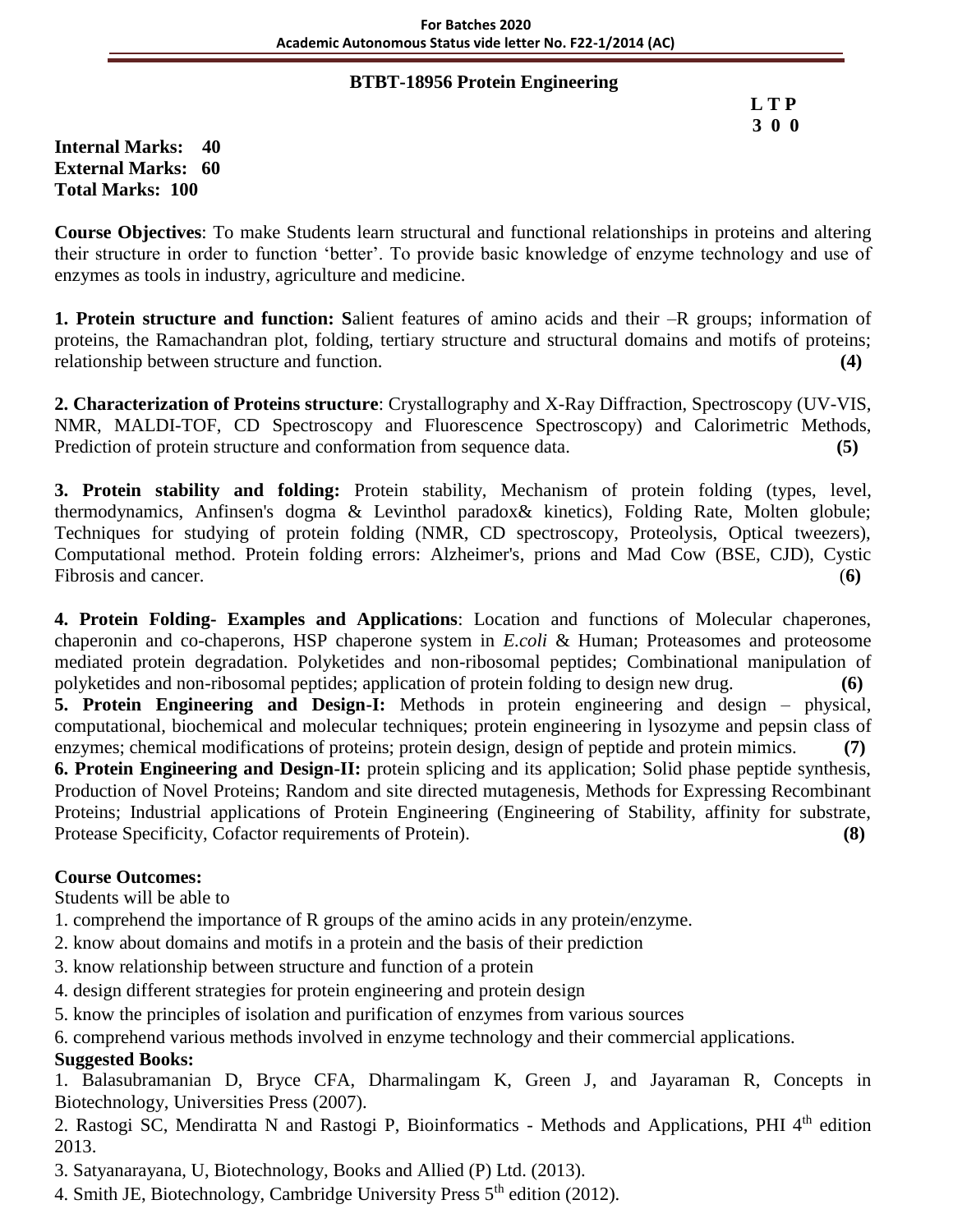### **BTBT-18957 Molecular Farming**

**Internal Marks: 40 External Marks: 60 Total Marks: 100** 

**Course Objectives:** The students will learn about molecular farming an emerging branch of plant biotechnology and wide range of products for molecular farming of various biomolecules, secondary products and commercially important molecules using plant systems as 'bioreactors'.

- 1. I**ntroduction: Definition,** common perception and the milestones of plant molecular farming; Transgenic plants as bioreactors-an attractive alternative to current forms of manufacture of various compounds, Relevance and advantages of plant-based molecular farming.
	- (6)
- 2. **Plant Transformation Techniques:** Advantages of various strategies for genetic transformation of plants-stable nuclear and plastid transformation, plant cell-suspension cultures, introduction to transient expression systems. (5)
- 3. **Factors Affecting Transgene Expression:** Limitations and optimization of plant production systems-choice of suitable host plants, optimizing expression and stability of recombinant proteins, glycosylation aspects, downstream processing of the plant-derived products (7)
- 4. **Case Studies:** Strategic details of various molecular farming techniques, production of carbohydrates, amylose-free starch, high-amylose starch, cyclodextrins, fructans, trehalose, production of lipids, medium-chain, saturated & mono-unsaturated fatty acids, improvement of plant oils, production of rare fatty acids, production of biodegradable plastics in plants. (7)
- 5. **Commercially Useful Products:** Genetically engineered plants as protein factories: Enzymes for industrial and agricultural uses, plantibodies and subunit vaccines. (5)
- 6. S**ocial and Ethical Concerns:** Critical evaluation of various case studies on molecular farming and their future prospects; Economic and regulatory considerations of plant molecular farming. (6) (6)

# **Course Outcomes:**

Students will be able to:

- 1. develop strategies for modification of plants for production of important molecules.
- 2. take decision to select the expression system in plants for various proteins and enzymes.
- 3. Biotransform the existing bio-molecules.

- 1. Slater, A., Scott, N.W., and Fowler, M.R., Plant Biotechnology, Second Edition, Oxford University Press (2008).
- 2. Primrose, S.B. and Twyman, R.M., Principles of Gene Manipulation and Genomics, Blackwell Publishing (2006).
- 3. Biotechnology-an Introduction by Barnum, S.R., Thompson Brooks/Cole (2007).
- 4. Biotechnology by Satyanarayana, U., Books and Allied (P) Ltd. (2005)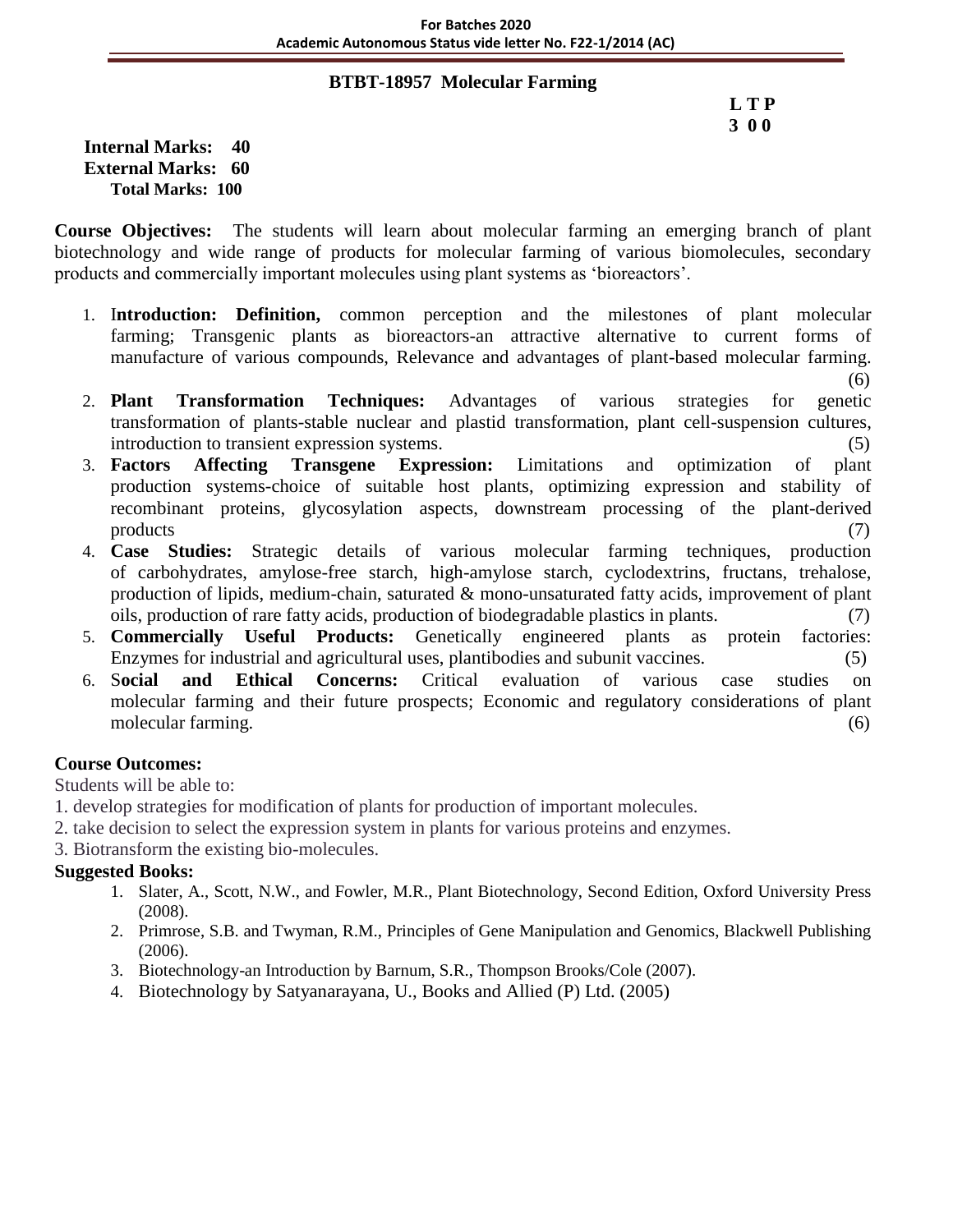### **BTBT-18958 Environmental Biotechnology**

**Internal Marks: 40 L T P External Marks: 60 3 0 0** 3 0 0 3 0 0 3 0 0 3 0 0 3 0 0 3 0 0 3 0 0 3 0 0 3 0 0 3 0 4  $\sigma$ **Total Marks: 100** 

**Course Objectives:** The course content aims to make the student understand how biotechnology can help in monitoring or removing the pollutants and developing an understanding of new trends such as biofuels, renewable energy sources, or development of stress-tolerant plants which can minimize the harmful impact of pollutants thereby making the planet earth a better dwelling place.

**1. Introduction:** Environment, Types of Environmental pollution: Air, Water, Land, Radioactive pollution, Measurement of environmental pollution, Microbiology and biochemistry of pollution abatement, Biodegradation methods, Aerobic and anaerobic treatment methods of solid and liquid wastes, Minimum National Standards for Waste Disposal. **(4)**

**2. Biodegradation of Xenobiotic Compounds:** Xenobiotic compounds–Definition, examples and sources. Biodegradation- Introduction, effect of chemical structure on biodegradation, recalcitrance, co metabolism and biotransformation. Factors affecting biodegradation, microbial degradation of hydrocarbons: long chain aliphatic, aromatic, halogenated, sulfonated compounds, surfactants, pesticides and oil spills **(4)**

**3. Bioremediation, Biorestoration and Biotransformation:** Introduction and types of bioremediation, bioremediation of surface soil and sludge, subsurface material, In situ and Ex-situ technologies, phytoremediation. Biorestoration: reforestation through micropropagation, development of stress tolerant plants, use of mycorrhizae in reforestation, use of microbes for improving soil fertility, reforestation of soils contaminated with heavy metals. Biotransformation: toichiometry, kinetics, and thermodynamics of microbial processes for the transformation of environmental contaminants **(5)**

**4. Microbiology of waste water treatment:** Aerobic processes-Activated sludge, Oxidation ditches, Trickling filters, Towers, Rotating discs, Rotating drums, Oxidation ponds, Anaerobic processes: Anaerobic digestion, Anaerobic filters, Upflow anaerobic sludge blanket reactor, Treatment schemes for waste waters of dairy, distillery, tannery, sugar and antibiotic industry. **(7)**

**5. Eco-Friendly Bioproducts from Renewable Sources:** Fundamentals of composting process: composting technologies, composting systems and compost quality, scientific aspects and prospects of biofuel production: methanogenic, acetogenic, and fermentative bacteria, anaerobic and aerobic digestion processes and conditions, bioethanol, biohydrogen and biodiesel; biofertilizers and biopesticides. **(6)**

**6. Biotechnology in Environment Protection**: Current status of biotechnology in environment protection and its future, plasmid borne metabolic activities, bioaugmentation, packaged microorganisms, degradative plasmids, release of genetically engineered organisms in environment **(5)**

7. **Biodiversity:** Definition, species and ecosystem diversity, biogeographical classification of India, value of biodiversity, biodiversity at global, national and local levels. India as a mega-diversity nation, hot-spots of biodiversity, threats to biodiversity: habitat loss, poaching of wildlife, man-wildlife conflicts, red data book, rare, endangered, vulnerable and endemic species, conservation of biodiversity: In-situ and Ex-situ conservation, germplasm conservation **(5)**

**Course Outcomes:** By the end of the course, the student should be able to

- 1. Evaluate the potential for biodegradation of organic pollutants, taking microbial and Physical/chemical environments, as well as the chemical structure of the compound itself, into consideration.
- 2. Classify microbes according to energy source and carbon source and evaluate energy outcome of the energy metabolism, treatment technologies of wastewater.
- 3. Familiar with basic concepts of Renewable Energy, Advancements in renewable energy generation,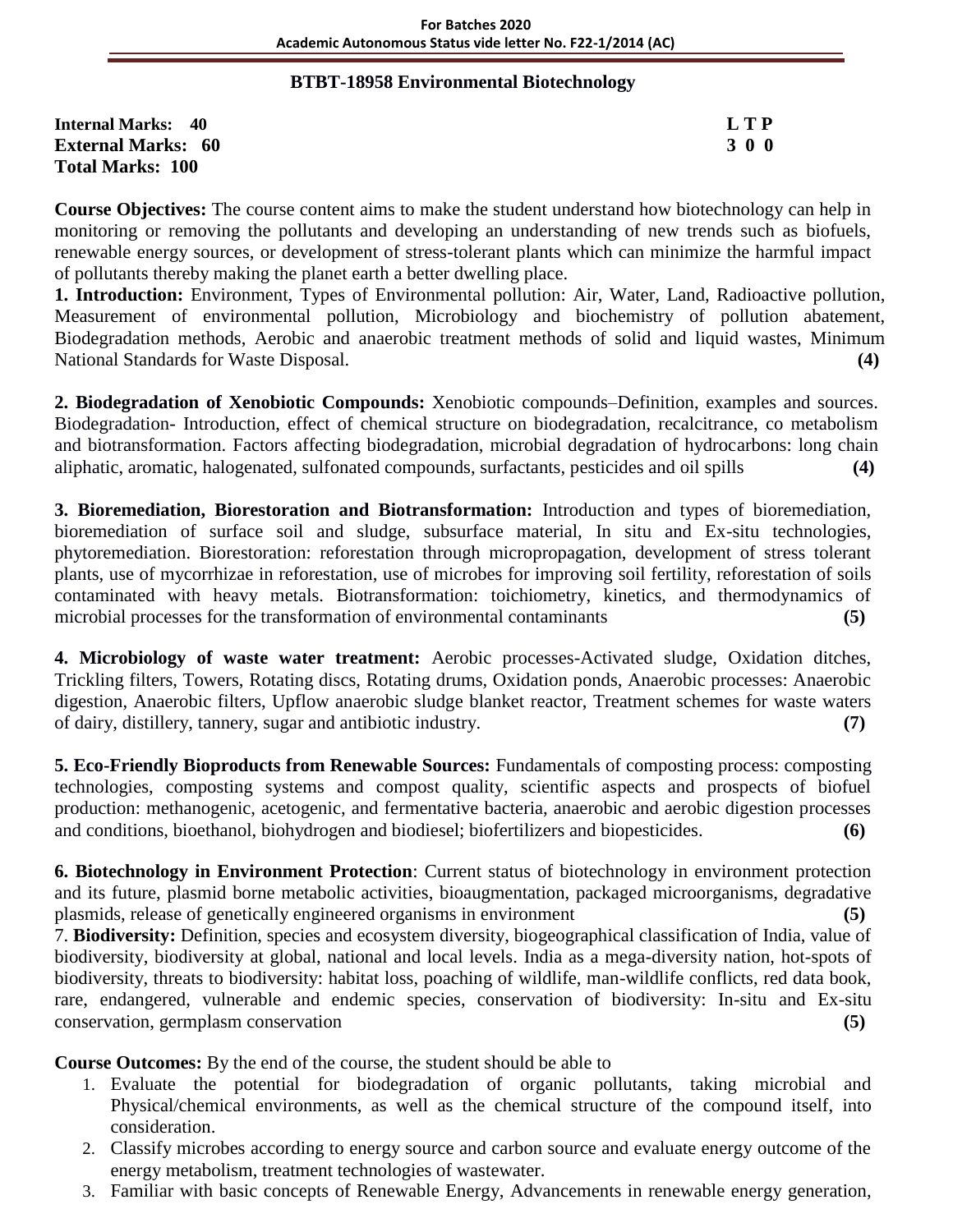concept of waste water and its treatment methods.

4. Define basic concepts in microbial ecology, biological diversity and its conservation.

- 1. 1. Environmental Processes I-III, J. Winter, 2nd ed., Wiley Publications.
- 2. Introduction to Waste Water Treatment- R. S. Ramalho, Academic Press.
- 3. Bharucha Erach, The Biodiversity of India, Mapin Publishing Pvt. Ltd.
- 4. Environmental Biotechnology, B.C. Bhattacharya & Ritu Banerjee, Oxford Press,2007.
- 5. Environmental Biotech, Pradipta Krimar, I.K. International Pvt. Ltd., 2006.
- 6. Environmental Microbiology & Biotechnology, D.P. Singh, S.K. Dwivedi, New Age International Publishers, 2004.
- 7. Biodegradation and Bioremediation 1999 (2nd editon). Martin Alexander, Elsevier Science & Technology.
- 8. Environmental Biotechnology by Bruce Rittmann and Perry McCarty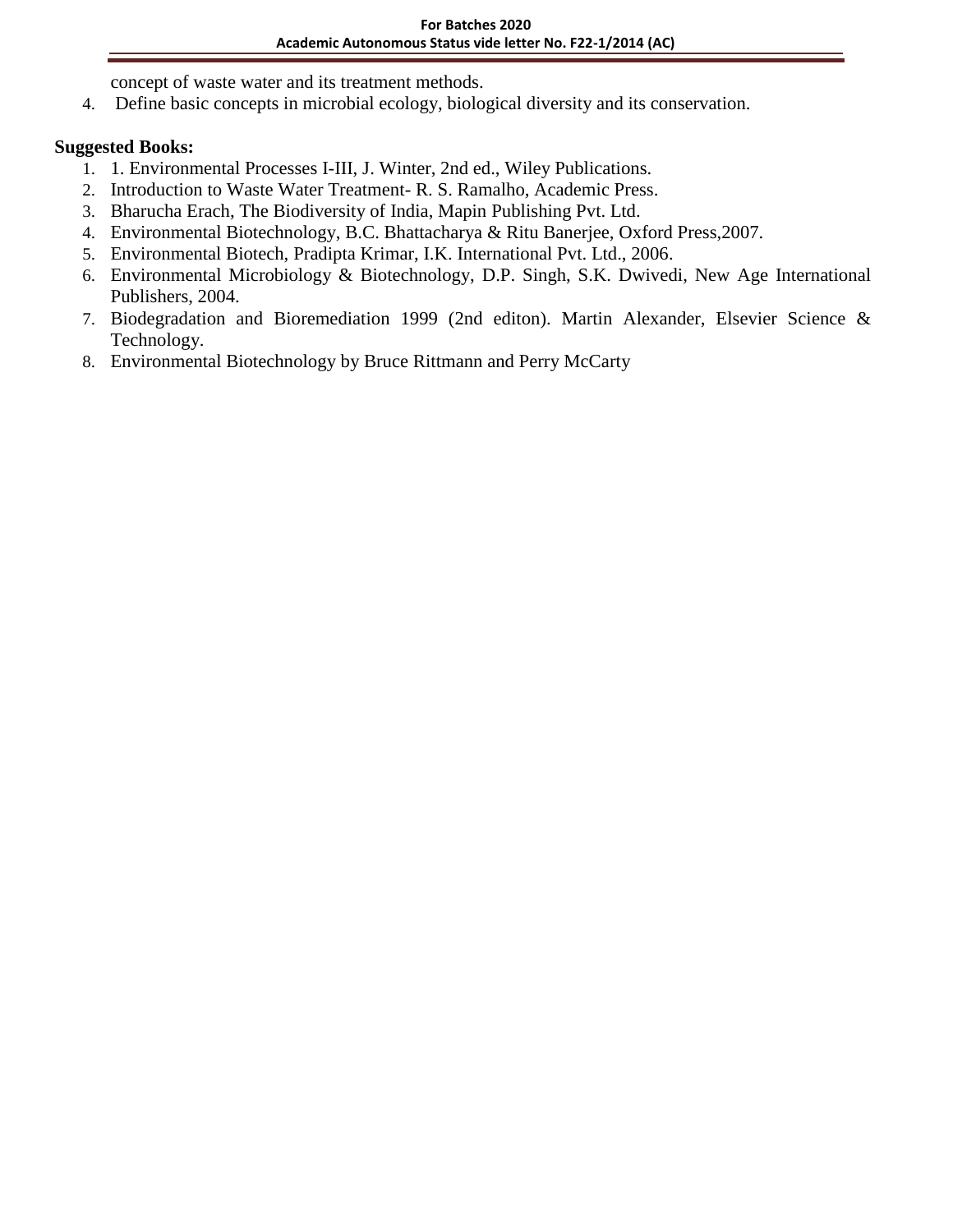# **BTBT-18959 Pharmaceutical Biotechnology**

# **L T P 3 0 0**

**Internal Marks: 40 External Marks: 60 Total Marks: 100** 

**Course Objectives**: The objective of this course is to make students understand the basic concepts involved in pharmaceutical industry. The course will give knowledge about new drug development and approval process, ADMET of drugs, about the manufacturing and quality control of conventional, new type of dosage forms and biotechnology derived pharmaceuticals.

**1.Introduction to drugs and pharmacy:** An overview and history of pharmaceutical industry. The business and the future of Biopharmaceuticals. Drug regulation and control. Scope and applications of biotechnology in pharmacy. **(7)**

**2. New drug development and approval process:** Strategies for new drug discovery, finding a lead compound, combinatorial approaches to new drug discovery, pre-clinical and clinical trials. **(6)**

**3. Drug pharmacokinetics & pharmacodynamics:** Routes of drug administration, membrane transport of drugs, absorption, distribution, metabolism and excretion of drugs. Factors modifying drug action, mechanism of drug action on human beings, receptor theory of drug action, pharmacogenomics, adverse effects of drugs and toxicology, Drug interactions. **(8)**

**4. Pharmaceutical manufacturing:** Drug dosage forms and their classification. Sterile dosage formsparenteral and biologics, novel dosage forms and targeted drug delivery systems. Current good manufacturing practices and issues. Packaging material and techniques. Quality control of pharmaceutical products as per pharmacopoeia. Microbial assays of vitamins and antibiotics. Stability studies, Method validation. **(7)**

**5. Biotechnology derived pharmaceuticals.** Production of pharmaceuticals by genetically engineered cellshormones and vaccines. Regulatory issues in pharmaceutical products. Quality control of antibiotic and nonantibiotic formulations using titrimetric, spectrophotometric, chromatographic methods as per IP/US Pharmacopoeia. Microbiological assays of vitamins and antibiotics. Sterility testing and stability testing of parenteral formulations. **(8)**

# **Course Outcomes :**

Students will be able to

1. explain the strategies and various steps of new drug discovery process.

2. explain the concept of pharmacodynamics and pharmacokinetics

3. apply the knowledge of pharmaceutical manufacturing in the production of biopharmaceuticals like antibiotics, vaccines, proteins and hormones

4. carry out the quality control procedures in the production of various biopharmaceuticals

5. explain the regulatory aspects in the development of pharmaceuticals.

# **Suggested Books:**

1. Allen, L.V., Popovich, N.G. and Ansel, H.C., Ansel's Pharmaceutical Dosage Forms and Drug Delivery Systems, Lippincott Williams and Wilkins 11<sup>th</sup> edition (2018).

2. Walsh, G., Biopharmaceuticals: Biochemistry and Biotechnology, Wiley 2ne edition (2009).

3. Gennaro, A.R., Remington: The Science and Practice of Pharmacy. Lippincott Williams and Wilkins 21st edition (2008).

4. Tripathi, K.D., Essentials of Medical Pharmacology, Jaypee Brothers Medical Publishers 8<sup>th</sup> edition (2018).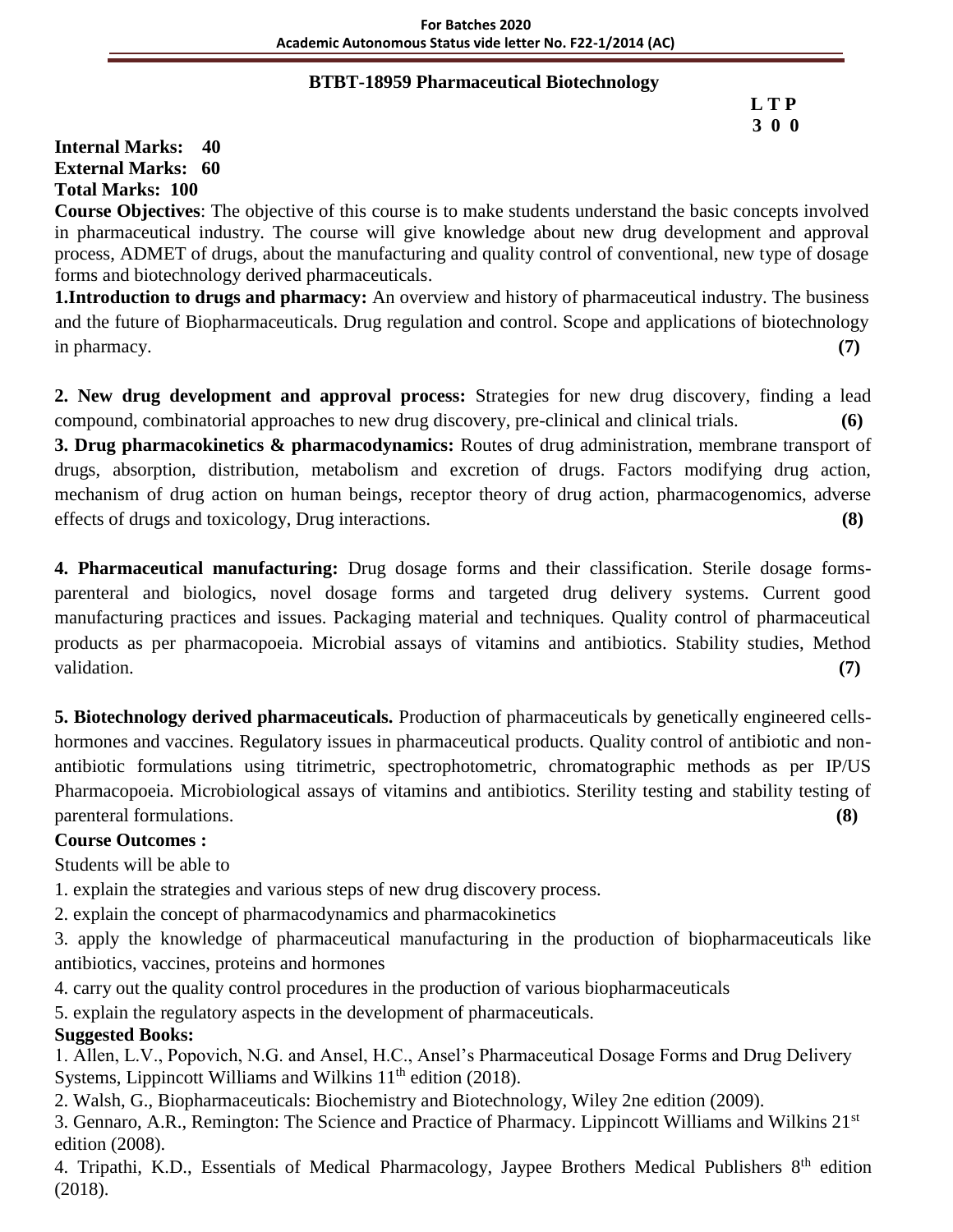### **BTBT-18960 Agricultural Biotechnology**

|  | LTP |
|--|-----|
|  | 300 |

**Internal Marks: 40 External Marks: 60 Total Marks: 100** 

**Objective:** The objective of the course is to familiarize the students with basic concept, advanced research areas and Industrial application of Agriculture Biotechnology. At the end of the course, the students will have sufficient scientific understanding of Agriculture Biotechnology and apply this knowledge to research and industrial related activities to increase the productivity.

**1. Introduction**: Introduction and importance of agriculture in national economy. Basic techniques and tools in plant tissue culture, Establishment of callus, suspension cultures, organogenesis and embryogenesis, Meristem tip culture, Hardening of plants, Techniques of anther, embryo and ovule culture. Protoplast isolation, culture and fusion. Artificial seed (synthetic seed) and its importance **(6)**

**2. Methods of Crop Improvement**: Conventional methods for crop improvement (Pedigree breeding, Heterosis breeding, Mutation breeding). Tissue culture in crop improvement, Micropropagation for virus-free plants, Somaclonal variation, Somatic hybridization, Haploids in plant breeding, Recombinant DNA technology, Genetic Engineering of Crop Plants, Methods of plant transformation, Transgenic Plants, Molecular Markers, QTL Mapping. **(10)**

**3. Microbes in Agriculture and Food**: Applied Microbiology in the future of mankind, moving frontiers of applied microbiology, microbial enzymes and their applications in food processing and agrochemical industries, agro-waste utilization, biodegradable polymers and their applications, microbial polysaccharides; Production and utilization of essential amino-acids, chemicals from microalgae. **(7)**

**4. Secondary Metabolite Production**: Production of Secondary Metabolites, Production of foreign compounds in transgenic plant, Achievements and recent developments of genetic engineering in agriculture. Microbial Biopesticides, Biofungicides, Herbicides, and Agricultural antibiotic. **(7)**

**5. Ethical Issues, Acceptance and Developments in India**: Ethical Aspects and Public Acceptance, Animal farming. Important rural development programmes in India; organizational set up agricultural research, education and extension in India. **(5)**

# **Course Outcomes:**

Students will be able to:

- 1. undertake propagation of plant in culture and plan commercial production of plants through micropropagation
- 2. certify tissue culture raised plants
- 3. undertake trade specific modification through plant genetic manipulation and somatic hybridization
- 4. develop various gene constructs and their expression in plants

# **Suggested Books:**

- 1. Agricultural Biotechnology by Arie Altman. Marcel Dekker, Inc. (2001).
- 2. Biotechnology by B.D.Singh, Kalyani Publication.
- 3. Agriculture Biotechnology-Hemant Rawat, Oxford Book Company
- 4. M J Chrispeels, Plants, Genes and Crop Biotechnology, Jones and Bartlett Publishers, Inc., 2nd Sub Edition, 2002.
- 5. B Shmaefsky, Biotechnology on the Farm and in the Factory: Agricultural and Industrial Applications (Biotechnology in the 21stCentury), Chelsea House Publications, 2005.

6. Plant Biotechnology and Agriculture: Prospects for the 21st Century, Altman, Arie (EDT)/ Hasegawa, Paul Michael (EDT) Elsevier Science Publishing Co Inc 2011-12-13, San Diego, 2011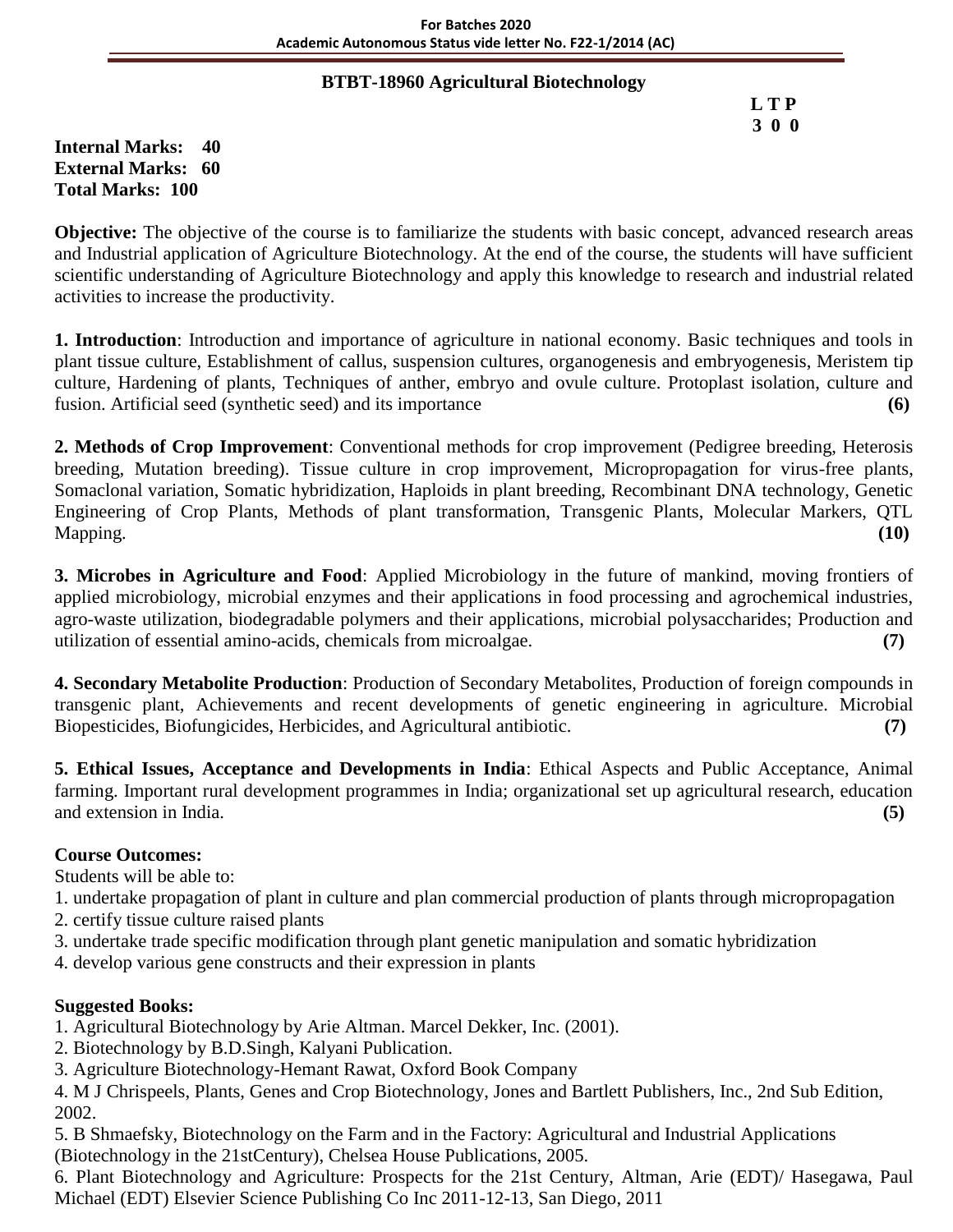#### **BTBT-18970 Industrial Waste Management**

**Internal Marks: 40 L T P External Marks: 60 3 0 0** 3 0 0 3 0 0 3 0 0 3 0 0 3 0 0 3 0 0 3 0 0 3 0 0 3 0 0 3 0  $\sigma$ **Total Marks: 100** 

**Course Objectives:** This course will provide an introduction about the polluting potential of major industries in the country and the methods of controlling the same. To familiarize the methods of pollution prevention in industries, life cycle assessment of products and design for environment.

**1. Introduction**: Pollution Index, Types of industries and Industrial pollution – Characteristics of industrial wastes- Physical, Chemical and Biological characteristics, effects of industrial effluents on streams, sewer, land, sewage treatment plants and human health. Environmental legislations related to prevention and control of industrial effluents and hazardous wastes. **(6)**

**2. Pollution From Major Industries:** Sources, Characteristics, waste treatment flow sheets for selected industries such as Textiles, Tanneries, Pharmaceuticals, Electroplating industries, Dairy, Sugar, Paper, distilleries, Steel plants, Refineries, fertilizer, thermal power plants, Wastewater reclamation concepts. **(9)**

**3. Authorities and Regulations:** Environment friendly chemical processes, Material and process modifications, Concept of Green Chemistry, Regulations for clean environment and implications for industries- International environmental standards-Environmental technology assessment. **(6)**

**4. Source Reduction And Treatment Technologies:** Waste management Approach – Waste Audit – Volume and strength reduction, Recycle, reuse and byproduct recovery – Applications, residuals management-Economic recovery and recycling of wastes. Equalization, Neutralization, Removal of suspended and dissolved organic solids – Chemical oxidation – Adsorption - Removal of dissolved inorganics, Combined treatment of industrial and municipal wastes, Dewatering – Disposal. **(9)**

**5. Hazardous Waste Management:** Hazardous wastes, Physico chemical treatment, solidification, Incineration, Secured landfills, Industrial applications of pollution prevention, Life cycle assessment, and technology assessments **(6)**

### **Course Outcomes:**

- 1. An insight into the pollution from major industries including the sources and characteristics of pollutants.
- 2. Understand the concept of pollution prevention and its related technologies.
- 3. Familiar with concepts for the processing and reclamation of Industrial waste water.

- 1. Melcalf & Eddy, George Tchobanoglous, Wastewater Engineering: Treatment and Resource Recovery, McGraw-Hill Education; 5 edition (2013)
- 2. James G. Mann and Y.A.Liu, "Industrial Water Reuse and Waste Water Minimization", McGraw Hill, 2009.
- 3. Eckenfelder .W.W, "Industrial Water Pollution Control", McGraw-Hill, 2009.
- 4. M.N.Rao & A.K.Dutta, "Wastewater Treatment", Oxford IBH Publication, 1995.
- 5. Freeman H.M., "Industrial Pollution Prevention Hand Book", McGraw Hill, 2005.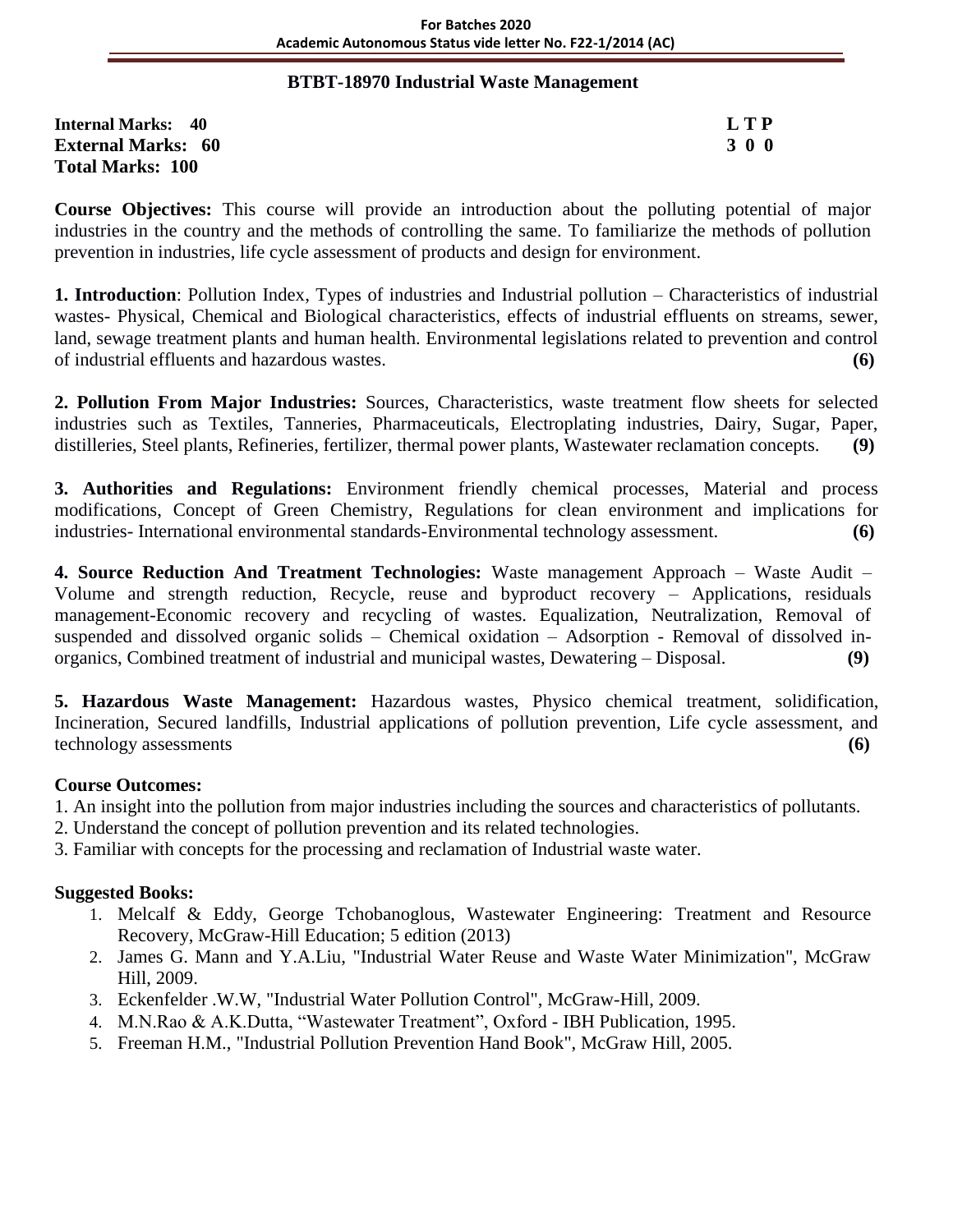#### **BTBT-18971 Bioinformatics**

 **L T P 3 1 0**

**Internal Marks: 40 External Marks: 60 Total Marks: 100** 

**Course Objectives**: The objective is to help the students to reach rapidly the frontier of bioinformatics and be able to use the bioinformatics tools to solve the problems in their own research. Also the student should obtain the basic skill required to survive in the industry

**1. Introduction to Biological Database**: Overview, Types of biological databases, Nucleic acid databases (NCBI, EMBL etc); Protein Databases: Database Searching, Description of the entries and Sequence Data File, Sample Sequence Data File, Representation of sequence. (5)

**2. Sequence Analysis & Alignment:** Statistical significance of alignment; Sequence assembly Analysis; Global & Local Alignment and their algorithms, Pair-wise and Multiple sequence alignment: Scoring matrices- PAM, BLOSUM, PSSM, HMM etc., Gaps & gap penalties. Programs and methods for sequence alignment. Dot plots, Dynamic programming algorithms, Heuristics FASTA, BLAST. (7)

**3. Omics science:** Introduction to genomics, proteomics, metabolomics, interactomics (5)

**4. Phylogenetic Analysis:** Phylogenetic prediction, evolutionary tree construction, tree building methods, searching for trees, rooting trees, evaluation tree & data phylogenetic software like PHYLIP, CLUSTAL W, Tcofee, Phylogenetics on the web, Synteny (comparison of grass genomes), COGS (Cluster of Orthologous genes. (7)

**5. Protein structure prediction:** Protein structure classification, 3D proteins structure file formats: PDB, CIF, MMDB; secondary & tertiary structure predictions: threading, Fold recognition, Homology modelling, Protein visualization tools: Rasmol, Swiss-PDB etc. (6)

**6. Applications Of Bioinformatics In Biotechnology**: gene prediction in prokaryotes, eukaryotes; other applications in the areas of health, food and medicine. (5)

# **Course Outcomes:**

- 1. Knowledge and awareness of the basic principles and concepts of biology, computer science and mathematics
- 2. Existing software effectively to extract information from large databases and to use this information in computer modeling
- 3. Problem-solving skills, including the ability to develop new algorithms and analysis methods
- 4. An understanding of the intersection of life and information sciences, the core of shared concepts, language and skills the ability to speak the language of structure-function relationships, information theory, gene expression, and database queries

- 1. 1.Bioinformatics: A Practical Guide to the Analysis of Genes and Proteins, By Andreas D, Baxevanis, B.F, Francis O, Wiley –Interscience , 4th Edition, 2013.
- 2. 2.Bioinformatics: Sequence and Genome Analysis by David W. Mount ,Cold Spring Harbor Laboratory Press,U.S.; 2nd Revised edition edition 2004.
- 3. 3.Bioinformatics and the genome projects by Smith DW, Academic Press, 2006 4.Bioinformatics: A Biological Guide to computing and the Internet by Stuart M and Brown NYU, Mecical Centre, NY USA, 2000.Textbook of Biotechnology, H K Das, Wiley- India (P) Ltd., New Delhi (2005).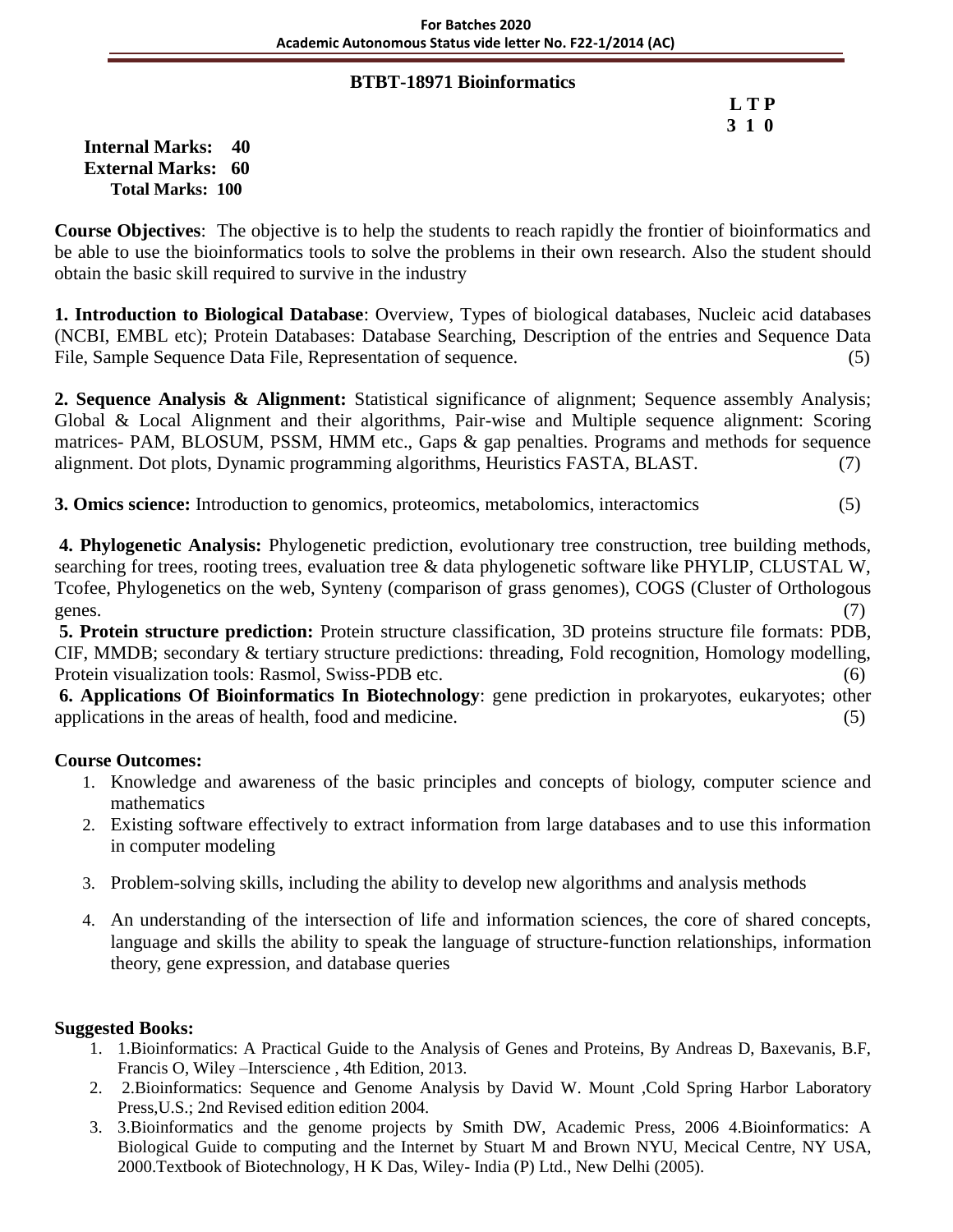### **BTBT 18972 Food Safety**

# **L T P 3 0 0**

**Internal Marks: 40 External Marks: 60 Total Marks: 100** 

**Course Objectives:** To impart knowledge about the various areas related to food science as a discipline. To develop an understanding of food composition, principles of preservation, new product development, food quality and analysis and food safety laws.

**1. Introduction:** Definition, its role in food industry, Physical properties: Color, viscosity, size and shape: Color measurement techniques by spectrophotometer, Munsell color system and Lovibond tintometer; Role of viscosity and consistency in food quality: Weight, volume, weight volume ratio, length, width, diameter, symmetry, curvature, area. (5)

**2. Food Quality and Maintenance:** Food quality, different factors inside and outside the food, Objective and subjective evaluation of food quality, analytical instruments used in food analysis, their working and principle. Maintenance of quality through mandatory and voluntary standards; their working set up and application in foods. (5)

**3. Role of QC and QA Quality:** Quality Control, Quality Assurance, Concepts of quality control and quality assurance functions in food industries. Quality Improvement Total Quality management: Quality evolution, quality gurus, defining TQM, principals of TQM, stages in implementation, TQM road map. Quality improvement tools, customer focus, cost of quality. (6)

**4. Food Security**: Reviewing the global food situation with emphasis on Food security, Nutritional security, Factors influencing nutritional security, Causes of food insecurity and solution in India as well as around the  $\text{world.}$  (5)

**5. Food Laws and Standards:** National and International food laws Mandatory and voluntary food laws. FSSAI Indian Food Regulations and Certifications: Food Safety and Standards Act FSSAI Rules, food adulteration, misbranding, common adulterants in foods, Duties and responsibilities of Food Safety Authorities. (5)

**6. AGMARK, BIS, FPO, Weights and Measures Act , CODEX :** Agricultural Marketing and Grading Standards (AGMARK), Bureau of Indian Standards(BIS) and their certification, FPO –standards and certification process Weights and Measures Act and Packaged commodity rules Role of CODEX in food safety and standards ,Food safety issues and risk analysis. (6)

**7. Food safety issues of new biotechnologies:** National and international norms, Traceability, HACCP, GMP, GAP, SPS, TQM, Six sigma, EIA and ISO. (4)

# **Course Outcomes:**

**1**.Explain importance of different techniques of food quality measurement and maintenance. **2**.Correlate basic food science with food safety laws and standards

**3**.Determine food quality by food analysis as per food laws and their importance in food industry

# **Suggested Books:**

1.S. Suzanne Nielsen-Food Analysis: Food Science Texts Series, Springer;  $5<sup>th</sup>$ . Edition (2017)

2.Shetty, K., Plaiyath, G., Pometto, A. and Levin, R.E., Functional Foods & Biotechnology, CRC Press (2019).

3.Avantina Sharma Textbook of Food Science & Technology, International Book Distributing Company, 3rd ed. (2017)

4.Yasmine Motarjemi and Huub Lelieveld Food Safety Management Elseiver1st Edition(2013)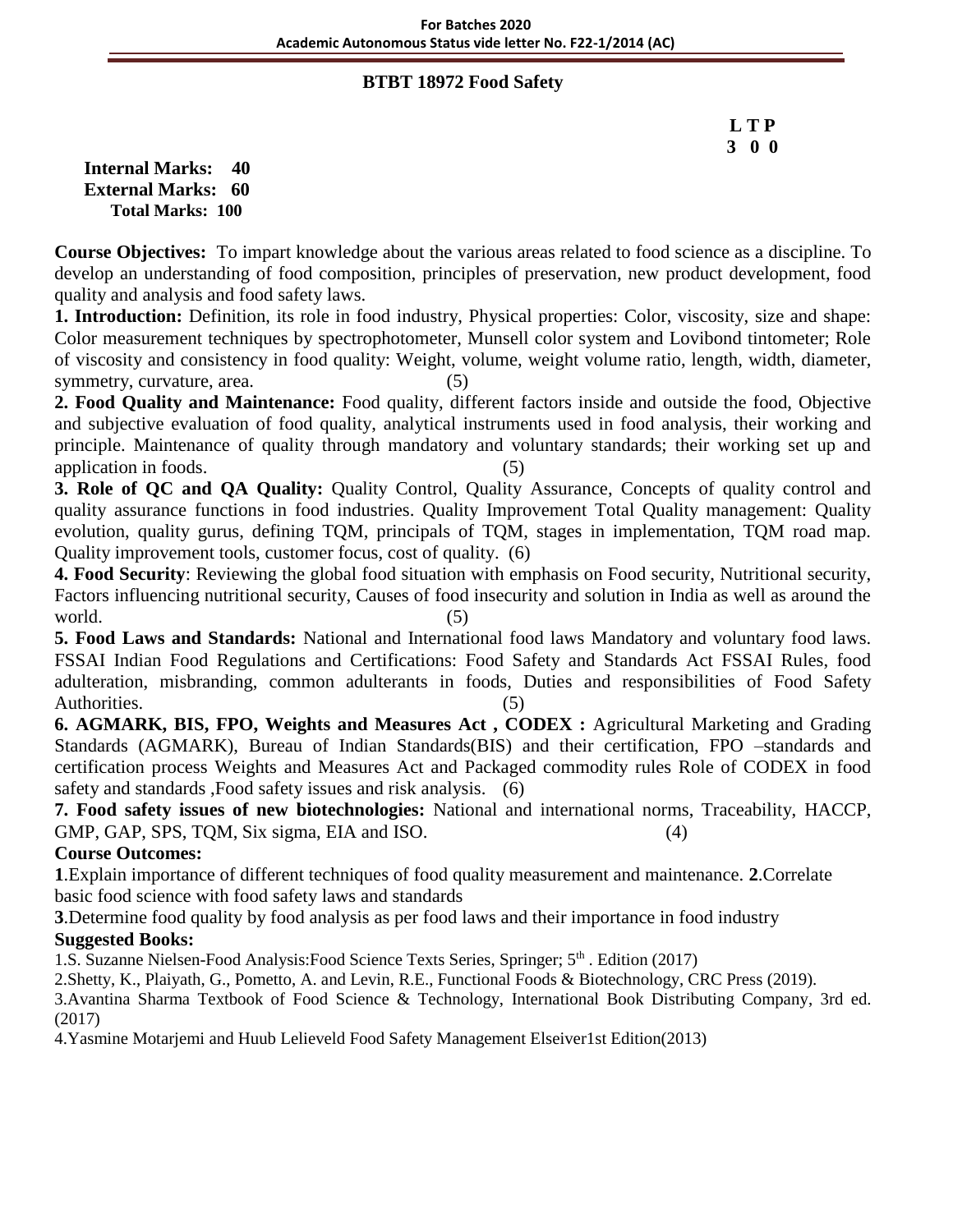### **BTBT-18973 Intellectual Property Rights**

### **L T P 3 0 0**

**Internal Marks: 40 External Marks: 60 Total Marks: 100** 

**Course Objectives:** To introduce basic concepts of ethics and safety that are essential for various branches of science involving technical procedures and protection of intellectual property and related rights. To understand balanced integration of scientific and social knowledge in sustainable development.

- 1. Introduction: General introduction, Patent claims, the legal decision-making process. Ownership of tangible and intellectual property, introduction to WTO, WIPO, TRIPS (6)
- 2.
- 3. Law of copy rights: Fundamental of copy right law, originality of material, rights of reproduction, rights to perform the work publicly, copy right ownership issues, copy right registration, notice of copy right, international copy right law. Law of patents: Foundation of patent law, patent searching process, ownership rights and transfer. (7)
- 4.
- 5. Basic Requirement of Patentability: Patentable subject matter, novelty and public domain, non obviousness (5)
- 6. Patent Litigation: Substantive aspects of patent litigation, procedural aspects of patent litigation, recent developments in patent system. IPR issues in the Indian context current patent laws.

(5)

7. Case studies/ experience from developing and developed countries. (7)

# **Course Outcomes:**

# Students will be able to

- 1. recognize importance of IPR practices and guidelines in research
- 2. comprehend benefits of copy rights in technology and related issues
- 3. recognize importance of protection of new knowledge and innovations and its role in business

- 1. Sign KC : Intellectual Property Rights on Biotechnology , BCIL, New Delhi
- 2. BAREACT, Indian Patent ACT 1970 Acts & Rules, Universal Law Publishing Co.Pvt Ltd., 2007.
- 3. Biotechnology and IPR by Dr. T. Ramakrishna, NLSIU, Bangalore.
- 4. Intellectual Property by Bently, Lionel, Oxford University Press, 2001.
- 5. T. M Murray and M.J. Mehlman,Encyclopedia of Ethical, Legal and Policy issues in
- 6. Biotechnology, John Wiley & Sons 2000.
- 7. Intellectual Property Rights in the WTO and developing country by Watal Jayashree, Oxford University Press, 2001.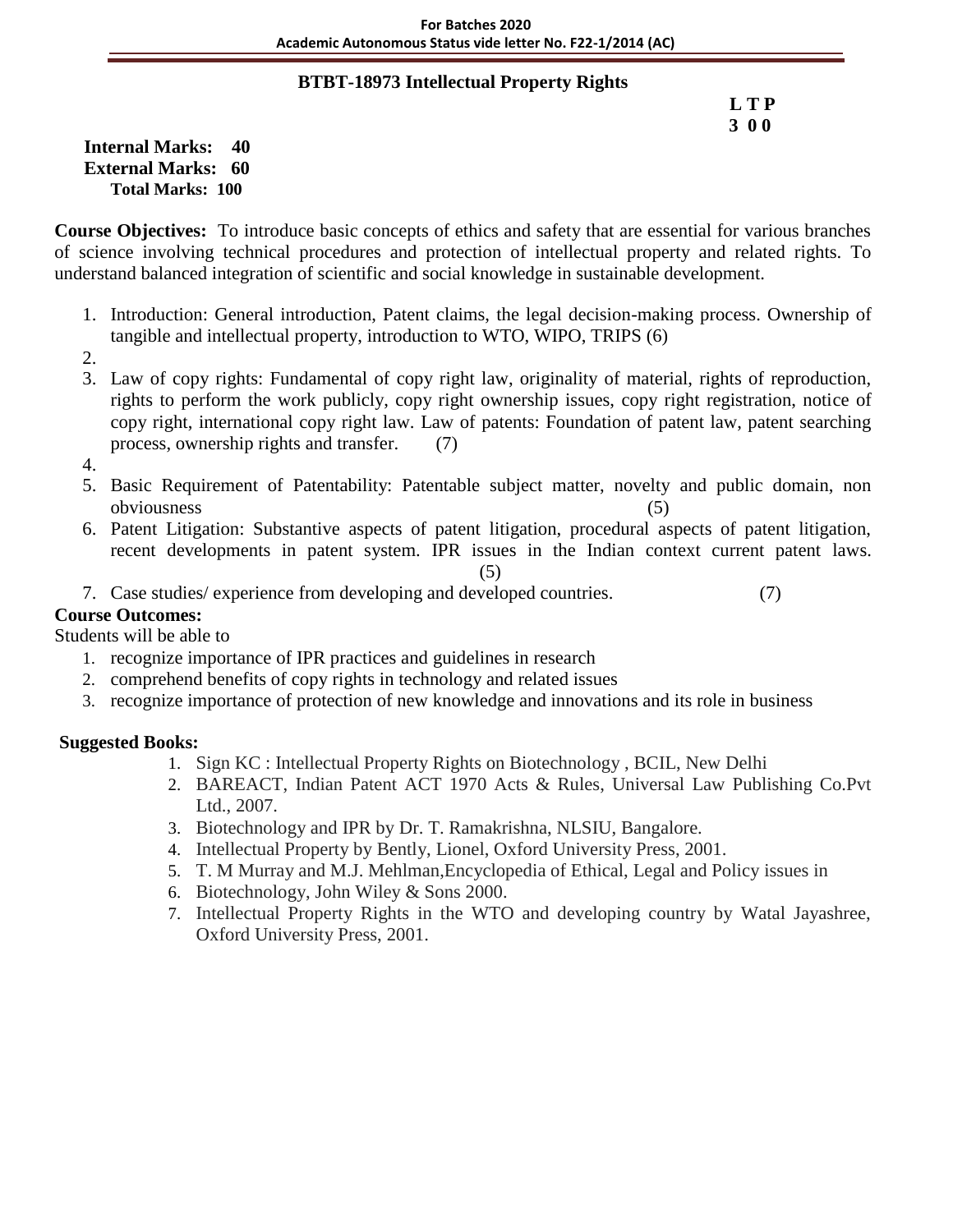#### **BTBT-18974 Biomedical Instrumentation**

# **L T P 3 0 0**

**Internal Marks: 40 External Marks: 60 Total Marks: 100** 

**Course Objectives:** The main objective of this course is to introduce student to basic biomedical engineering technology. As a result student can understand and evaluate systems and devices that can measure, test and/or acquire biological information from the human body as well as interpret that information to make diagnosis.

1. Introduction: Introduction to the physiology of cardiac systems, physiology of respiratory systems, physiology of nervous systems. (6)

2. Basic Transducer Principles: Transducer principles and different types of transducers (active & passive transducers), transducers for biomedical applications (6)

3. Electrodes: Electrode theory, bio potential electrodes, biochemical transducers. (5)

4. Cardiovascular Measurements: Electrocardiography, measurement of blood pressure, (indirect measurement), measurement of blood flow & cardiac output (blood flow-magnetic blood flow meter, ultrasonic blood flow meter), plethysmography, cardiac pacemaker, measurement of heart sound. (7) 5. Measurements in the Respiratory System: Respiratory mechanism, measurement of gas volumes & flow

rate, instrument for measuring the mechanism of breathing, spirometer (7)

6. The Nervous System: Electroencephalograph, MRI (Principle) and Electromyography. (5) **Course Outcomes:**

After the successful completion of the course the students will be able to:

- 1. Differentiate and analyse the biomedical signal sources.
- 2. Elucidate cardiovascular system and related measurements.
- 3. Explain the respiratory and nervous systems and related measurements
- 4. measure non-invasive diagnostic parameters.

- 1. Anandanatarajan, R.Biomedical instrumentation and measurements. PHI Learning Pvt. Ltd., 2011.
- 2. Bronzino, Joseph D. "The Biomedical Engineering Handbook; Biomedical Engineering Fundamentals." 2006.
- 3. Webster, John G. Bioinstrumentation. Wiley, 2004.
- 4. Khandpur, R. S. "Handbook of Biomedical Instrumentation." 2011.
- 5. Cromwell, L. and Weibell, F.J. and Pfeiffer, E.A., Biomedical Instrumentation and Measurement, Dorling Kingsley (2006)  $2<sub>nd</sub>$ ed.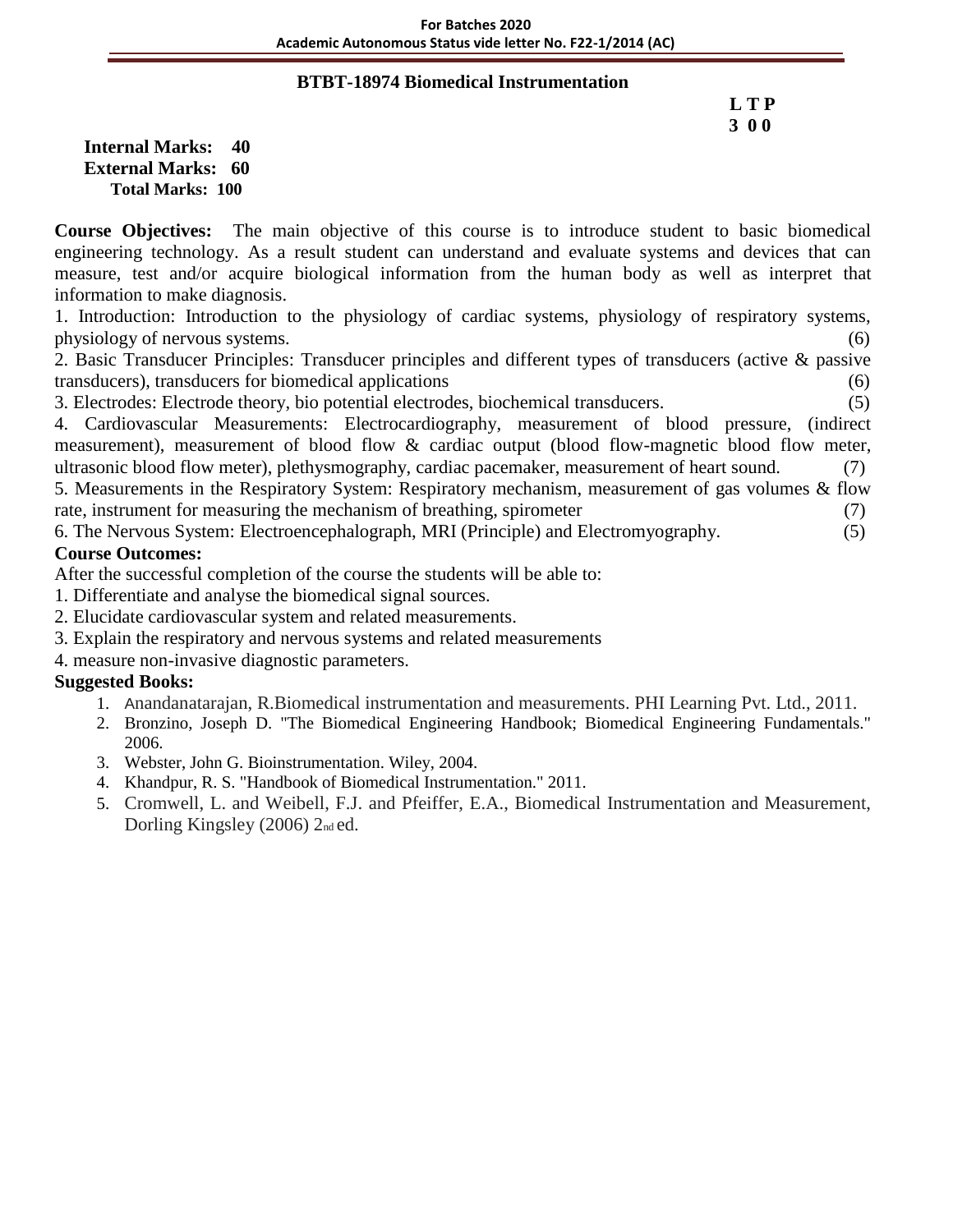### **BTBT 962 Human Disease and Control**

**Internal Marks: 40 External Marks: 60 Total Marks: 100**

#### **L T P 3 0 0**

**Objective:** The objective of this subject is to impart knowledge about various human diseases, their cause, risk factor, clinical features, prevention and treatment.

**1. Introduction:** Human diseases, types of human disease, cause of human disease, preventions and treatment. (4)

**2. Diseases spread by food and water:** Diarrhoel disease, typhoid, parathyphoid fever, Hepatitis A, Hepatitis B (Mode of trasmission, manifestation, risk factors, diagnosis, prevention and treatment). (6)

**3. Diseases spread by animals and insects:** Anthrax,Hantavirus, Legionnaires disease, Leishmaniasis, malaria, rabies, tetanus, west nile fever, prevention and control (6)

**4. Diseases spread by person to person contact:** Diphtheria, Influenza, Pertussis, Mumps,rubella, Haemophilus influenza, Pneumococcal pneumonia, prevention and control (6)

**5. Tuberculosis:** Defination, modes of transmission, WHO strategy of TB, risk factors, diagnosis,treatment, Directly observed therapy(DOTS), immunisation, prevention and control.

**6. Diseases spread by sexual contact, blood and body fluids:** Chlamydia, Gonorrhoea, Syphilis, Genital herpes, HIV/AIDS, Social perception of HIV/AIDS, social action on HIV/AIDS, Hepatitis B, prevention and control (6)

**7. Cancer:** Definitions ,types, symptoms, cause, screening, diagnosis, prevention, Social perception of cancer, social awareness, Vaccines and antibiotics to control and prevent various diseases. (4)

### **Suggested Books:**

1. Diseases , Disorders and Injuries by Marshell Cavendish (2010); Publisher: Cavendish Square Publishing.

2. Infectious Diseases by Sherwood L.Gorbach, John G.Bartlelt, Neil R. Blacklow(2003); Publisher: Lippincott Williams and Wilkins.

3. Cancer: its causes, symptoms and treatment by ELI G. Jones(2009); Publisher: B.Jain Regular.

4. HIV/AIDS by Kathy Furgang (2015); Publisher: Greenwood Publishing group.

5. Diseases and Disorders by J Victoria , Laurence and Elizabeth (2007); Publisher: Marshall Cavendish Corp.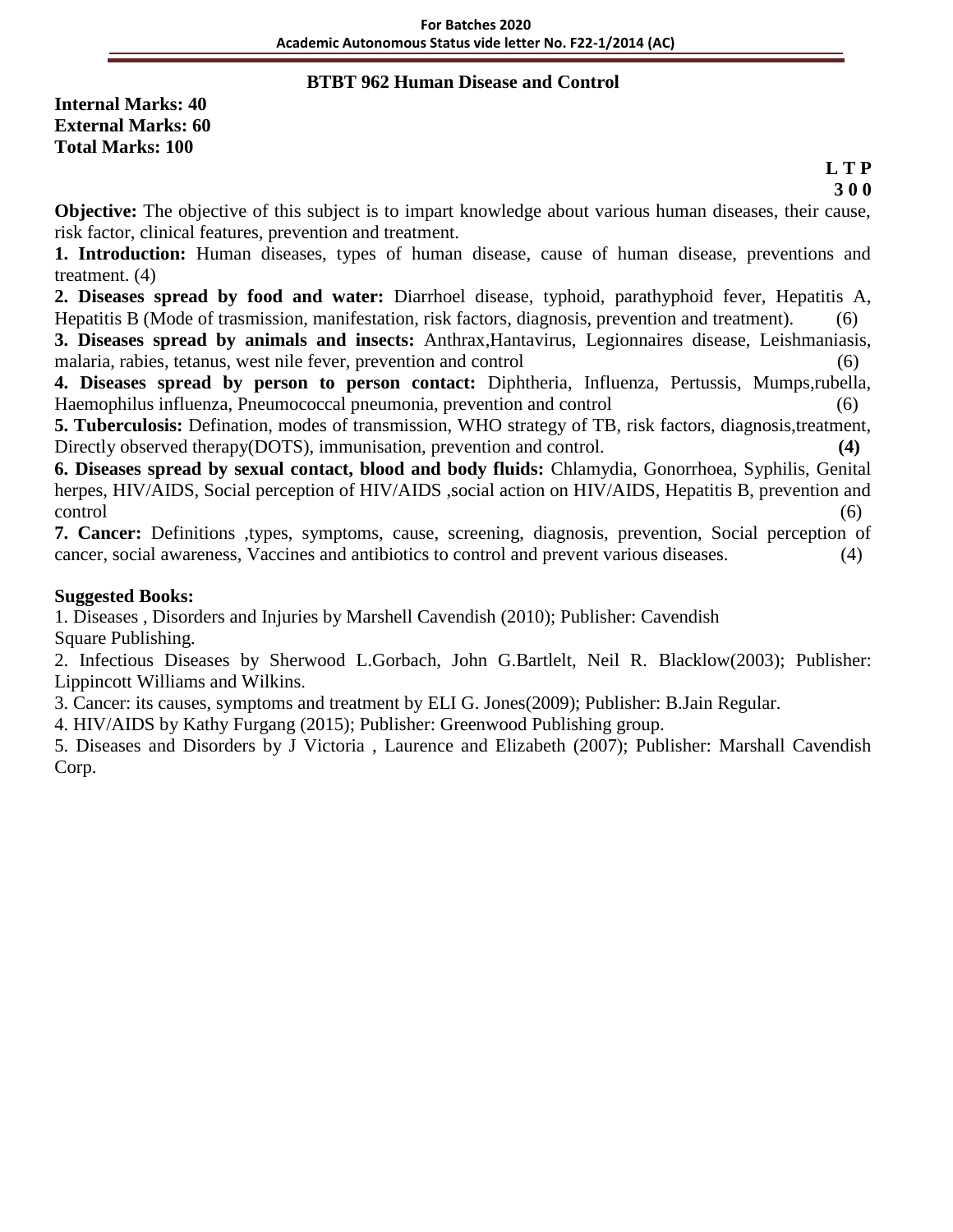### **BTBT-18976 Bio fertilizer Technology**

**Internal Marks: 40 L T P External Marks: 60 3 0 0** 3 0 0 3 0 0 3 0 0 3 0 0 3 0 0 3 0 0 3 0 0 3 0 0 3 0 0 3 0  $\sigma$ **Total Marks: 100** 

**Course Objectives:** This course will provide an overview of technology and techniques for the production of biofertilizers. It will explore the different aspects and factors responsible for biofertilizer production. It will provide useful information about the role of biological factors in biofertilizer production.

**1. Introduction to biofertilizers:** Structure and characteristic features of the following biofertilizer organisms: Bacteria: Azospirillum, Azotobacter, Bacillus, Pseudomonas, Rhizobium. Cyanobacteria: Anabaena, Nostoc, Hapalosiphon. Fungi: Glomus, Gigaspora, Sclerocystis, Amanita, Laccaria.

**2. Bio-fertilization processes**: Decomposition of organic matter and soil fertility and vermi composting. Nitrogen fixation- Free living and symbiotic nitrogen fixation. Biotechnological application in nitrogen fixation.

**3. Nitrogenous Biofertilizers:** Bacteria - Isolation and purification of Azospirillum and Azotobacter, mass multiplication of Azospirillum and Azotobacter, formulation of inoculum of Azospirillum and Azotobacter, application of inoculants of Azospirillum and Azotobacter. Isolation and purification of Rhizobium, mass multiplication and inoculum production of Rhizobium. Methods of application of Rhizobium inoculants.

**4. Isolation and purification of Cyanobacteria.** Mass multiplication of cyanobacterial bioinoculants - Trough or Tank method, Pit method, Field method; methods of application of cyanobacterial inoculum. Azolla - mass cultivation and application in rice fields.

**5. Mycorrhizal Biofertilizers-** Ecto and endomycorrhizae and their importance in agriculture. Importance of mycorrizal inoculum, types of mycorrhizae and associated plants, Mass inoculum production of VAM, field applications of Ectomycorrhizae and VAM. Biofertilizers - Storage, shelf life, quality control and marketing.

# **Course Outcomes:**

- 1. Understand the concept of biochemical processes in biofertilizer production. .
- 2. Recognize the role of different biotic factors in the synthesis of biofertilizers.
- 3. The use of theoretical concepts of biofuel production technology at commercial level.

# **Suggested Books:**

1.Reddy, S.M. et. al. Bioinoculants for sustainable agriculture and forestry, Scientific Publishers.

- 2. Purohit, S.S., P.R. Kothari and S.K. Mathur. Basic and Agricultural Biotechnology, Agro Botanical Pub. India.
- 3. Kannaiyan, S. Bioetchnology of Biofertilizers, CHIPS, Texas.
- 4. Subba Rao, N.S., G.S. Venkataraman and S. Kannaiyan. Biological nitrogen fixation, ICAR Pub., New Delhi.
- 5. Somani, L.L., S.C. Bhandari, K.K. Vyas and S.N. Saxena. Biofertilizers, Scientific Publishers Jodhpur.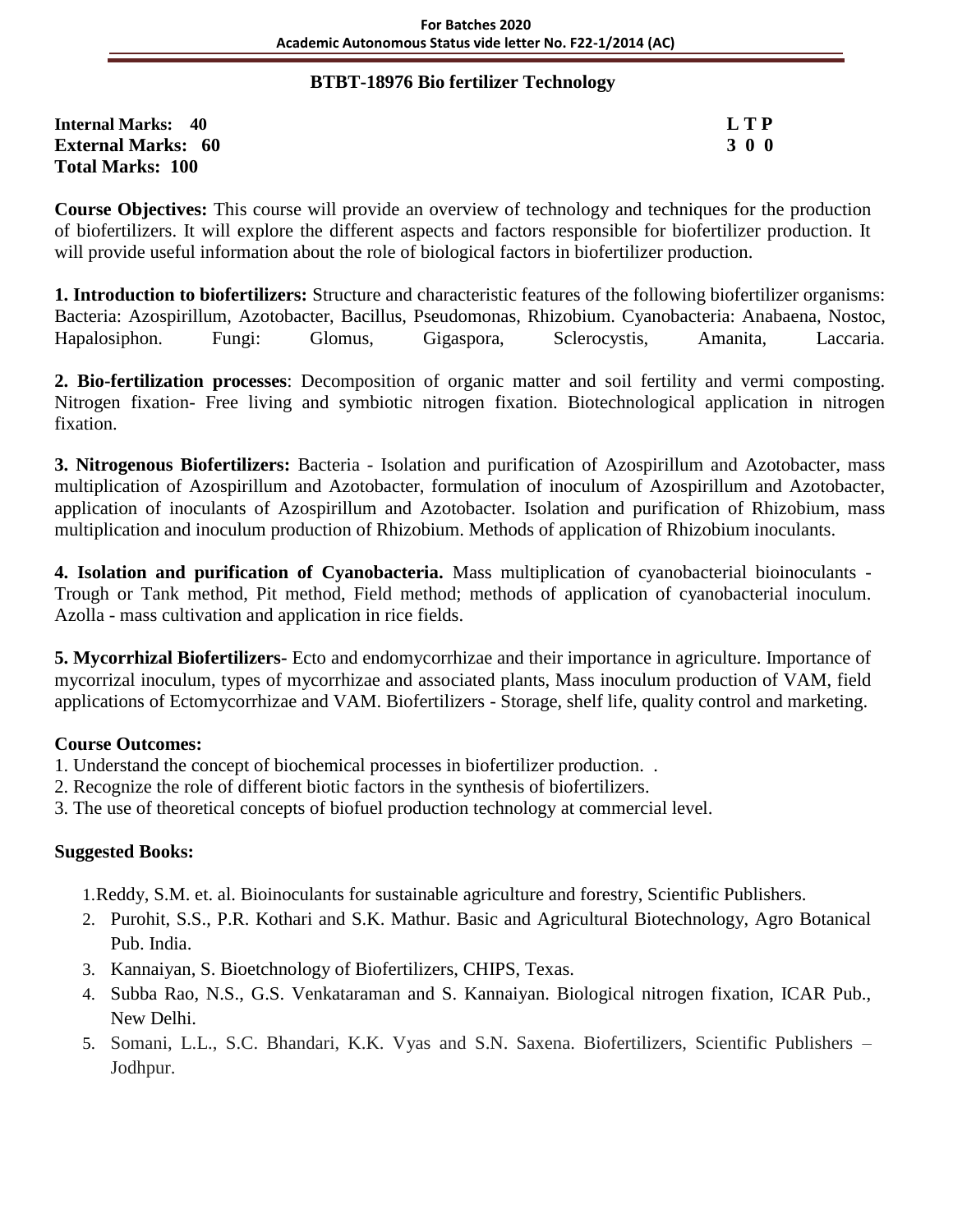### **BTBT-18977 Bio Nanotechnology**

# **L T P 3 0 0**

(7)

### **Internal Marks: 40 External Marks: 60 Total Marks: 100**

**Course Objectives:** This course is designed to make students understand the intersection of nanotechnology and biology. It will also acquaint the students with nanodevices of biomedical applications. Students will know about the use of nanotechnology in diagnostic biology and learn about health and environmental impacts of nanotechnology.

- 1. **Basic Concepts of Nanoscience:** Importance of "Nano" dimension, size matters: bulk vs nanomaterials, nanotechnology exists in nature, brief history of nanotechnology, applications of nanotechnology, challenges and future prospects, effect of 'nano' scale on material properties (electrical, thermal, mechanical, optical, chemical), quantum structures, quantum confinement, classification of nanostructured materials, surface effects of nanomaterials. (7)
- 2. **Synthesis and Characterization of Nanomaterials**: Bottom-up and bottom-down approaches: milling, arc discharge, laser ablation, spray pyrolysis, chemical vapor deposition, physical vapor deposition, wet chemical synthesis of nanoparticles, self assembled monolayer, Characterization of nanostructures, Spectroscopy: UV-Vis, FTIR; Electron microscopy: Scanning electron microscopy, EDX, Transmission electron microscopy, Atomic force microscopy.
- 3. I**ntroduction to Nanostructures:** Carbon nanotubes (CNT), fullerene ('C60'), quantum dots and semiconductor nanoparticles, metal-based nanostructures, nanowires, polymer-based nanostructures, gold nanostructures. (7)
- 4. **Biological Applications:** Biological nanomachines: ribosomes, photosynthesis systems, Bionanomotors, Nano-antimicrobials, Immobilized nanoparticles for water disinfection and biopesticides delivery applications. Biomedical Applications and Nanotoxicity: Biopolymers, Polymeric biomaterials, lipid nanoparticles for drug delivery applications, magnetic nanoparticles based hyperthermia treatment of cancer, DNA nanotechnology, Nano-biosensors: fabrication, fictionalization, applications, Cytotoxic and genotoxic effects of nanomaterials, toxic effects on environment, impact of nanotechnology on society and industry. (8)
- 5. **Health and Environmental Impacts of Nanotechnology:** Engineered nanomaterial of relevance to human health, routes of entry into the body, toxic effects on health, plants and microbes are nanofactories. (7)

# **Course Outcomes:**

Students will be able to:

- 1. Comprehend the concept of "nanotechnology" and its interdisciplinary aspects.
- 2. learn various approaches of synthesizing nanomaterials, their advantages and limitations.
- 3. gain knowledge about various techniques used for characterizing nanomaterials.
- 4. comprehend the importance of engineered nanomaterials for biomedical, therapeutic and

environmental applications.

5. evaluate the potential toxic effects of nanotechnology on living organisms and the environment.

- 1. Fundamentals and applications of nanomaterials by Guo Z and Tan L, Artech house (2009)
- 2. Nanobiotechnology by Balaji S, MJP Publishers (2010)
- 3. Nanobiotechnology: concepts, applications and perspectives by Niemeyer CM andMirkin CA, Wiley-VCH (2004)
- 4. Introduction to Nanoscience by Lindsay SM, Oxford University Press (2010)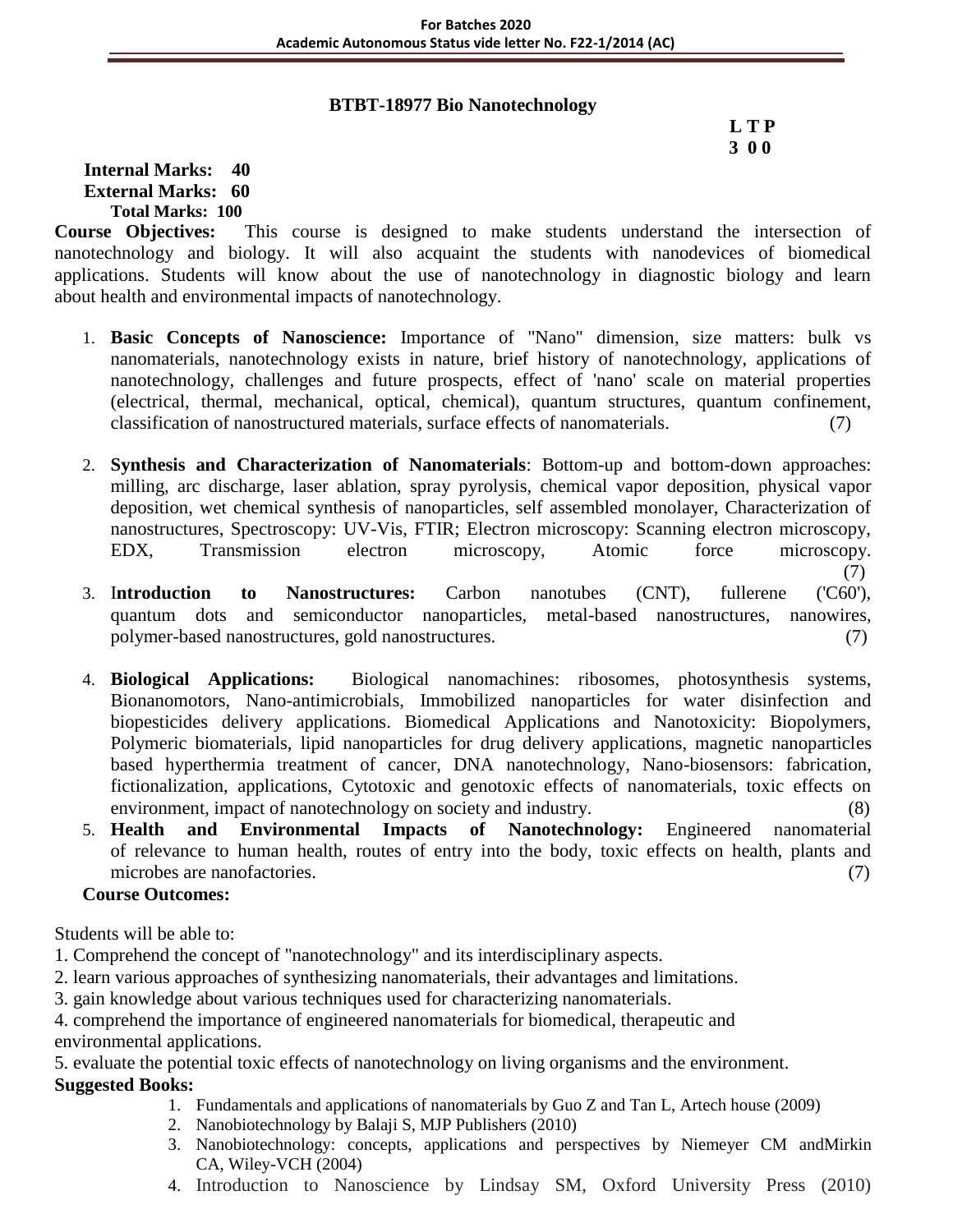#### **BTBT-18978 Biofuels**

### **Internal Marks: 40 L T P External Marks: 60 3 0 0** 3 0 0 3 0 0 3 0 0 3 0 0 3 0 0 3 0 0 3 0 0 3 0 0 3 0 0 3 0 4  $\sigma$ **Total Marks: 100**

**Course Objectives:** This course will provide an overview of existing energy utilization, production and infrastructure. It will helpful to understand the chemistry of biofuels, the biology of important feedstock's, the biochemical, genetic and molecular approaches being developed to advance the next generation of biofuels and the economical and global impacts of biofuel production. Overall the course will emphasize the importance of biofuel development as a contributor to replacing the diminishing supplies of fossil fuels, and on reducing the consequences of carbon dioxide release into the environment.

**1. Introduction:** Fossil versus renewable energy resources, economic impact of biofuels, Comparison of Bio-energy Sources, Biorefinery, Biofuel production and applications, alternative energies, environmental impact of biofuel. (6)

**2. Biofuel Feedstock's and Production of biofuel**: Various types of feedstocks, starch feedstocks, sugar feedstocks, lignocellulosic feedstocks and other feedstocks. (7)

**3. Harvesting Energy from Biochemical Reaction:** Biochemical Pathways for Various Metabolic process, Chemical oxygen demand and Biological Oxygen demand. Ethanol production from sugar and starch feedstock ethanol production from lignocellulosic feedstock's, fermentation process and fermenter types. (8)

**4. Bioenergy from biomass as source of alternative energy:** Chemistry of Biodiesel production, Oil sources and production by plants and other sources, methods of biodiesel production. Wet milling of grain for alcohol production, grain dry milling cooking for alcohol production, use of cellulosic feed stocks for alcohol production. (8)

**5. Microbial Fuel Cells and its role in energy production:** Microbiology of methane production, biomass sources for methane production, biogas composition and use, biochemical basis of fuel cell design. Environmental issues associated with biofuels. (7)

### **Course Outcomes:**

- 1. Explain fundamental and principles for chemical and biochemical biofuel synthesis.
- 2. Differentiate between various renewable and non renewable energy resources.
- 3. Recognize the use of theoretical concepts of biofuel production technology at commercial level.

### **Suggested Books:**

1.Biofuels by WIM SOETAERT, ERICK J. VANDAMME, WILEY.

2.Biofuels Engineering process Technology by CAYE M. DRAPCHO, TERRY H. WALKER, M.G. Hills. 3.Khanal, S.K.; Surampalli, R.Y.; Zhang, T.C.; Lamsal, B.P.; Tyagi, R.D.; Kao, C.M.. Bioenergy and Biofuels from Biowastes and Biomass. Virginia, USA: American Society of Civil Engineers, 2010. ISBN 9780784410899. 4.Mousdale, D.M.. Biofuels : Biotechnology, Chemistry, and Sustainable Development. Boca Raton, USA: CRC Press, 2008. ISBN 9781420051247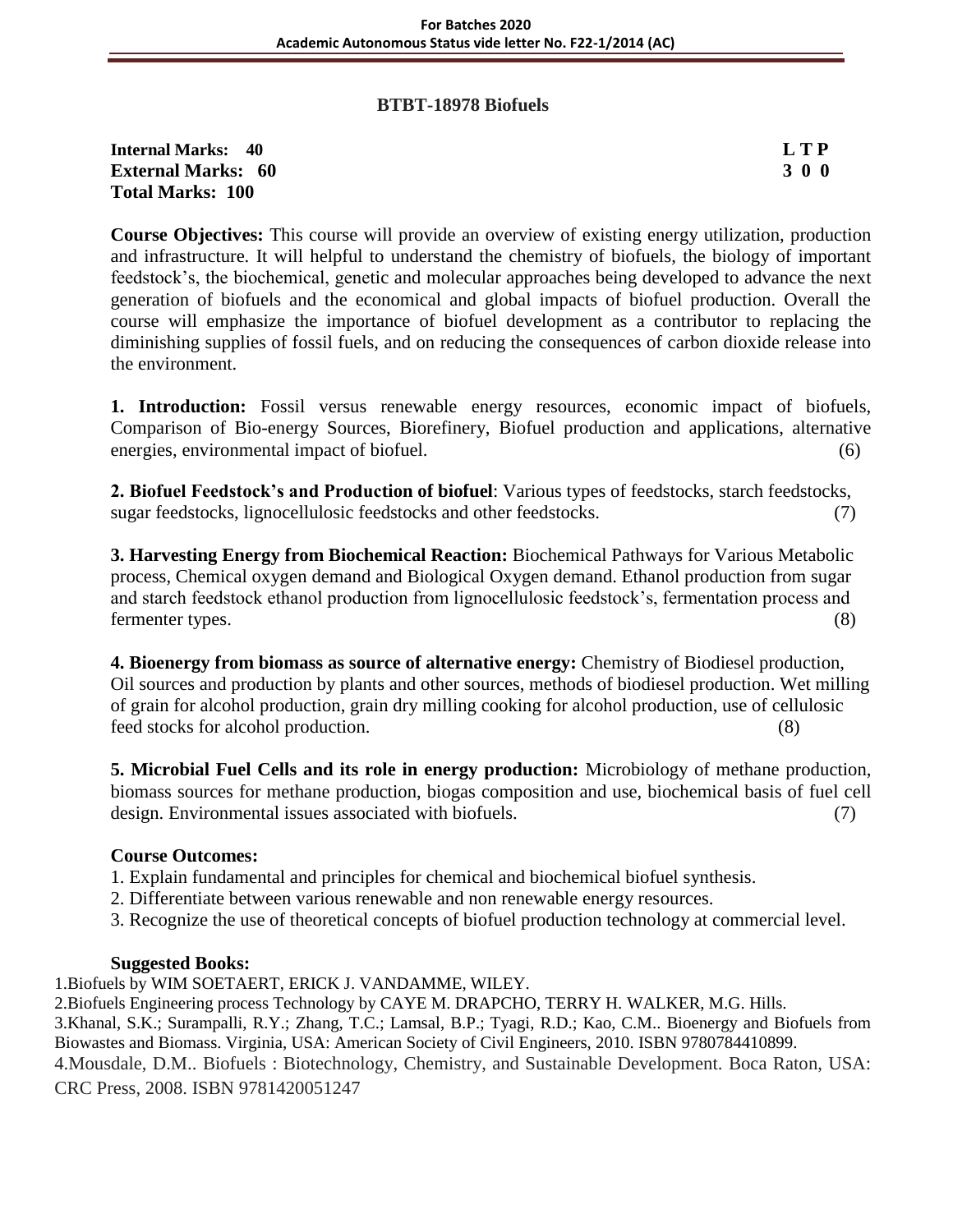# **BTBT-18979 Computational Biology**

# **L T P 3 0 0**

**Internal Marks: 40 External Marks: 60 Total Marks: 100** 

**Objective**: To understand the basics of computational science and apply it to solve biological problems. To learn about developing algorithms for solving complex biological problems as theoretical. To develop software for predicting structure of protein, DNA and RNA and analysis of genetic and signaling pathways.

**1. Biomolecular Structure Dynamics**: Computational methods for pathways and systems biology, databases of metabolic pathways, Kyoto Encyclopedia of Genes and Genomes (KEGG), analysis of pathways, Glycolysis, signaling pathways, genetic pathways (4)

**2. Gene Prediction**: Computational gene mapping and gene hunting, genetic mapping, physical mapping, sequencing similarity search, gene prediction, mutational analysis, introduction to restriction mapping and map assembly, gene prediction methods, gene prediction tools, gene expression (5)

**3. Gene Mapping**: DNA double digest problem, multiple solutions to double digest problem, alternating cycles in colored graphs, physical maps and alternating Eulerian cycles, transformations in Eulerian cycles, partial digest problem, probed partial digest problem, homometric sets. Gene mapping, mapping with unique and non-unique probes, optical mapping, interval graphs, mapping with restriction fragment fingerprints, Lander-Waterman statistics, screening clone libraries, radiation hybrid mapping (7)

**4. Computer Aided Drug Design**: Computer aided drug design, methods of computer aided drug design, ligand design methods, docking algorithms and programs, drug design approaches, absorption, distribution, metabolism, and excretion (ADME) property prediction, computer based tools for drug design (5)

**5. Soft Computation**: Hidden Markov Model (HMM), Neural networks, machine learning, support vector machines, fuzzy logic, Evolutionary computing and genetic algorithms –application to data mining and bioinformatics, machine learning tools (MATLAB) (5)

**6. Structure Databases**: PDB and MMDB, structure file formats, visualizing information, advance structure modeling, Internal and external co-ordinate system and cylindrical polar co-ordinate system, potential energy calculations using semiempirical potential energy function, Electrostatic energy surface generation, three dimensional structure using dynamic programming methods, Molecular mechanics and dynamics (6)

**7. RNA Secondary Structure and Perl Language**: RNA secondary structure – combinatories, minimum free – energy structures, consensus folding, Unusual DNA structures, Perl language and Perl Programming

# **Course Outcomes:**

Students will be able to:

- 1. perform programming in BioPerl programming language.
- 2. explain various types of algorithms with their possible application in solving biological problems.
- 3. explain underlying algorithms for sequence analysis
- 4. use HMM and other algorithms
- 5. explain the computational aspects of complex biotechnological analyses.

### **Suggested Books:**

1. Computation Biology and Bioinformatics: Gene regulation by Ka- Chun Wong (2016). CRC Press, Taylor and Francis group, Science Publisher book, ISBN 9781498724975.